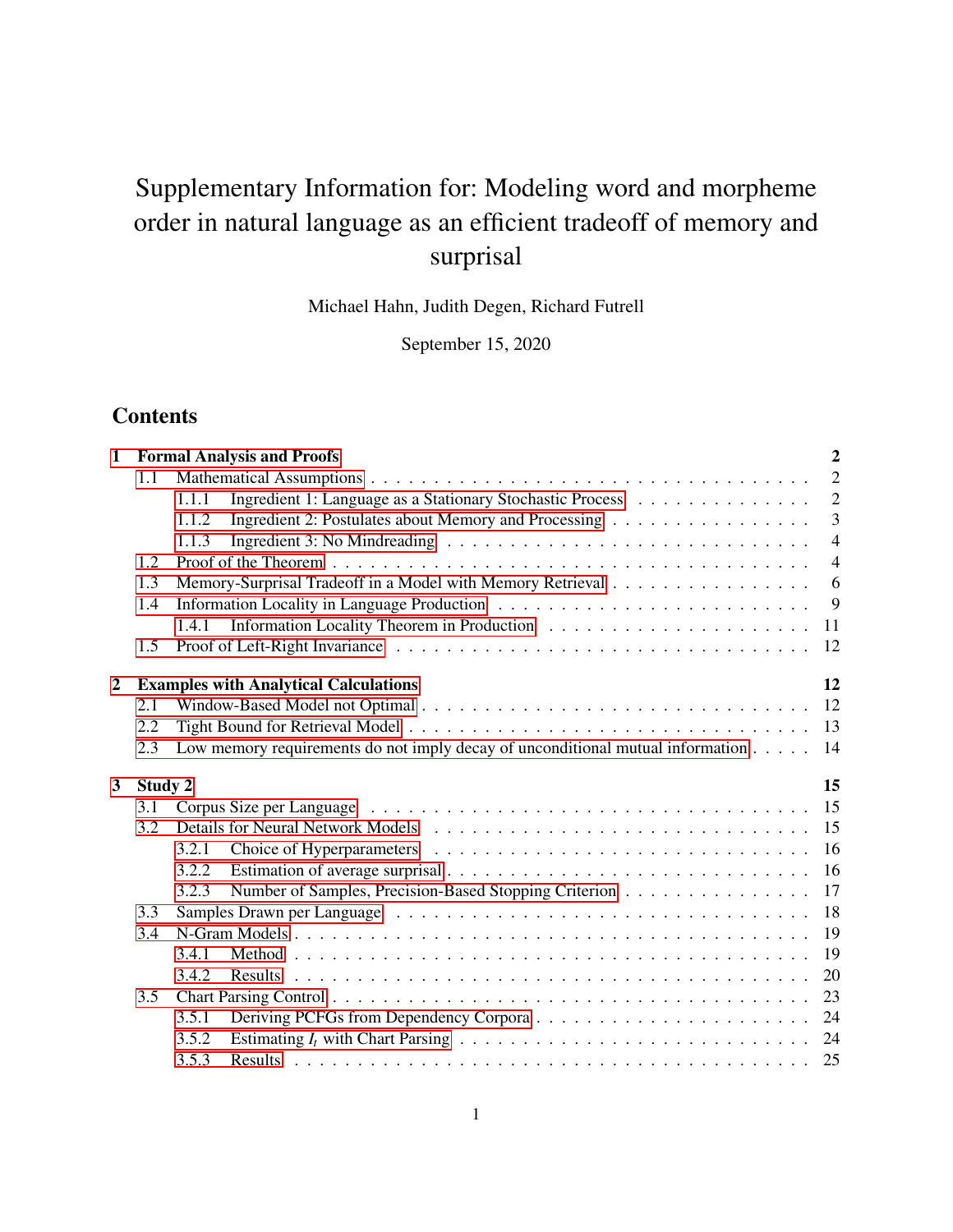| 4 Study 3 | 27 |
|-----------|----|
|           |    |
|           |    |
|           |    |

# <span id="page-1-0"></span>1 Formal Analysis and Proofs

In this section, we prove the Information Locality Bound Theorem and related theoretical results referenced in the main paper.

# <span id="page-1-1"></span>1.1 Mathematical Assumptions

We first make explicit how we formalize language processing for proving the theorem. This is a formally fully rigorous statement of the model described in main paper (Section 'An information-theoretic model of online language comprehension').

# <span id="page-1-2"></span>1.1.1 Ingredient 1: Language as a Stationary Stochastic Process

We represent language as a stochastic process of words  $W = \ldots w_{-2}w_{-1}w_0w_1w_2\ldots$ , extending indefinitely both into the past and into the future [\(Doob, 1953\)](#page-35-0). The symbols  $w_t$  belong to a common set, representing the words or morphemes of the language. Formally, a stochastic process is a probability distribution over infinite sequences  $\dots w_{-2}w_{-1}w_0w_1w_2\dots$  [\(Doob, 1953\)](#page-35-0). As *t* runs over the set of integers  $\mathbb{Z}$ , it will sometimes be convenient to write such an infinite sequence as  $(w_t)_{t \in \mathbb{Z}}$ . This distribution gives rise to probability distributions over finite subsequences

$$
P(w_t, \ldots, w_{t+T})
$$
 (1)

for integers  $t$ ,  $T$ , and to conditional probabilities

$$
P(w_t|w_{t-T},\ldots,w_{t-1})\tag{2}
$$

Infinite Length We assume that the process *W* extends infinitely into both past and future, whereas real words, sentences, and conversations are finite. This is not a contradiction: In Studies 1–3, we model *W* as a sequence of independent sentences or words, separated with a special "end-of-sentence" symbol. Modeling *W* as such an infinite sequence of finite sentences provides a way to formalize the memory-surprisal tradeoff in a way independent of the time point *t*.

Stationarity We make the assumption that the process *W* is *stationary* [\(Doob, 1953\)](#page-35-0). This means that the joint distribution of different symbols depends only on their *relative positions*, not their *absolute positions*. Formally, this means that joint probabilities do not change when shifting all observations by a constant number  $\Delta$  of time steps. That is, for any integers *t*,  $\Delta$ , and  $T > 0$ :

$$
P(w_t, ..., w_{t+T}) = P(w_{t+\Delta}, ..., w_{t+T+\Delta})
$$
\n(3)

Informally, this says that the process has no 'internal clock', and that the statistical rules of the language do not change over time at the timescale we are interested in. In reality, the statistical rules of language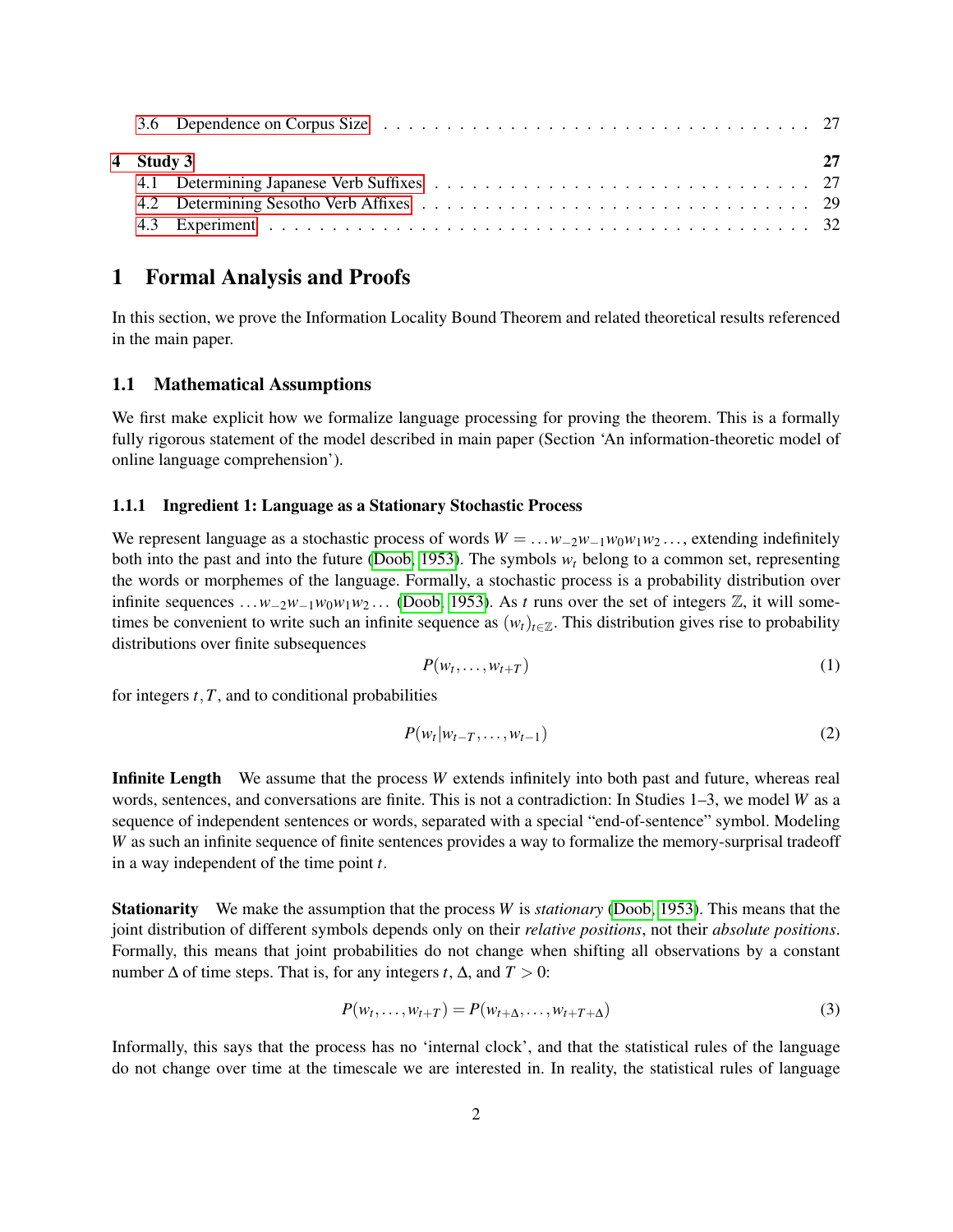do change: They change as language changes over generations, and they also change between different situations – e.g., depending on the interlocutor at a given point in time. However, we are interested in memory needs in the processing of *individual sentences* or *individual words*, at a timescale of seconds or minutes. At this level, the statistical regularities of language do not change, making stationarity a reasonable modeling assumption.

The choice to model language as a stationary stochastic process is common to information-theoretic studies of text, including studies of entropy rate [\(Shannon, 1951;](#page-37-0) [Bentz et al., 2017;](#page-32-0) [Takahashi and Tanaka-](#page-37-1)[Ishii, 2018\)](#page-37-1), excess entropy [\(Debowski, 2011;](#page-35-1) [Hahn and Futrell, 2019\)](#page-35-2), and mutual information [\(Ebeling](#page-35-3) and Pöschel, 1994; [Lin and Tegmark, 2017\)](#page-36-0).

# <span id="page-2-0"></span>1.1.2 Ingredient 2: Postulates about Memory and Processing

The second ingredient consists of the three postulates about memory and processing described in the main paper. We repeat these here for reference:

- 1. Comprehension Postulate 1 (Incremental memory). At time *t*, the listener has an incremental memory state  $m_t$  that contains her stored information about previous words. The memory state is given by a **memory encoding function** *M* such that  $m_t = M(w_{t-1}, m_{t-1})$ .
- 2. Comprehension Postulate 2 (Incremental prediction). The listener has a subjective probability distribution at time *t* over the next word  $w_t$  as a function of the memory state  $m_t$ . This probability distribution is denoted  $P(w_t|m_t)$ .
- 3. Comprehension Postulate 3 (Linking hypothesis). Processing a word  $w_t$  incurs difficulty proportional to the **surprisal** of  $w_t$  given the memory state  $m_t$ :

$$
\text{Difficulty} \propto -\log P(w_t|m_t). \tag{4}
$$

We extend the assumption of stationarity explained above to the memory state  $m_t$ , modeling the pair  $(w_t, m_t)_{t \in \mathbb{Z}}$ as a stationary process. Formally, this means that, for any integers *t*,  $\Delta$ , and  $T > 0$ :

$$
P((w_t, m_t), \ldots, (w_{t+T}, m_{t+T})) = P((w_{t+\Delta}, m_{t+\Delta}), \ldots, (w_{t+T+\Delta}, m_{t+T+\Delta}))
$$
\n(5)

This means that the listener's memory state only depends on the relative temporal position of past observed symbols, not on any absolute time scale. This prevents situations where the listener's memory state keeps track of some absolute notion of time (e.g., counting whether *t* is even or odd) even though the statistical regularities of the input  $(w_t)_{t \in \mathbb{Z}}$  are independent of time.

This assumption entails that average surprisal

$$
S_M \equiv H[w_t|m_t]. \tag{6}
$$

and memory cost

$$
H_M \equiv \mathcal{H}[m_t] \tag{7}
$$

are independent of *t*, as these terms only depend on the joint distribution of  $(w_t, m_t)$ , which is independent of *t*.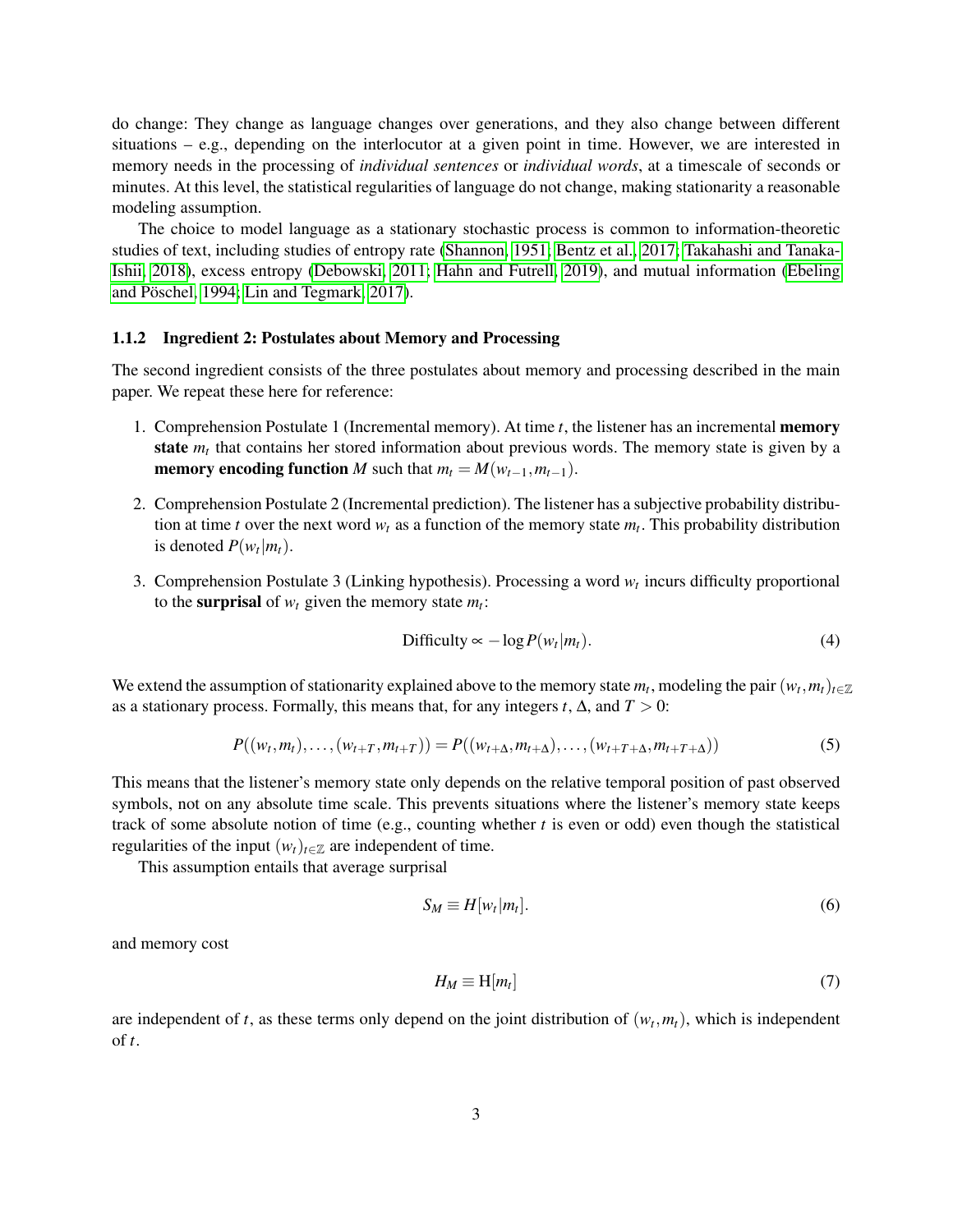#### <span id="page-3-0"></span>1.1.3 Ingredient 3: No Mindreading

Our postulates so far do not rule out that the listener has access to information that was never revealed during past interaction. That is, they permit situations where  $m_t$  maintains some information that is not contained in the past inputs  $w_{lt} = (\ldots, w_{t-2}, w_{t-1})$ , but is informative about future input  $w_{\geq t} = (w_t, w_{t+1}, w_{t+2}, \ldots)$ . Such a situation would correspond to a listener 'mindreading' the speaker's intentions. We exclude this by explicitly stating that the listener has no access to information about the future beyond what is contained in the past. We formalize this as saying that the memory state is independent of future observations, conditional on the past:

$$
m_t \perp w_{\geq t} |w_{< t} \tag{8}
$$

<span id="page-3-4"></span>Remarkably, the Information Locality Theorem can be proved even without this assumption. However, this assumption is necessary in order to prove that  $S_M \geq S_{\infty}$  even for very large memory capacities, i.e., that imperfect memory can never lead to lower average surprisal than the entropy rate. Such a situation could only be achieved if the listener somehow 'read the speaker's mind'.

There are no further assumptions about the memory architecture and the nature of its computations.

# <span id="page-3-1"></span>1.2 Proof of the Theorem

Here, we prove the Information Locality Bound Theorem (Theorem 2 in the main paper) based on the assumptions described in the previous section. Recall that  $S_M$  and  $S_\infty$  are given by

$$
S_M \equiv H[w_t|m_t]
$$
 (9)

$$
S_{\infty} \equiv H[w_t|w_{
$$

We restate the theorem:

<span id="page-3-3"></span>**Theorem 1.** Let T be any positive integer  $(T \in \{1,2,3,...\})$ , and consider a listener using at most

$$
H_M \le \sum_{t=1}^T t I_t \tag{11}
$$

*bits of memory on average. Then this listener will incur surprisal at least*

<span id="page-3-2"></span>
$$
S_M \ge S_\infty + \sum_{t>T} I_t \tag{12}
$$

*on average.*

*Proof.* The difference between the listener's average surprisal  $S_M$  and optimal surprisal  $S_\infty$  is

$$
S_M - S_{\infty} = H[w_t|m_t] - H[w_t|w_{< t}].
$$
\n(13)

Because the process  $(w_t, m_t)_{t \in \mathbb{Z}}$  is stationary, we can, for any positive integer *T*, rewrite this expression as

$$
H[w_t|m_t] - H[w_t|w_{< t}] = \frac{1}{T} \sum_{t'=1}^T (H[w_{t'}|m_{t'}] - H[w_{t'}|w_{< t'}]) \tag{14}
$$

Due to Processing Postulate 1, we have

$$
m_t = M(m_{t-1}, w_{t-1}) = M(M(m_{t-2}, w_{t-2}), w_{t-1}) = M(M(M(m_{t-3}, w_{t-3}), w_{t-2}), w_{t-1}) = \dots,
$$
 (15)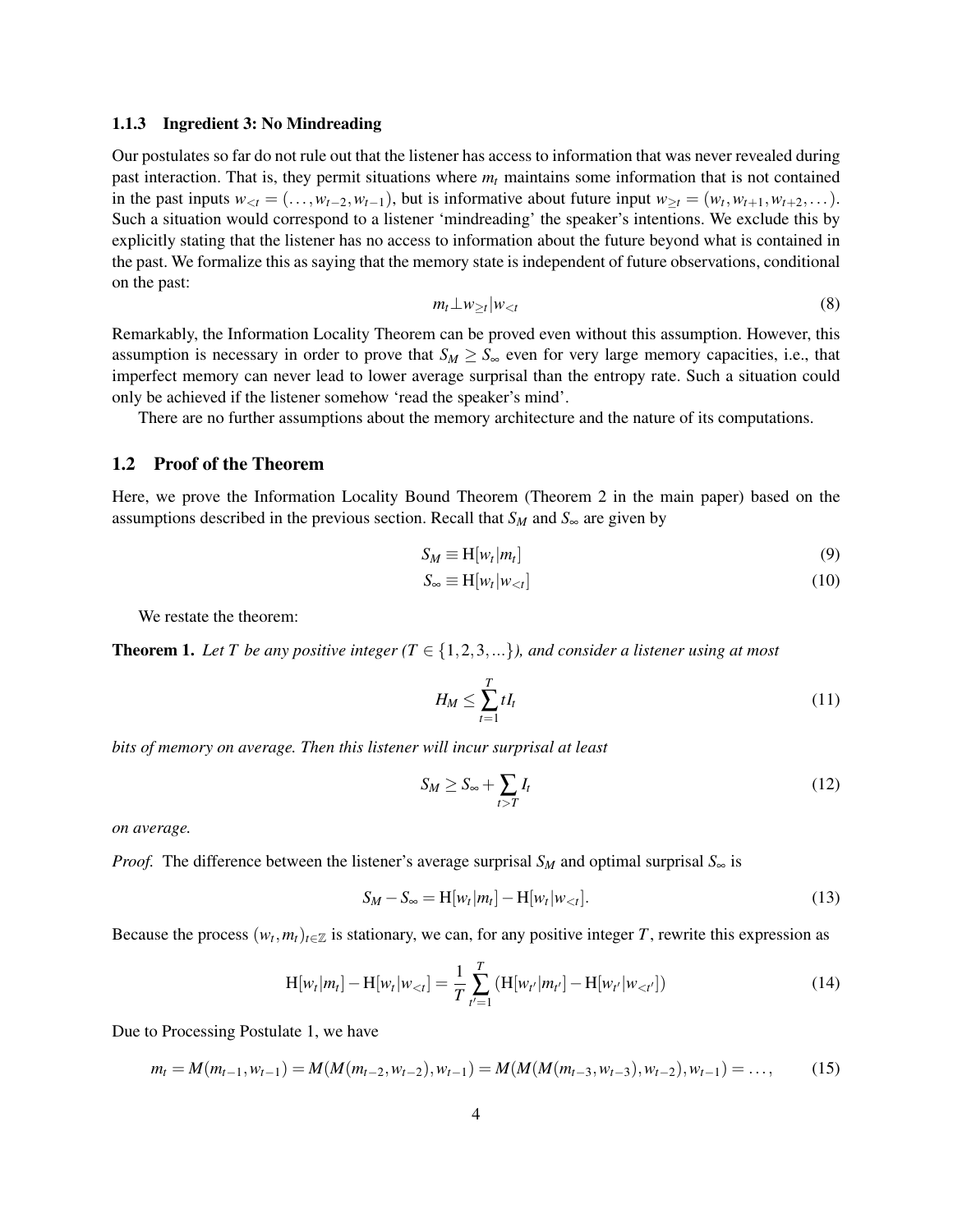and therefore the Data Processing Inequality [\(Cover and Thomas, 2006\)](#page-32-1) entails the following inequality for every positive integer *t*:

$$
H[w_t|m_t] \ge H[w_t|w_{1...t-1},m_1].
$$
\n(16)

Plugging this inequality into Equation [14](#page-3-2) above, we get an expression in terms of the difference in mutual information between a block of words and a memory representation, and a block of words and the true past:

$$
H[w_t|m_t] - H[w_t|w_{< t}] \ge \frac{1}{T} \sum_{t=1}^T (H[w_t|w_{1...t-1}, m_t] - H[w_t|w_{1...t-1}, w_{\leq 0}])
$$
\n(17)

<span id="page-4-2"></span>
$$
= \frac{1}{T} \left( H[w_{1...T}|m_1] - H[w_{1...T}|w_{\leq 0}]\right)
$$
 (18)

$$
= \frac{1}{T} \left( I[w_{1...T} : w_{\leq 0}] - I[w_{1...T} : m_1] \right). \tag{19}
$$

The first term  $I[w_{1...T}: w_{<0}]$  can be rewritten in terms of  $I_t$  using the chain rule of mutual information [\(Cover](#page-32-1) [and Thomas, 2006\)](#page-32-1):

$$
I[w_{1...T}: w_{\leq 0}] = \sum_{i=1}^{T} \sum_{j=-1}^{-\infty} I[w_i:w_j|w_{j+1}...w_{i-1}] = \sum_{t=1}^{T} tI_t + T \sum_{t>T} I_t.
$$
 (20)

Therefore

$$
H[w_t|m_t] - H[w_t|w_{lt}] \ge \frac{1}{T} \left( \sum_{t=1}^T tI_t + T \sum_{t>T} I_t - I[w_{1...T} : m_1] \right).
$$
 (21)

The term  $I[w_{1...T} : m_1]$  is at most  $H[m_1]$ , which is at most  $\sum_{t=1}^T tI_t$  by assumption. Thus, [\(21\)](#page-4-0) implies the following:

$$
H[w_t|m_t] - H[w_t|w_{< t}] \ge \frac{1}{T} \left( \sum_{t=1}^T tI_t + T \sum_{t>T} I_t - \sum_{t=1}^T tI_t \right) = \sum_{t>T} I_t \tag{22}
$$

Rearranging yields

$$
H[w_t|m_t] \ge H[w_t|w_{< t}] + \sum_{t>T} I_t \tag{23}
$$

<span id="page-4-3"></span><span id="page-4-1"></span><span id="page-4-0"></span> $\Box$ 

as claimed.

Mutual Information as Memory Cost We model the cost of holding information memory by the entropy  $H_M := H[m]$ . Another natural choice is the mutual information between  $m_t$  and the past,  $I_M := I[m_t : w_{\leq t}]$ [\(Still, 2014\)](#page-37-2). Our results continue to hold for that choice: Theorem [1](#page-3-3) remains true when replacing  $H_M$  by  $I_M$ . In the proof of the theorem, the definition of  $H_M$  enters the argument in Equation [22](#page-4-1) through the inequality  $I[w_{1...T} : m_1] \le H[m_1] = H_M$ . The analogous inequality for  $I_M$  remains true:  $I[w_{1...T} : m_1] \le I[m_1 : w_{1}]$  holds due to the 'No Mindreading' postulate and the stationarity of the process.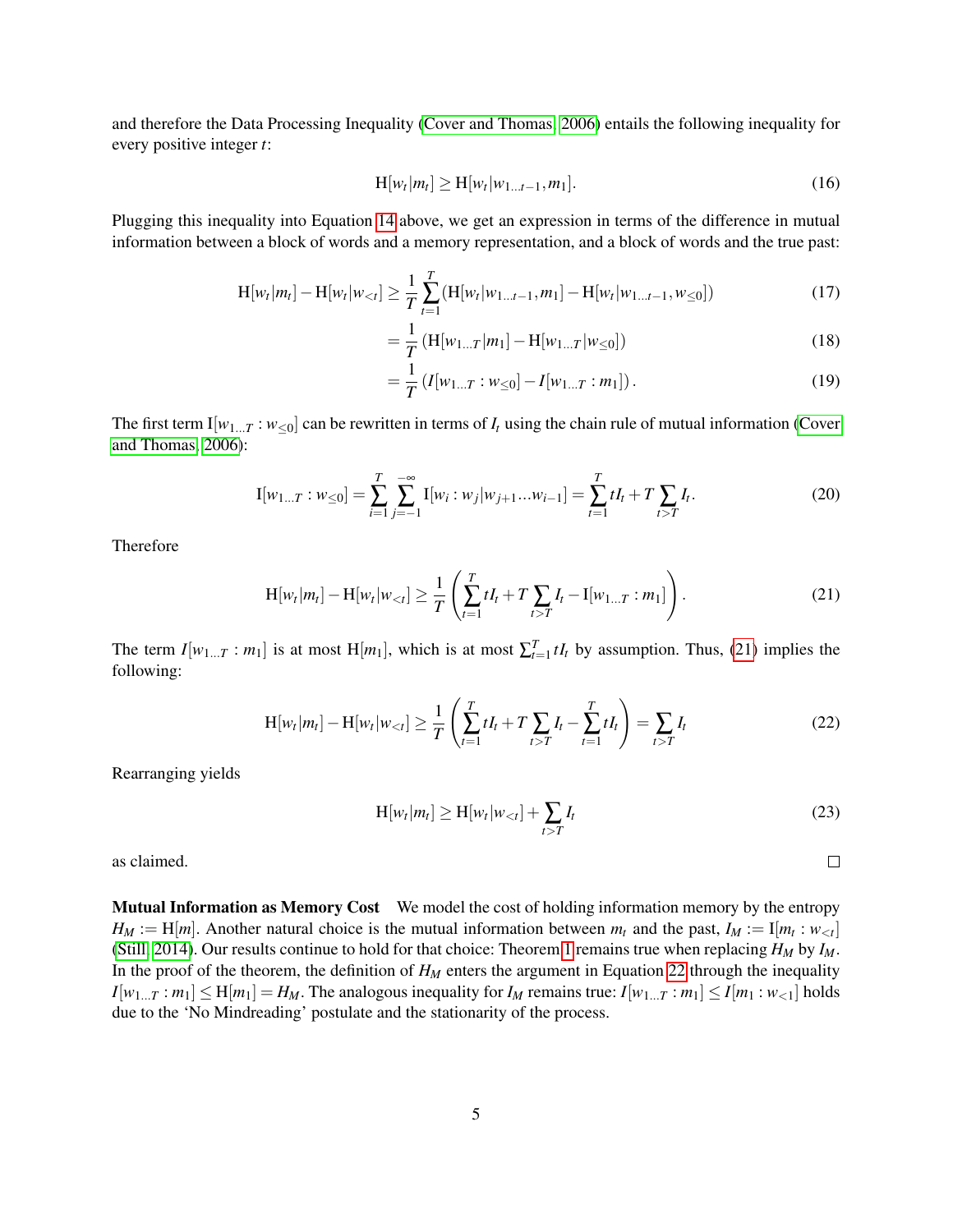### <span id="page-5-0"></span>1.3 Memory-Surprisal Tradeoff in a Model with Memory Retrieval

Here we show that our information-theoretic analysis is compatible with models placing the main bottleneck in the difficulty of retrieval [\(McElree, 2000;](#page-36-1) [Lewis and Vasishth, 2005;](#page-36-2) [Nicenboim and Vasishth, 2018;](#page-36-3) [Vasishth et al., 2019\)](#page-37-3). We extend our model of memory in incremental prediction to capture key aspects of the models described by [Lewis and Vasishth](#page-36-2) [\(2005\)](#page-36-2); [Nicenboim and Vasishth](#page-36-3) [\(2018\)](#page-36-3); [Vasishth et al.](#page-37-3) [\(2019\)](#page-37-3).

The ACT-R model of [Lewis and Vasishth](#page-36-2) [\(2005\)](#page-36-2) assumes a small working memory consisting of *buffers* and a *control state*, which together hold a small and fixed number of individual *chunks*. It also assumes a large short-term memory that contains an unbounded number of chunks. This large memory store is accessed via *cue-based retrieval*: a query is constructed based on the current state of the buffers and the control state; a chunk that matches this query is then selected from the memory storage and placed into one of the buffers.

Formal Model We extend our information-theoretic analysis by considering a model that maintains both a small working memory  $m_t$ —corresponding to the buffers and the control state—and an unlimited shortterm memory  $s_t$ . When processing a word  $w_t$ , there is some amount of communication between  $m_t$  and  $s_t$ , corresponding to retrieval operations. We model this using a variable  $r<sub>t</sub>$  representing the information that is retrieved from *s<sup>t</sup>* . In our formalization, *r<sup>t</sup>* reflects the totality of all retrieval operations that are made during the processing of  $w_{t-1}$ ; they happen after  $w_{t-1}$  has been observed but before  $w_t$  has.

The working memory state is determined not just by the input  $w_t$  and the previous working memory state  $m_{t-1}$ , but also by the retrieved information:

$$
m_t = f(w_t, m_{t-1}, r_t) \tag{24}
$$

The retrieval operation is jointly determined by working memory, short-term memory, and the previous word:

$$
r_t = g(w_{t-1}, m_{t-1}, s_{t-1})
$$
\n(25)

Finally, the short-term memory can incorporate any—possibly all—information from the last word and the working memory:

$$
s_t = h(w_t, m_t, s_{t-1})
$$
\n<sup>(26)</sup>

While  $s_t$  is unconstrained, there are constraints on the capacity of working memory  $H[m_t]$  and the amount of retrieved information  $H[r_t]$ . Placing a bound on  $H[m_t]$  reflects the fact that the buffers can only hold a small and fixed number of chunks [\(Lewis and Vasishth, 2005\)](#page-36-2).

Predictions are made based on working memory *mt*−<sup>1</sup> and retrieved information *r<sup>t</sup>* (but not the short-term memory *st*), incurring average surprisal

$$
S := H[w_t|m_{t-1}, r_t].
$$
\n(27)

In line with the mathematical postulates in Section [1.1,](#page-1-1) we assume that  $(w_t, m_t, r_t, s_t)_{t \in \mathbb{Z}}$  is stationary as a stochastic process.

Cost of Retrieval In the model of [Lewis and Vasishth](#page-36-2) [\(2005\)](#page-36-2), the time it takes to process a word is determined primarily by the time spent retrieving chunks, which is determined by the number of retrieval operations and the time it takes to complete each retrieval operation. If the information content of each chunk is bounded, then a bound on *H*[*r<sup>t</sup>* ] corresponds to a bound on the number of retrieval operations.

In the model of [Lewis and Vasishth](#page-36-2) [\(2005\)](#page-36-2), a retrieval operation takes longer if more chunks are similar to the retrieval cue, whereas, in the direct-access model [\(McElree, 2000;](#page-36-1) [Nicenboim and Vasishth, 2018;](#page-36-3)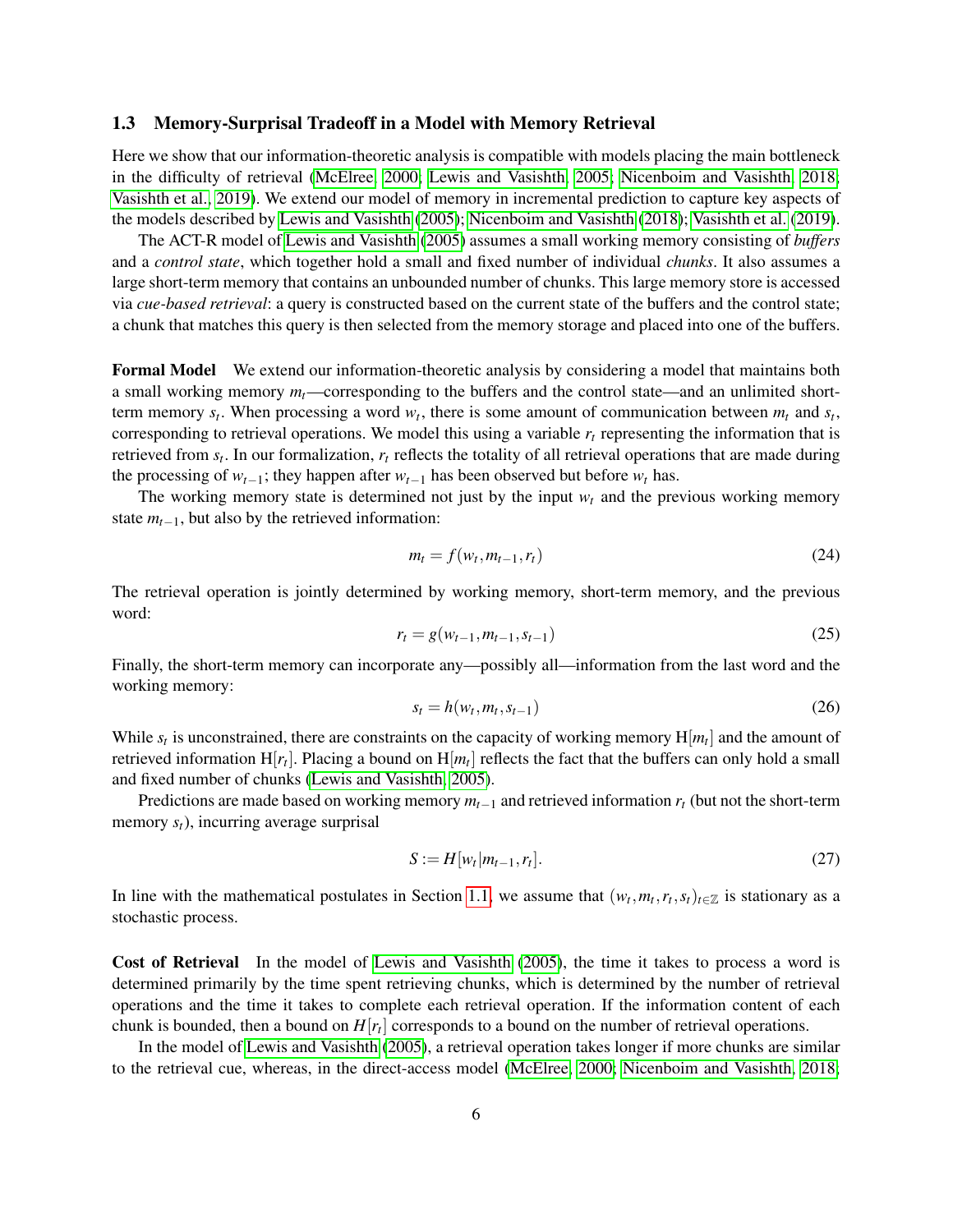[Vasishth et al., 2019\)](#page-37-3), retrieval operations take a constant amount of time. There is no direct counterpart to differences in retrieval times and similarity-based inhibition as in the activation-based model in our formalization. Our formalization thus more closely matches the direct-access model, though it might be possible to incorporate aspects of the activation-based model in our formalization.

Role of Surprisal The ACT-R model of [Lewis and Vasishth](#page-36-2) [\(2005\)](#page-36-2) does not have an explicit surprisal cost. Instead, surprisal effects are interpreted as arising because, in less constraining contexts, the parser is more likely to make decisions that then turn out to be incorrect, leading to additional correcting steps. We view this as an algorithmic-level implementation of a surprisal cost. If the word *w<sup>t</sup>* is unexpected given the current state of the working memory—i.e., buffers and control states—then their current state must provide insufficient information to constrain the actual syntactic state of the sentence, meaning that the parsing steps made to integrate  $w_t$  are likely to include more backtracking and correction steps. Thus, we argue that cuebased retrieval models predict that the surprisal  $-\log P(w_t|m_{t-1}, r_t)$  will be part of the cost of processing word  $w_t$ .

Theoretical Result We now show an extension of our theoretical result in the setting of the retrieval-based model described above.

**Theorem 2.** Let  $0 < S \leq T$  be positive integers such that the average working memory cost  $H[m_t]$  is bounded *as*

$$
H[m_t] \le \sum_{t=1}^T t I_t \tag{28}
$$

*and the average amount of retrieved information is bounded as*

$$
H[r_t] \le \sum_{t=T+1}^{S} I_t.
$$
\n(29)

*Then the surprisal cost is lower-bounded as*

$$
H[w_t|m_{t-1},r_t] \ge H[w_t|w_{< t}] + \sum_{t>S} I_t.
$$
\n(30)

*Proof.* The proof is a generalization of the proof in Section [1.2.](#page-3-1) For any positive integer *t*, the memory state  $m_t$  is determined by  $w_{1...t}$ ,  $m_0$ ,  $r_0$ , ...,  $r_t$ . Therefore, the Data Processing Inequality entails:

$$
H[w_t|m_{t-1},r_t] \ge H[w_t|w_{1...t},m_0,r_0,\ldots,r_t].
$$
\n(31)

As in [\(17\)](#page-4-2), this leads to

$$
H[w_t|m_{t-1},r_t] - H[w_t|w_{< t}] \ge \frac{1}{T} \sum_{t=1}^T (H[w_t|w_{1...t},m_0,r_0,\ldots,r_t] - H[w_t|w_{1...t-1},w_{<0}]) \tag{32}
$$

$$
\geq \frac{1}{T} \left( \mathbf{H}[w_{1...T}|m_0, r_0, \dots, r_T] - \mathbf{H}[w_{1...T}|w_{\leq 0}] \right) \tag{33}
$$

$$
= \frac{1}{T} \left( I[w_{1...T}, w_{\leq 0}] - I[w_{1...T}, (m_0, r_0, \dots, r_T)] \right). \tag{34}
$$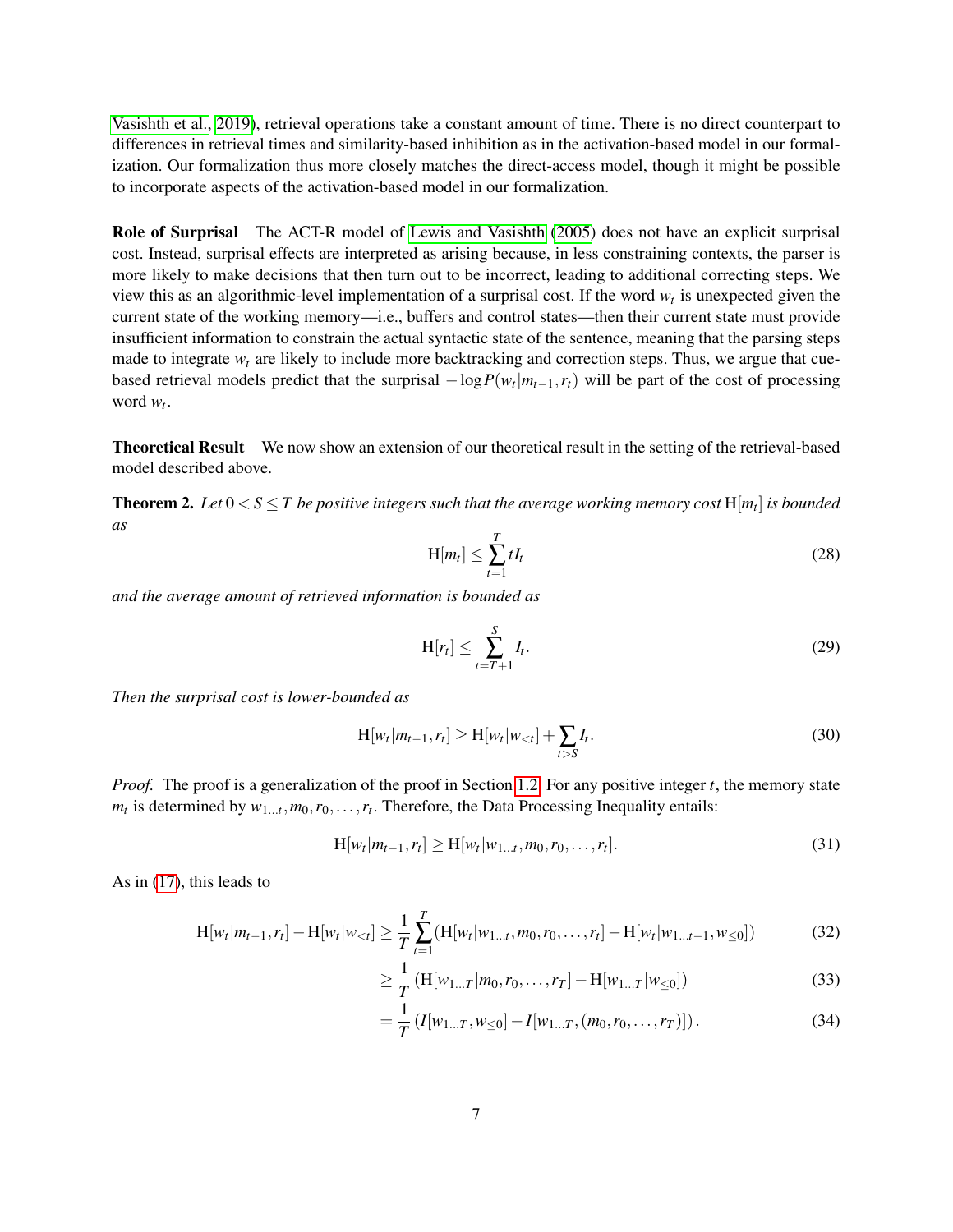Now, using the calculation from [\(20\)](#page-4-3), this can be rewritten as:

$$
H[w_t|m_{t-1},r_t] - H[w_t|w_{< t}] = \frac{1}{T} \left( \sum_{t=1}^T tI_t + T \sum_{t>T} I_t - I[w_1 \dots w_T, (m_0,r_1,\dots,r_T)] \right)
$$
  
= 
$$
\frac{1}{T} \left( \sum_{t=1}^T tI_t + T \sum_{t>T} I_t - I[w_{1...T},m_0] - \sum_{t=1}^T I[w_{1...T},r_t|m_0,r_{1...t-1}] \right).
$$

Due to the inequalities

$$
I[w_{1...T}, m_0] \le H[m_0] \le \sum_{t=1}^T t I_t
$$
\n(35)

$$
\mathbf{I}[w_{1...T}, r_t | m_0, r_{1...t-1}] \le \mathbf{H}[r_t] \le \sum_{t=T+1}^{S} I_t,
$$
\n(36)

this can be bounded as

$$
H[w_t|m_{t-1},r_t] - H[w_t|w_{lt}] \ge \frac{1}{T} \left( \sum_{t=1}^T tI_t + T \sum_{t>T} I_t - H[m_0] - \sum_{t=1}^T H[r_t] \right).
$$
 (37)

Finally, this reduces as

$$
H[w_t|m_{t-1},r_t] - H[w_t|w_{< t}] \ge \frac{1}{T}(T\sum_{t>T} I_t - T \cdot H[r_t])
$$
\n(38)

$$
=\sum_{t>T} I_t - H[r_t]
$$
\n(39)

$$
\geq \sum_{t>T} I_t - \sum_{t=T+1}^{S} I_t \tag{40}
$$

$$
=\sum_{t>S}I_t.\tag{41}
$$

 $\Box$ 

Information Locality We now show that this result predicts information locality provided that retrieving information is more expensive than keeping the same amount of information in working memory. For this, we formalize the problem of finding an optimal memory strategy as a multi-objective optimization, aiming to minimize

$$
\lambda_1 H[m_t] + \lambda_2 H[r_t]. \tag{42}
$$

to achieve a given surprisal level, for some setting of  $\lambda_1, \lambda_2 > 0$  describing the relative cost of storage and retrieval. What is the optimal division of labor between keeping information in working memory and recovering it through retrieval? The problem

<span id="page-7-0"></span>
$$
\min_{T} \lambda_1 \sum_{t=1}^{T} tI_t + \lambda_2 \sum_{t=T+1}^{S} I_t
$$
\n(43)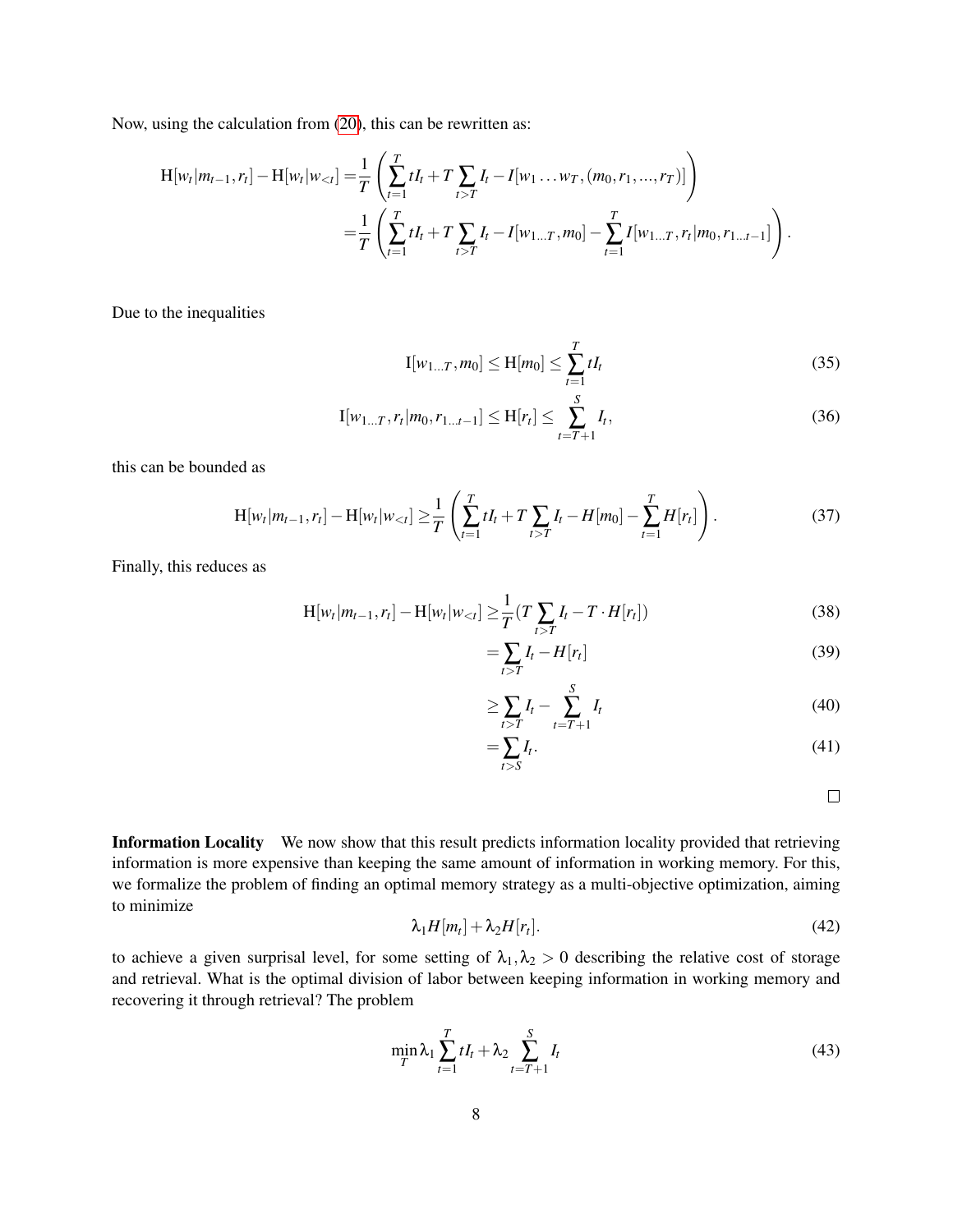has solution  $T \approx \frac{\lambda_2}{\lambda_1}$  $\frac{\lambda_2}{\lambda_1}$ . This means that, as long as retrievals are more expensive than keeping the same amount of information in working memory (i.e.,  $\lambda_2 > \lambda_1$ ), the optimal strategy stores information from the last  $T > 1$ words in working memory. Due to the factor *t* inside  $\sum_{t=1}^{T} tI_t$ , the bound [\(43\)](#page-7-0) will be reduced when  $I_t$  decays faster, i.e., there is strong information locality.

The assumption that retrieving information is more difficult than storing it is reasonable for cue-based retrieval models, as retrieval suffers from similarity-based interference effects due to the unstructured nature of the storage [\(Lewis and Vasishth, 2005\)](#page-36-2). A model that maintains no information in its working memory, i.e. *H*[*m<sup>t</sup>* ] = 0, would correspond to a cue-based retrieval model that stores nothing in its buffers and control states, and relies entirely on retrieval to access past information. Given the nature of representations assumed in models [\(Lewis and Vasishth, 2005\)](#page-36-2), such a model would seem to be severely restricted in its ability to parse language.

### <span id="page-8-0"></span>1.4 Information Locality in Language Production

Here we show results linking memory and locality in production. We show that results similar to our main theorem hold for the tradeoff between a speaker's memory and the accuracy with which they match the distribution of the language.

In the case of production, the memory–surprisal trade-off arises from the minimization of error in production of linguistic sequences. That is, given a **competence language** (a target distribution on words given contexts), a speaker tries to produce a performance language which is as close as possible to the competence language. The performance language operates under memory constraints, so the performance language will diverge from the competence language due to production errors. When a speaker has more incremental memory about what she has already produced, then she is able to produce linguistic sequences with less error, thus reducing the divergence between the performance language and the competence language. The reduction of this competence–performance divergence for a speaker is formally equivalent to the minimization of average surprisal for a listener.

Formally, we assign a speaker a production policy  $q(w_t|m_t)$  that produces the next word conditional on the speaker's memory state *m<sup>t</sup>* . We assume that speakers aim to minimize the occurrence of production errors. We formalize this as minimizing the KL divergence from the performance language  $q(w_t|m_t)$  to the target competence language  $p(w_t|w_{< t})$ . We call this divergence the **competence–performance divergence** under the memory encoding function *M* and the production policy *q*:

$$
d_M^q \equiv D_{\text{KL}}[p(w_t|w_{lt})||q(w_t|m_t)] \tag{44}
$$

$$
= \sum_{w_{\leq t}} p(w_{\leq t}) \log \frac{p(w_t|w_{\n(45)
$$

Under this assumption, the Information Locality Bound Theorem will apply in production as well as comprehension: The competence-performance divergence  $d_M^q$  trades off with memory load  $H[m_t]$ , and this tradeoff will be more favorable when languages exhibit information locality. This means that languages that exhibit information locality can be produced with greater accuracy given limited memory resources.

We derive the existence of this trade-off from the following postulates about language production. Let the competence language be represented by a stationary stochastic process, parameterized by a probability distribution  $p(w_t|w_{< t})$  giving the conditional probability of any word  $w_t$  given an unbounded number of previous words. Our postulates describe a speaker who tries to find a performance language *q*(*w<sup>t</sup>* |*mt*) to match the the competence language using incremental memory representations *m<sup>t</sup>* :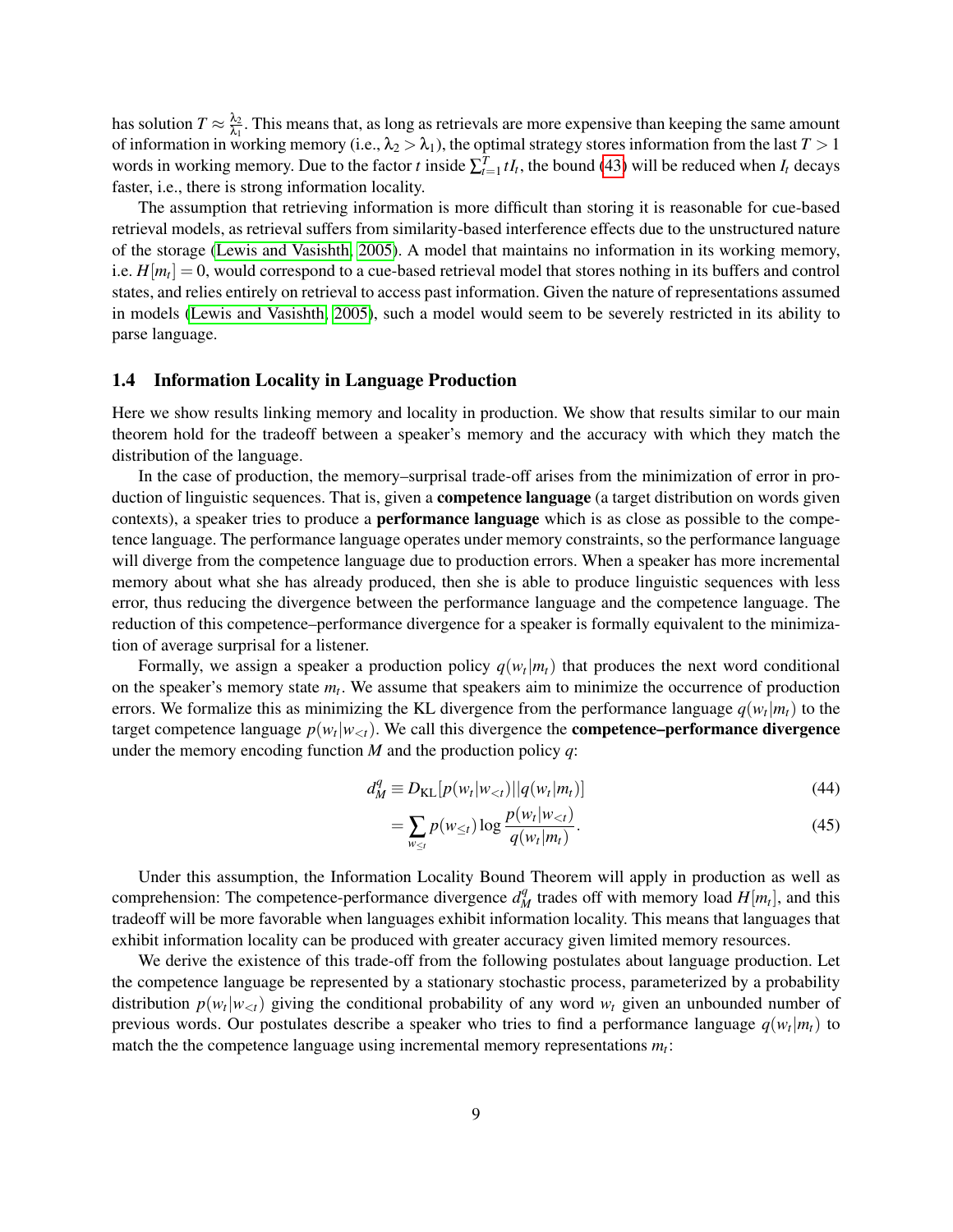- 1. Production Postulate 1 (Incremental memory). At time *t*, the speaker has an incremental memory state  $m_t$  that contains (1) her stored information about previous words that she has produced, and (2) information about her production target. The memory state is given by a **memory encoding function** *M* such that  $m_t = M(w_{t-1}, m_{t-1})$ .
- 2. Production Postulate 2 (Production policy). At time  $t$ , the speaker produces the next word  $w_t$  conditional on her memory state by drawing from a probability distribution  $q(w_t|m_t)$ . We call  $q$  the speaker's production policy.
- 3. Production Postulate 3 (Minimizing divergence). The production policy *q* is selected to minimize the KL divergence from the performance language to the target competence language  $p(w_t|w_{< t})$ . We call this divergence the competence–performance divergence under the memory encoding function *M* and the production policy *q*:

$$
d_M^q \equiv D_{\text{KL}}[p(w_t|w_{< t})||q(w_t|m_t)] \tag{46}
$$

$$
= \sum_{w_{\leq t}} p(w_{\leq t}) \log \frac{p(w_t|w_{\n(47)
$$

Completing the link with the memory–surprisal trade-off in comprehension, we note that when the production policy  $q(w_t|m_t)$  is selected to minimize the competence–performance divergence  $d_M^q$ , then this divergence becomes equal to the memory distortion  $S_M - S_\infty$  discussed in the context of comprehension costs. Therefore, under these postulates, the Information Locality Bound Theorem will apply in production as well as comprehension (see Section [1.4.1](#page-10-0) for formal statement and proof). This means that languages that exhibit information locality can be produced with greater accuracy given limited memory resources.

In the case of language comprehension, the trade-off represented excess processing *difficulty* arising due to memory constraints. In the case of language production, the trade-off represents *production error* arising due to memory constraints. When memory is constrained, then the speaker's productions will diverge from her target language. And as memory is more and more constrained, this divergence will increase more and more. The degree of divergence is measured in the same units as surprisal, hence the formal equivalence between the listener's and speaker's memory–surprisal trade-offs.

Although the memory–surprisal trade-off is mathematically similar between comprehension and production, it is not necessarily identical. The comprehender's memory–surprisal trade-off has to do with the amount of predictive information  $I_t$  stored in memory, where  $I_t$  is defined in terms of a probability distribution on words given *t* words of context. In the producer's memory–surprisal tradeoff, this probability distribution may be different, because the producer has knowledge of a production target (Production Postulate 1). Nevertheless, if the producer's probability distribution is similar to the comprehender's, then we predict the same trade-off for the producer as for the comprehender.

It may be possible to use this asymmetry to distinguish whether word and morpheme order is more optimized for the comprehender or the producer. If word order is best predicted under a probability model that uses zero information about a production target (as in the current work), then we have evidence that the comprehender's trade-off is more important. On the other hand, if word order is best predicted under a probability model that uses (partial) information about a production target, then we have evidence that the producer's trade-off is more important. As estimating the difference between these probabilility distributions is difficult, we leave this avenue of research to future work.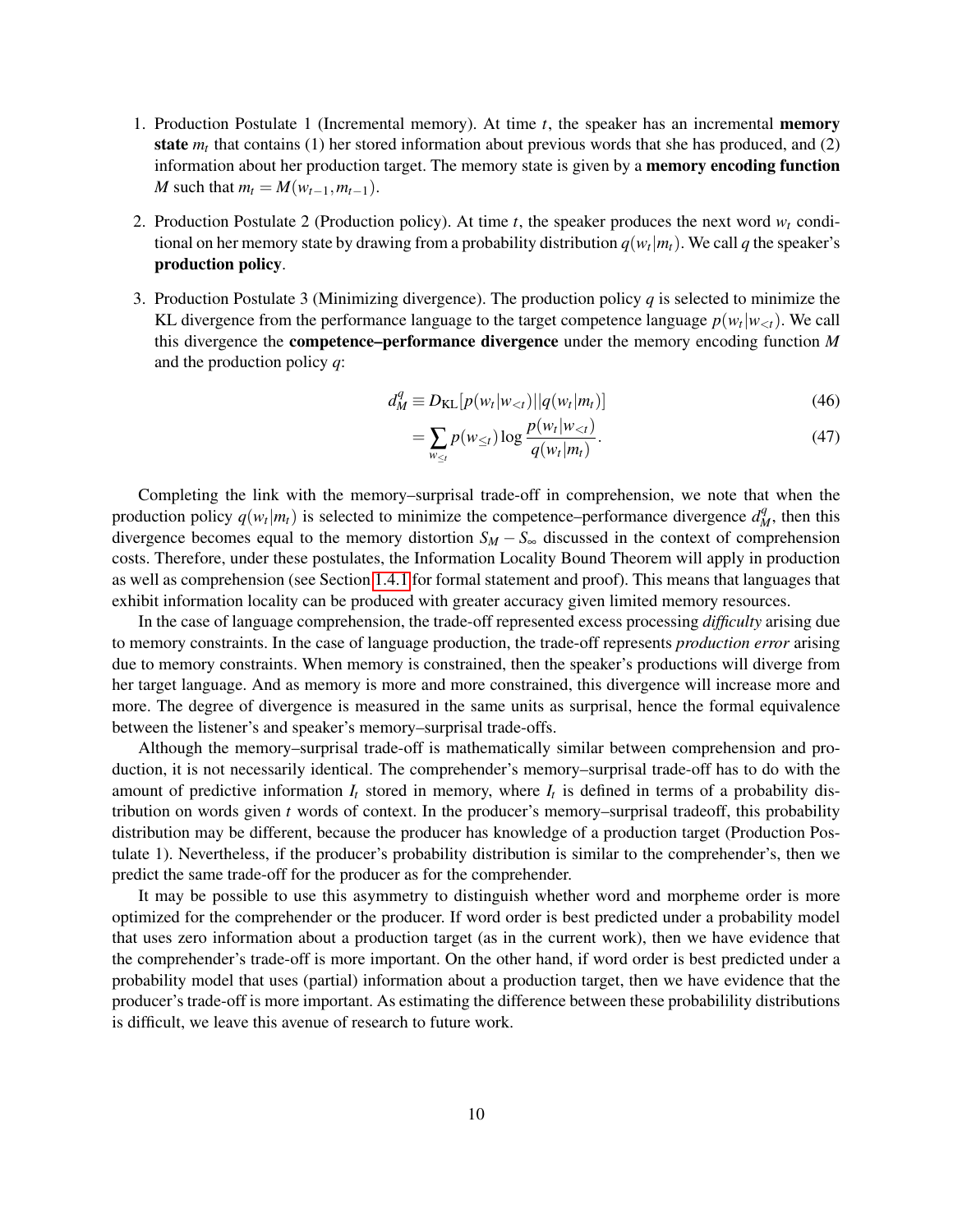#### <span id="page-10-0"></span>1.4.1 Information Locality Theorem in Production

Here, we prove an Information Locality Theorem in production. Following the Production Postulates 1– 3, we consider a setting in which a speaker produces sentences with bounded memory, and analyze the deviation of the produced distribution from the actual distribution of the language. We consider a speaker who maintains memory representations and incrementally produces based on these representations:

$$
P_{\text{produced}}(w_t|w_{< t}) = q(w_t|m_t) \tag{48}
$$

We show a tradeoff between the memory capacity  $H[m_t]$  and the KL-divergence between the actual language statistics and the speaker's production distribution, as defined in Production Postulate 3:

$$
d_M^q = D_{KL}(P_{\text{language}}||P_{\text{produced}}) = \mathbb{E}_{w_{lt}} \sum_{w_t} p(w_t|w_{lt}) \log \frac{p(w_t|w_{lt})}{p_{produced}(w_t|w_{lt})}
$$
(49)

As in the case of comprehension, we model  $(w_t, m_t)_{t \in \mathbb{Z}}$  as stationary; however, we do *not* assume the 'No Mindreading' condition [\(8\)](#page-3-4).

Theorem 3. *If a speaker maintains memory*

$$
H[m_t] \le \sum_{i=1}^T tI_t,
$$
\n(50)

*then*

$$
d_M^q = D_{KL}(P_{language}||P_{produced}) \ge \sum_{t=T+1}^{\infty} I_t.
$$
\n(51)

While this bound only considers the production of a single word, it entails a bound on the production accuracy for sequences:

$$
D_{KL}(P_{language}(w_1 \ldots w_t | w_{\leq 0}) || P_{produced}(w_1 \ldots w_t | w_{\leq 0})) = t \cdot D_{KL}(P_{language}(w_1 | w_{\leq 0}) || P_{produced}(w_1 | w_{\leq 0}))
$$
\n(52)

*Proof.* We rewrite the KL-Divergence so that we can reduce this result to the proof in the comprehension setting (Section [1.2\)](#page-3-1). First note

$$
D_{KL}(P_{language}||P_{produced}) = \mathbb{E}_{w_{lt}} \left[ \sum_{w_t} p(w_t|w_{lt}) \log \frac{p(w_t|w_{lt})}{p_{produced}(w_t|w_{lt})} \right]
$$
(53)

$$
= \mathbb{E}_{w_{lt}} \left[ \sum_{w_t} p(w_t | w_{lt}) \log \frac{p(w_t | w_{lt})}{p(w_t | M(w_{lt}))} \right]
$$
(54)

$$
= \mathbb{E}_{w_{lt}} \left[ \sum_{w_t} p(w_t|w_{lt}) \log p(w_t|w_{lt}) \right] - \mathbb{E}_{w_{lt}} \left[ \sum_{w_t} p(w_t|w_{lt}) \log p(w_t|M(w_{lt})) \right]
$$
\n(55)

$$
= H[w_t|M(w_{\n(56)
$$

We now note that the proof in Section [1.2](#page-3-1) can be used, without further modification, to show that

$$
H[w_t|M(w_{< t})] - H[w_t|w_{< t}] \ge \sum_{t=T+1}^{\infty} I_t
$$
\n(57)

completing the proof. The reason we can apply the proof from Section [1.2](#page-3-1) is that Comprehension Postulate 1, where it is used in that proof, can be replaced by the analogous Production Postulate 1.  $\Box$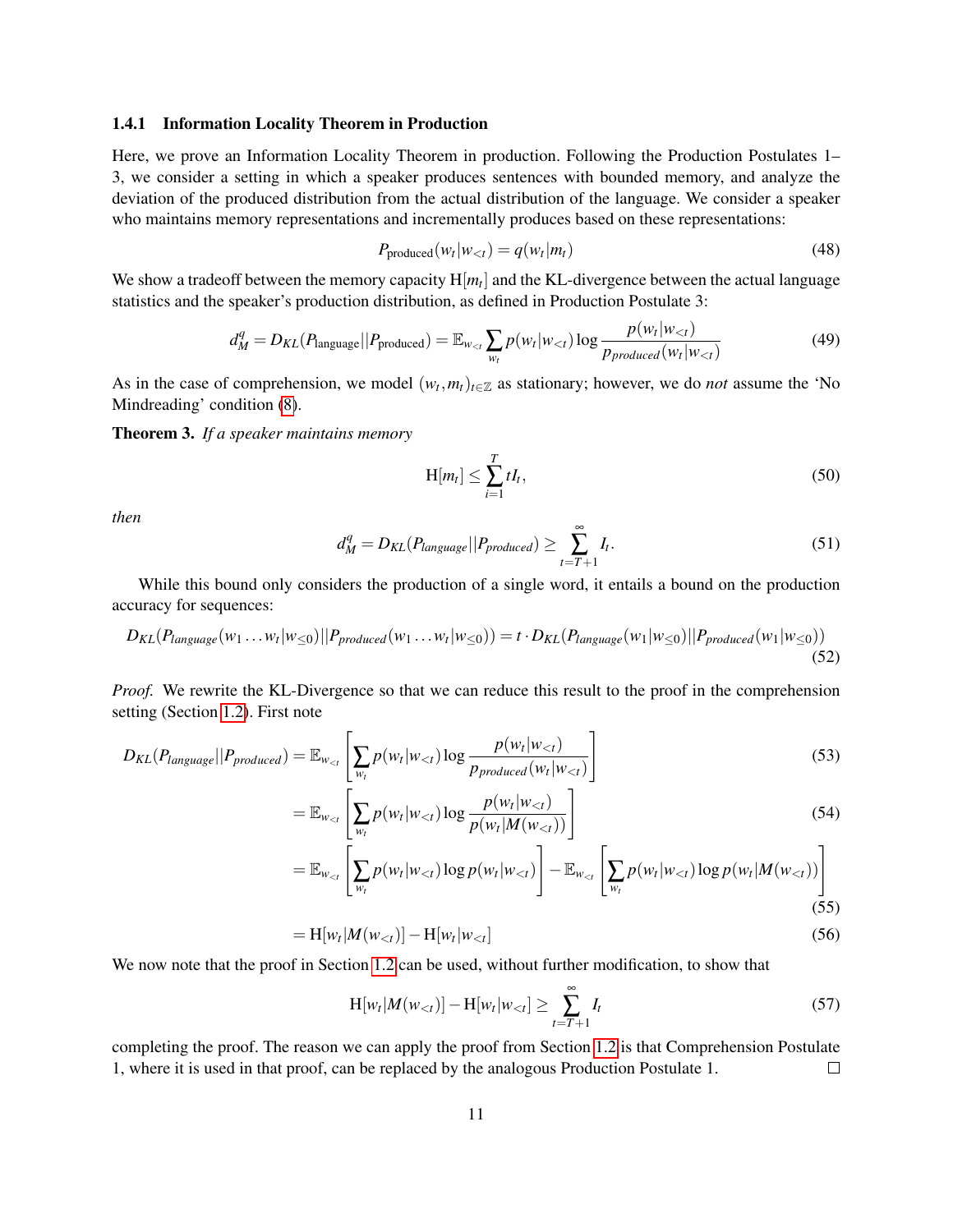## <span id="page-11-0"></span>1.5 Proof of Left-Right Invariance

Here we show that the bound provided by the Information Locality Theorem is invariant under reversal of the process. That is: Given a process  $(X_t)_{t \in \mathbb{Z}}$ , we define its reverse process  $(Y_t)_{t \in \mathbb{Z}}$  by  $Y_t := X_{-t}$ . We claim that the theorem provides the same bounds for the memory-surprisal tradeoff curves. To prove this, we note:

$$
I[X_t, X_0 | X_{1...t-1}] = I[Y_{-t}, Y_0 | Y_{1-t} \dots I] = I[Y_0, Y_t | Y_{1...t-1}] = I[Y_t, Y_0 | Y_{1...t-1}]
$$
\n
$$
(58)
$$

The first step follows from the definition of *Y*. The second step follows from the fact that *X<sup>t</sup>* , and thus also *Yt* , is stationary, and thus adding *t* to each index in the expression does not change the resulting value. The third step uses the fact that mutual information is symmetric.

# <span id="page-11-1"></span>2 Examples with Analytical Calculations

Here, we provide examples of the Information Locality Theorem in settings where analytical calculations are possible. These examples are artificial and intended to demonstrate the mathematical possibility of certain phenomena; we do not intend these examples to model any linguistic phenomena.

# <span id="page-11-2"></span>2.1 Window-Based Model not Optimal

Here we provide an example of a stochastic process where a window-based memory encoding is not optimal, but the bound provided by our theorem still holds. This is an example where the bound provided by the theorem is not tight: while it bounds the memory-surprisal tradeoff of all possible listeners, the bound is 'optimistic', meaning that no mathematically possible memory encoding function *M* can exactly achieve the bound.

Let *k* be some positive integer. Consider a process  $x_{t+1} = (v_{t+1}, w_{t+1}, y_{t+1}, z_{t+1})$  where

- 1. The first two components consist of fresh random bits. Formally,  $v_{t+1}$  is an independent draw from *Bernoulli*(0.5), independent from all preceding observations  $x \leq t$ . Second, let  $w_{t+1}$  consist of 2*k* many such independent random bits (so that  $H[w_{t+1}] = 2k$ )
- 2. The third component *deterministically* copies the first bit from 2 $k$  steps earlier. Formally,  $y_{t+1}$  is equal to the first component of *xt*−2*k*+<sup>1</sup>
- 3. The fourth component *stochastically* copies the second part (consisting of 2*k* random bits) from one step earlier. Formally, each component  $z_{t+1}^{(i)}$  $u_{t+1}^{(i)}$  is determined as follows: First take a sample  $u_{t+1}^{(i)}$  $t+1$  from *Bernoulli*( $\frac{1}{4k}$ ), independent from all preceding observations. If  $u_{z+1}^{(i)} = 1$ , set  $z_{t+1}^{(i)}$  $t_{t+1}^{(t)}$  to be equal to the second component of  $w_t^{(i)}$  $t_i^{(i)}$ . Otherwise, let  $z_{t+1}^{(i)}$  $t_{t+1}^{(t)}$  be a fresh draw from *Bernoulli*(0.5).

Predicting observations optimally requires taking into account observations from the 2*k* last time steps. We show that, when approximately predicting with low memory capacities, a window-based approach does *not* in general achieve an optimal memory-surprisal tradeoff.

Consider a model that predicts  $x_{t+1}$  from only the last observation  $x_t$ , i.e., uses a window of length one. The only relevant piece of information in this past observation is  $w_t$ , which stochastically influences  $z_{t+1}$ . Storing this costs 2*k* bit of memory as  $w_t$  consists of 2*k* draws from *Bernoulli*(0.5). How much does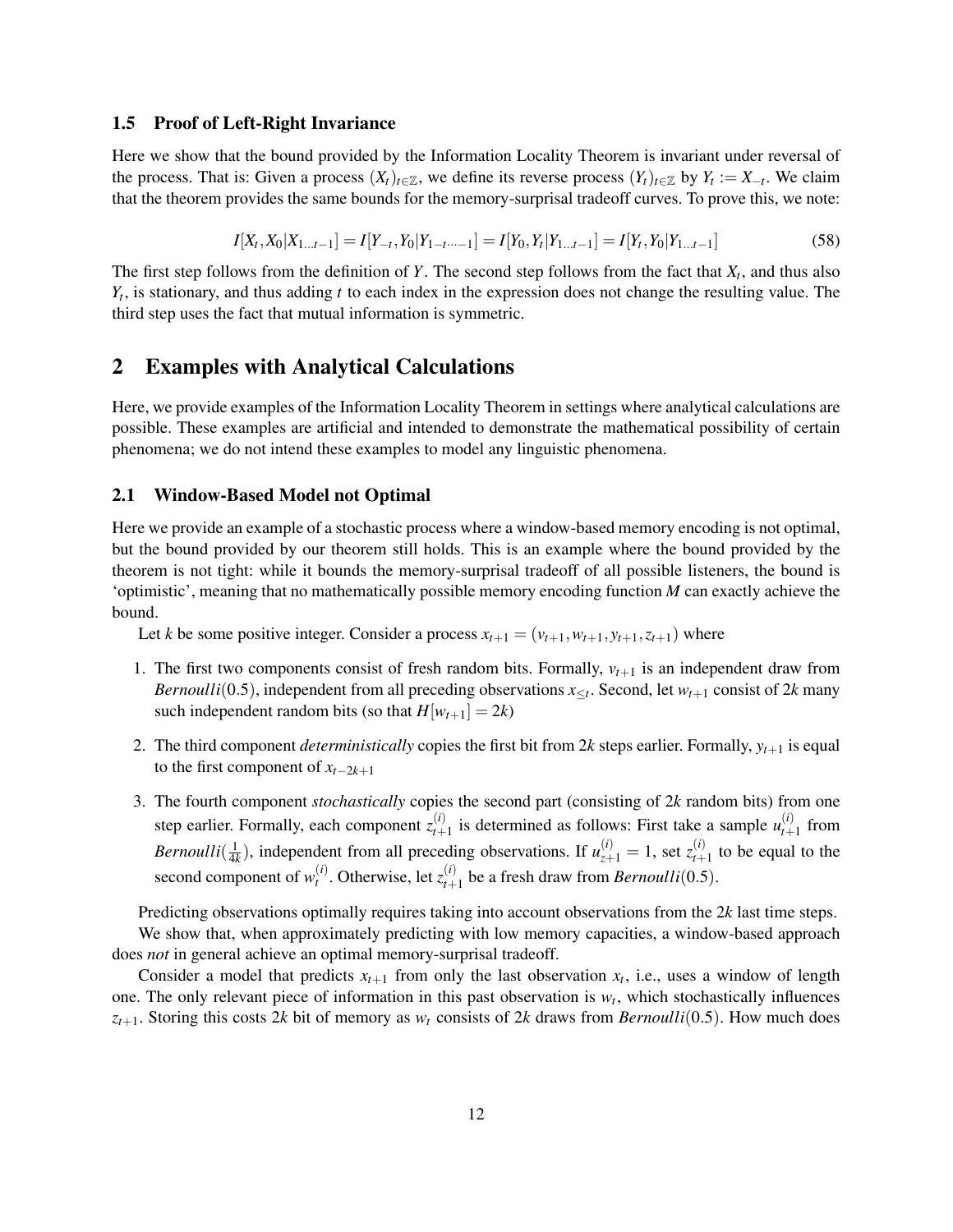it reduce the surprisal of  $x_{t+1}$ ? Due to the stochastic nature of  $z_{t+1}$ , it reduces the surprisal only by about  $I[x_{t+1}, w_t] = I[z_{t+1}, w_t] < 2k \cdot \frac{1}{2k} = 1$  $I[x_{t+1}, w_t] = I[z_{t+1}, w_t] < 2k \cdot \frac{1}{2k} = 1$  $I[x_{t+1}, w_t] = I[z_{t+1}, w_t] < 2k \cdot \frac{1}{2k} = 1$ , i.e., surprisal reduction is strictly less than one bit. <sup>1</sup>

We show that there is an alternative model that strictly improves on this window-based model: Consider a memory encoding model that encodes each of *vt*−2*k*+1,..., *v<sup>t</sup>* , which costs 2*k* bits of memory – as the window-based model did. Since  $y_{t+1} = v_{t-2k+1}$ , this model achieves a surprisal reduction of  $H[v_{t-2k+1}] = 1$ bit, strictly more than the window-based model.

This result does not contradict our theorem because the theorem only provides *bounds* across models, which are not necessarily achieved by a given window-based model. In fact, for the process described here, no memory encoding function *M* can exactly achieve the theoretical bound described by the theorem.

### <span id="page-12-0"></span>2.2 Tight Bound for Retrieval Model

Here, we provide an example where our bound is tight for the retrieval-based model (Section [1.3\)](#page-5-0) even though it is quite loose for the capacity model. That means, while no memory encoding function can exactly achieve the bound in the *capacity-bounded* setting for this particular stochastic process, there are *retrievalbased* memory encoding functions that exactly achieve the bound in the retrieval-based setting.

**Defining the Process** Let *k* be a positive integer. Consider a process  $x_{t+1} = (y_{t+1}, z_{t+1}, u_{t+1}, v_{t+1})$  where

- 1.  $y_{t+1}$  consists of 2k random bits.
- 2.  $z_{t+1}$  is a draw from *Bernoulli* $\left(\frac{1}{4k}\right)$  $\frac{1}{4k^2}$ .
- 3. *u*<sub>t+1</sub> consists of 2*k* random bits if  $z_t = 0$  and is equal to  $y_{t-2k+1}$  else.
- 4.  $v_{t+1} := z_t$

Informally,  $z_t$  indicates whether  $u_{t+1}$  is copied from the past or a fresh sample; large values of  $k$  correspond to the setting where copying from the past only happens rarely.

Capacity Model We analyze the memory-surprisal tradeoff in the situation where prediction is optimal. Predicting observations  $x_{t+1}, x_{t+2}, \ldots$  optimally from the past requires storing  $y_{t-2k+1}, \ldots, y_t$  and  $z_t$ . This amounts to

$$
H_M = (2k+1) \cdot 2k + H_2[1/4k^2] \ge 4k^2 \tag{59}
$$

bits of memory in the capacity-based model, where  $H_2[p] := -(p \log p + (1-p) \log(1-p)).$ 

We now ealuate *I<sup>t</sup>* . We have

$$
I_1 = I[v_{t+1}, z_t] = H_2[1/4k^2]
$$
\n<sup>(60)</sup>

$$
I_{2k} = I[x_{t+1}, x_{t-2k+1} | x_{t-2k+2} \dots x_t] = I[u_{t+1}, y_{t-2k+1} | z_{t+1}] = \frac{1}{4k^2} I[u_{t+1}, y_{t-2k+1} | z_{t+1} = 1] = \frac{2k}{4k^2} = \frac{1}{2k}
$$
(61)

and all other values of *I<sup>t</sup>* are zero.

<span id="page-12-1"></span><sup>1</sup>We can evaluate  $I[z_{t+1}, w_t]$  as follows. Set  $l = k/4$ . Write *z*, *w* for any of the 2*k* components of  $z_{t+1}, w_t$ , respectively. First, calculate  $p(z = 1 | w = 1) = 1/l + (1 - 1/l)\frac{1}{2} = 1/(2l) + 1/2 = \frac{1+l}{2l}$  and  $p(z = 0 | w = 1) = (1 - 1/l)\frac{1}{2} = 1/2 - 1/2l = \frac{l-1}{2l}$ . Then  $I[Z,W] = D_{KL}(p(z|w=1)||p(z)) = \frac{1+l}{2l} \log \frac{\frac{1+l}{2}}{\frac{1}{l}/2} + \frac{l-1}{2l} \log \frac{\frac{l-1}{2}}{\frac{1}{l}/2} = \frac{1+l}{2l} \log \frac{1+l}{l} + \frac{l-1}{2l} \log \frac{l-1}{l} \leq \frac{1+l}{l} \log \frac{1+l}{l} = (1+1/l) \log(1+1/l) \leq$  $(1+1/l)(1/l) = 1/l + 1/l^2 < 2/l = \frac{1}{2k}$ .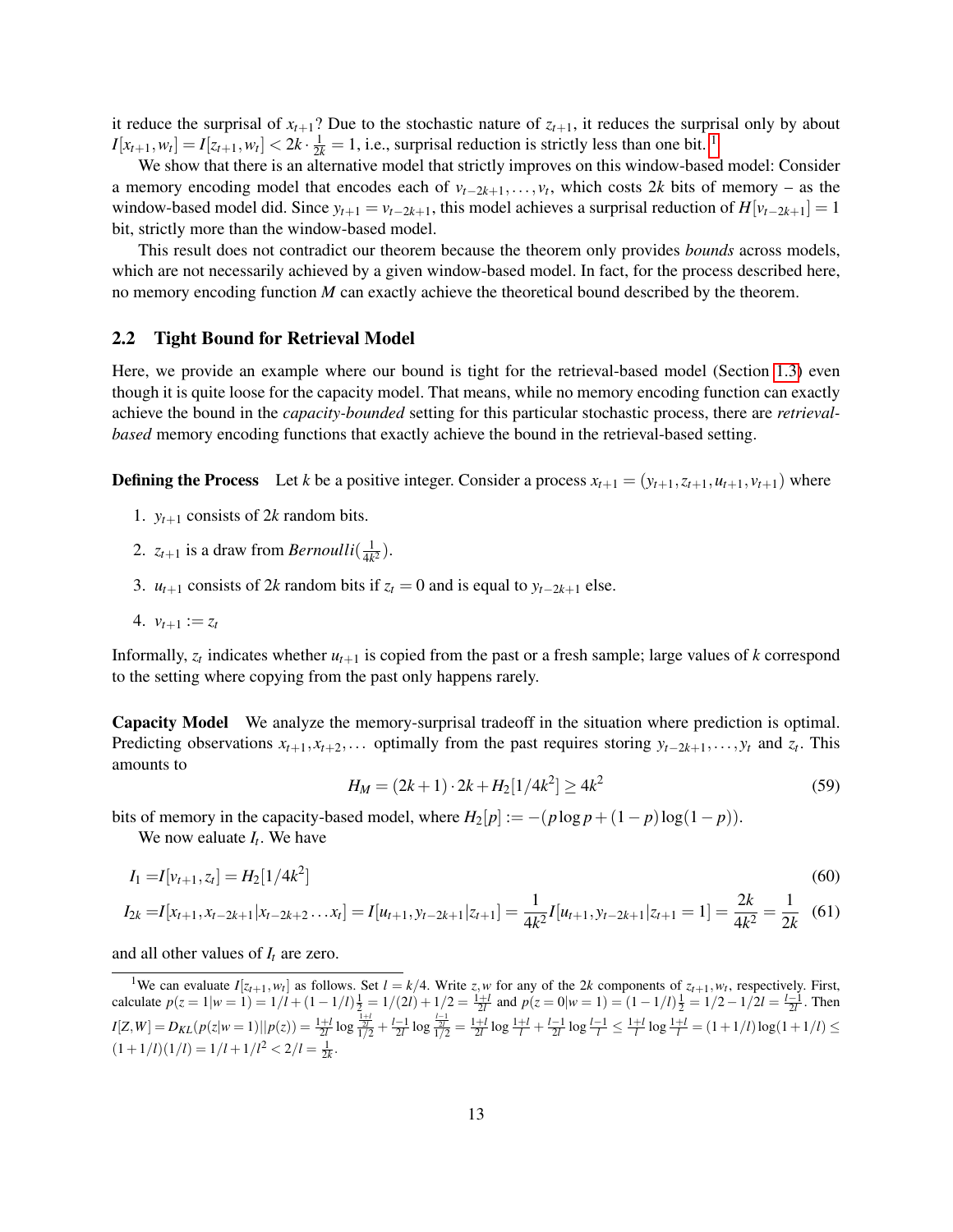Therefore, the theorem bounds the memory cost, in the limit of perfect prediction ( $T \rightarrow \infty$ ), only by

$$
H_M \ge \sum_{t=1}^{\infty} t I_t = 2k I_{2k} = 1
$$
\n(62)

compared to a true cost  $H_M \ge 4k^2$ . The bound provided by the theorem is therefore loose in this case for the capacity-based model.

Retrieval Model However, it is tight for the retrieval-based model. Again, we show this in the setting of optimally precise prediction. We use

$$
s_t := (y_{t-2k+1}, \dots, y_t)
$$
\n(63)

$$
m_{t+1} := z_t \tag{64}
$$

Then, if  $z_t = 1$ , we retrieve

$$
r_t = g(x_{t-1}, m_{t-1}, s_{t-1}) := y_{t-2k+1}
$$
\n(65)

Otherwise, if  $z_t = 0$ , we retrieve nothing. The cost of storing  $z_t$  is  $H_2[1/4k^2]$ , and the cost of retrieving  $r_t$  is 1  $\frac{1}{4k^2} \cdot 2k = \frac{1}{2k}.$ 

In total,  $H[m_t] = H_2[1/4k^2]$  and  $H[r_t] = 1/2k$ .

Taking, in the theorem,  $T = 1$  and  $S \rightarrow \infty$ , we obtain

$$
H[m_t] \ge I_1 = H_2[1/4k^2]
$$
\n(66)

$$
H[r_t] \ge I_{2k} = 1/2k \tag{67}
$$

Thus, the bound is tight for both working memory and retrieval costs.

Furthermore, the bound provided by the theorem for the capacity-based model, while it can be loose for specific processes, is the tightest possible bound that only depends on the values of *I<sup>t</sup>* . As the retrieval-based model is a generalization of the capacity-based model, it may be possible for the retrieval-based model to achieve the bound provided by the theorem even in cases when it is not possible for the capacity-based model.

#### <span id="page-13-0"></span>2.3 Low memory requirements do not imply decay of unconditional mutual information

Our theoretical results link the memory-surprisal tradeoff to the values of *conditional* mutual information *I<sup>t</sup>* , whereas prior work on the statistics of language has considered *unconditional* mutual information  $I[w_t, w_0]$ . Here, we show that the decay of unconditional mutual information is not necessarily linked to memory demands.

First, there are processes where unconditional mutual information does not decay with distance, even though memory load is small. Consider the constant process where with probability  $1/2$  all  $w_t = 0$ , and with probability 1/2 all  $w_t = 1$ . The unconditional mutual information is  $I[w_t, w_0] = 1$  at all distances *t*, so does not decay at all. However, predicting the process optimally only requires 1 bit of memory. This is correctly captured by the Information Locality Theorem, as  $I_1 = 1$  and  $I_t = 0$  for  $t > 1$ , so  $\lim_{T \to \infty} \sum_{t=1}^T t I_t = 1$ .

Second, one can construct processes where the unconditional mutual informations  $I[w_t, w_0]$  are zero for all distances *t*, but where optimal prediction requires nonzero memory: Consider the process consisting of 2 random bits and their XOR (called RRXOR by [Crutchfield and Feldman, 2003\)](#page-32-2). This one has nonzero *I*2, but zero unconditional mutual information  $I[w_t, w_0]$  at all distances *t*. Conditional mutual information is not zero, however, and – in accordance with the Information Locality Theorem – optimal prediction requires at least  $\lim_{T \to \infty} \sum_{t=1}^{T} t I_t > 0$  bits of memory [\(Crutchfield and Feldman, 2003\)](#page-32-2).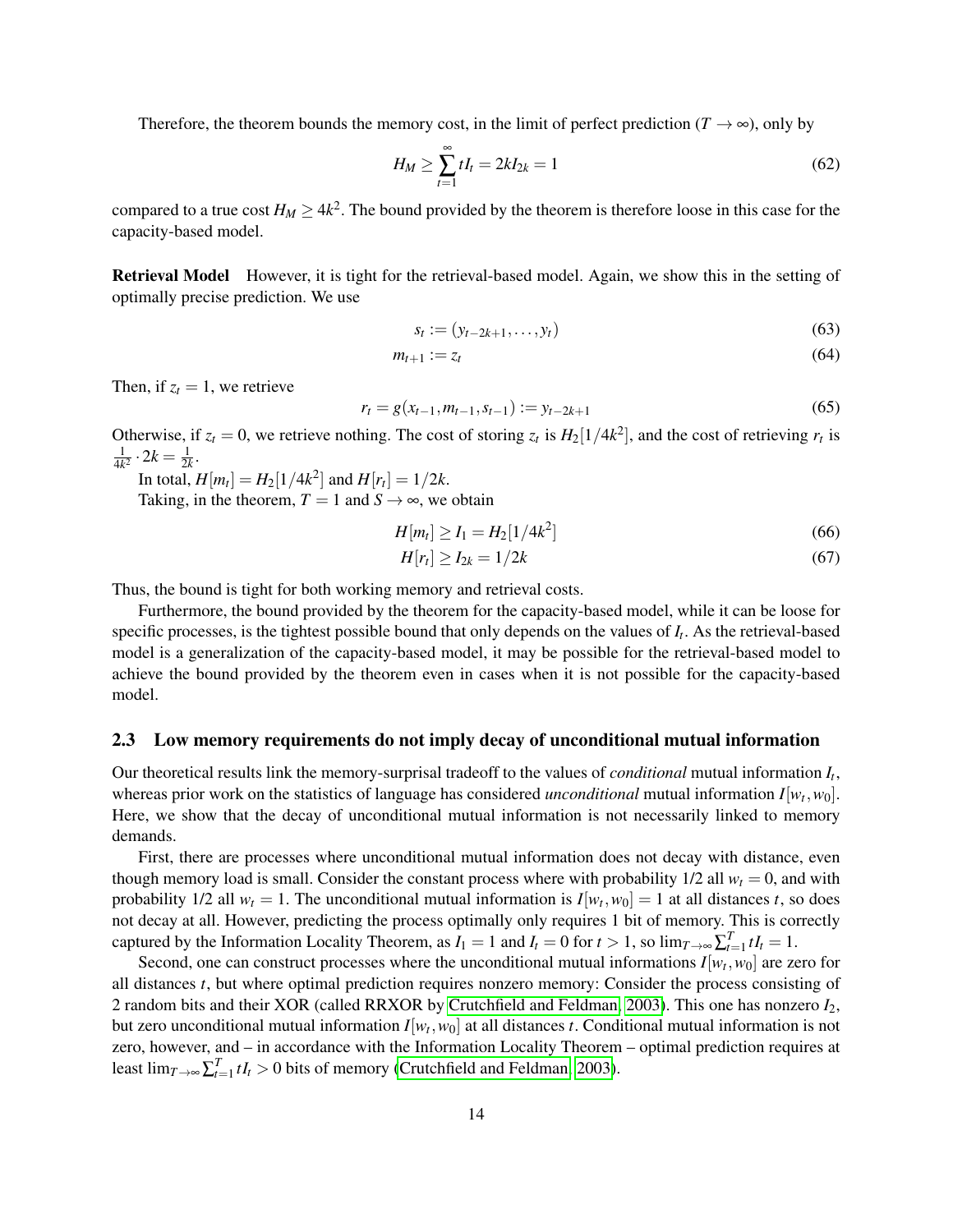# <span id="page-14-0"></span>3 Study 2

# <span id="page-14-1"></span>3.1 Corpus Size per Language

| Language      | Training | Held-Out | Language   | Training | Held-Out |
|---------------|----------|----------|------------|----------|----------|
| Afrikaans     | 1,315    | 194      | Indonesian | 4,477    | 559      |
| Amharic       | 974      | 100      | Italian    | 17,427   | 1,070    |
| Arabic        | 21,864   | 2,895    | Japanese   | 7,164    | 511      |
| Armenian      | 514      | 50       | Kazakh     | 947      | 100      |
| Bambara       | 926      | 100      | Korean     | 27,410   | 3,016    |
| <b>Basque</b> | 5,396    | 1,798    | Kurmanji   | 634      | 100      |
| <b>Breton</b> | 788      | 100      | Latvian    | 4,124    | 989      |
| Bulgarian     | 8,907    | 1,115    | Maltese    | 1,123    | 433      |
| <b>Buryat</b> | 808      | 100      | Naija      | 848      | 100      |
| Cantonese     | 550      | 100      | North Sami | 2,257    | 865      |
| Catalan       | 13,123   | 1,709    | Norwegian  | 29,870   | 4,639    |
| Chinese       | 3,997    | 500      | Persian    | 4,798    | 599      |
| Croatian      | 7,689    | 600      | Polish     | 6,100    | 1,027    |
| Czech         | 102,993  | 11,311   | Portuguese | 17,995   | 1,770    |
| Danish        | 4,383    | 564      | Romanian   | 8,664    | 752      |
| Dutch         | 18,310   | 1,518    | Russian    | 52,664   | 7,163    |
| English       | 17,062   | 3,070    | Serbian    | 2,935    | 465      |
| Erzya         | 1,450    | 100      | Slovak     | 8,483    | 1,060    |
| Estonian      | 6,959    | 855      | Slovenian  | 7,532    | 1,817    |
| Faroese       | 1,108    | 100      | Spanish    | 28,492   | 3,054    |
| Finnish       | 27,198   | 3,239    | Swedish    | 7,041    | 1,416    |
| French        | 32,347   | 3,232    | Thai       | 900      | 100      |
| German        | 13,814   | 799      | Turkish    | 3,685    | 975      |
| Greek         | 1,662    | 403      | Ukrainian  | 4,506    | 577      |
| Hebrew        | 5,241    | 484      | Urdu       | 4,043    | 552      |
| Hindi         | 13,304   | 1,659    | Uyghur     | 1,656    | 900      |
| Hungarian     | 910      | 441      | Vietnamese | 1,400    | 800      |

Table 2: Languages, with the number of training and held-out sentences available.

# <span id="page-14-2"></span>3.2 Details for Neural Network Models

The network is parameterized by a vector  $\theta$  of weights determining how the activations of neurons propagate through the network [\(Hochreiter and Schmidhuber, 1997\)](#page-35-4). Given a corpus, the numeral parameters of the LSTM are chosen so as to minimize the average surprisal across the training corpus. At the beginning of training, the parameters θ are randomly initialized to some setting  $θ_0$ .

The training corpus is chopped into word sequences  $w_1...w_{T_{max}}$  of length  $T_{max}$ , where  $T_{max}$  is the highest *T* for which we estimate  $I_T$ . We use Stochastic Gradient Descent to optimize the parameters  $\theta$  so as to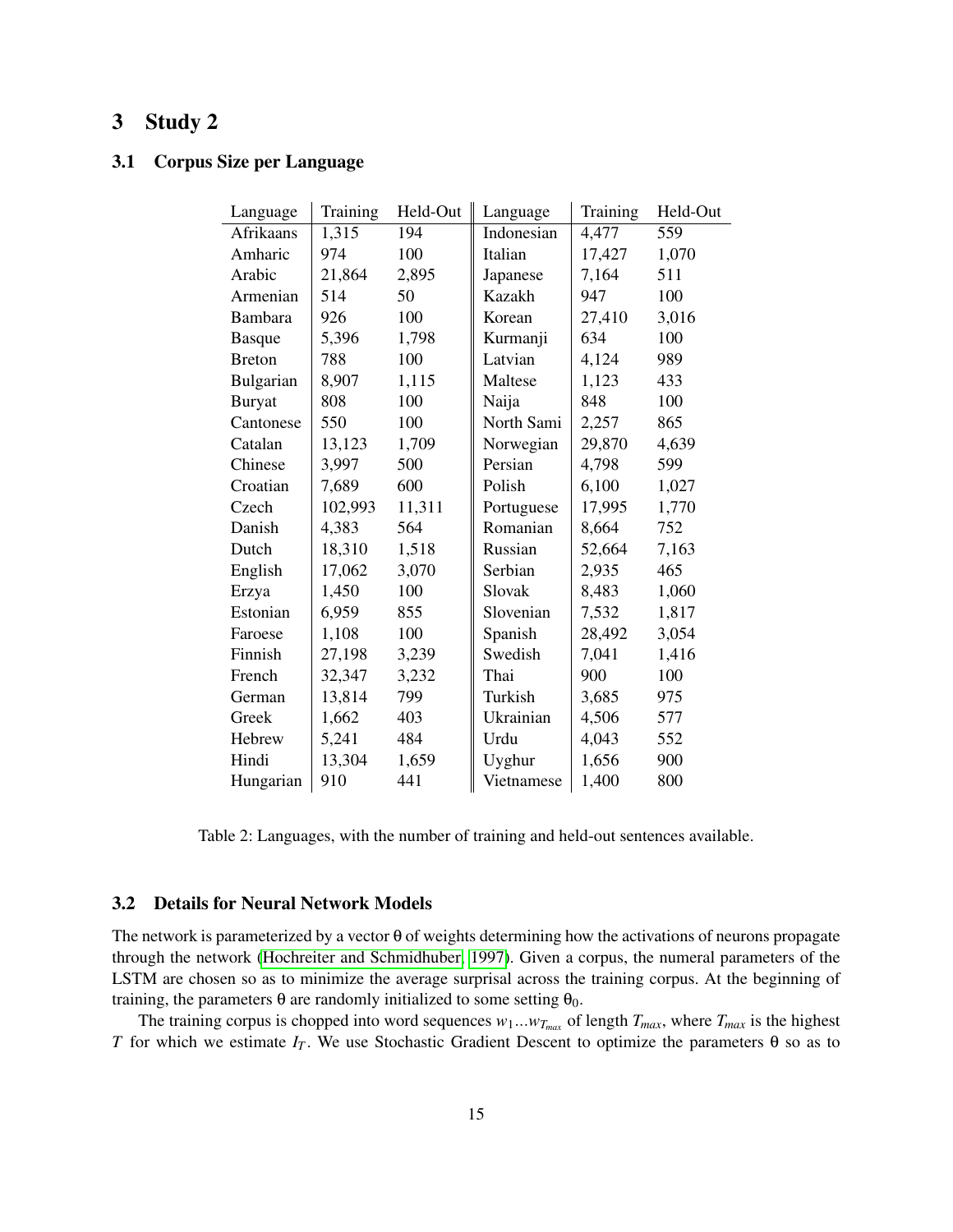minimize the surprisal

<span id="page-15-2"></span>
$$
\frac{1}{T_{max}} \sum_{i=1}^{T_{max}} \log p_{\theta}(w_i|w_1...w_{i-1})
$$
\n(68)

When calculating the parameter update, we use three standard methods of regularization that have been shown to improve neural language modeling: dropout [\(Srivastava et al., 2014\)](#page-37-4), word dropout, and word noising [\(Xie et al., 2017\)](#page-37-5).

Once all sequences have been processed, we start another pass through the training data. Before each pass through the training data, the order of sentences of the training data is shuffled, and the corpus is again chopped into sequences of length *T*. After each pass through the training data, the average surprisal [\(68\)](#page-15-2) at the current parameter setting  $\theta$  is evaluated on the held-out partition. We terminate training once this held-out surprisal does not improve over the one computed after the previous pass any more.

In our experiments, we chose  $T_{max} = 20$ . Prior work has found that the probabilities  $p(w_t|w_1...w_{t-1})$  are dominated by a small number of preceding words [\(Daniluk et al., 2017\)](#page-32-3), suggesting that *I<sup>t</sup>* will be close to zero for *t* greater than 20.

#### <span id="page-15-0"></span>3.2.1 Choice of Hyperparameters

The LSTM model has a set of numerical *hyperparameters* that need to be specified before parameter estimation, such as the number of neurons and the learning rate. For each corpus, we used Bayesian optimization using the Expected Improvement acquisition function [\(Snoek et al., 2012\)](#page-37-6) to find a good setting of the hyperparameters. We optimized the hyperparameters to minimize average surprisal [\(68\)](#page-15-2) on the held-out partition resulting at the end of parameter estimation, on languages generated from random word order grammars. This biases the hyperparameters towards modeling counterfactual grammars better, biasing them *against* our hypothesis that real orders result in better memory-surprisal tradeoffs than counterfactual orders.

Due to reasons of computational efficiency, neural language models can only process a bounded number of distinct words in a single language [\(Mikolov et al., 2010\)](#page-36-4). For each corpus, we limited the number of distinct processed words to the  $N = 10,000$  most common words in the training corpus, a common choice for neural language models. We represented other words by their part-of-speech tags as annotated in the corpora. This applied to 37 languages, affecting an average of 11 % of words in these languages. We believe that this modeling limitation does not affect our results for the following reasons. First, this affects the same words in real and counterfactually ordered sentences. Second, all excluded words are extremely infrequent in the available data, occurring less than 10 times (except for Czech and Russian, the languages for which we have by far the largest datasets). Many of the excluded words occur only once in the dataset (78 % on average across the affected languages). This means that any model would only be able to extract very limited information about these words from the available training data, likely *less* than what is provided by the part-of-speech tag. Third, traditional N-gram models, which do not have this limitation, provide results in qualitative agreement with the neural network-based estimates.

#### <span id="page-15-1"></span>3.2.2 Estimation of average surprisal

As described in the main paper, the mutual information  $I_t$  is estimated from entropies obtained with Markov models:

$$
S_t = H[w_t|w_0,\ldots,w_{t-1}]
$$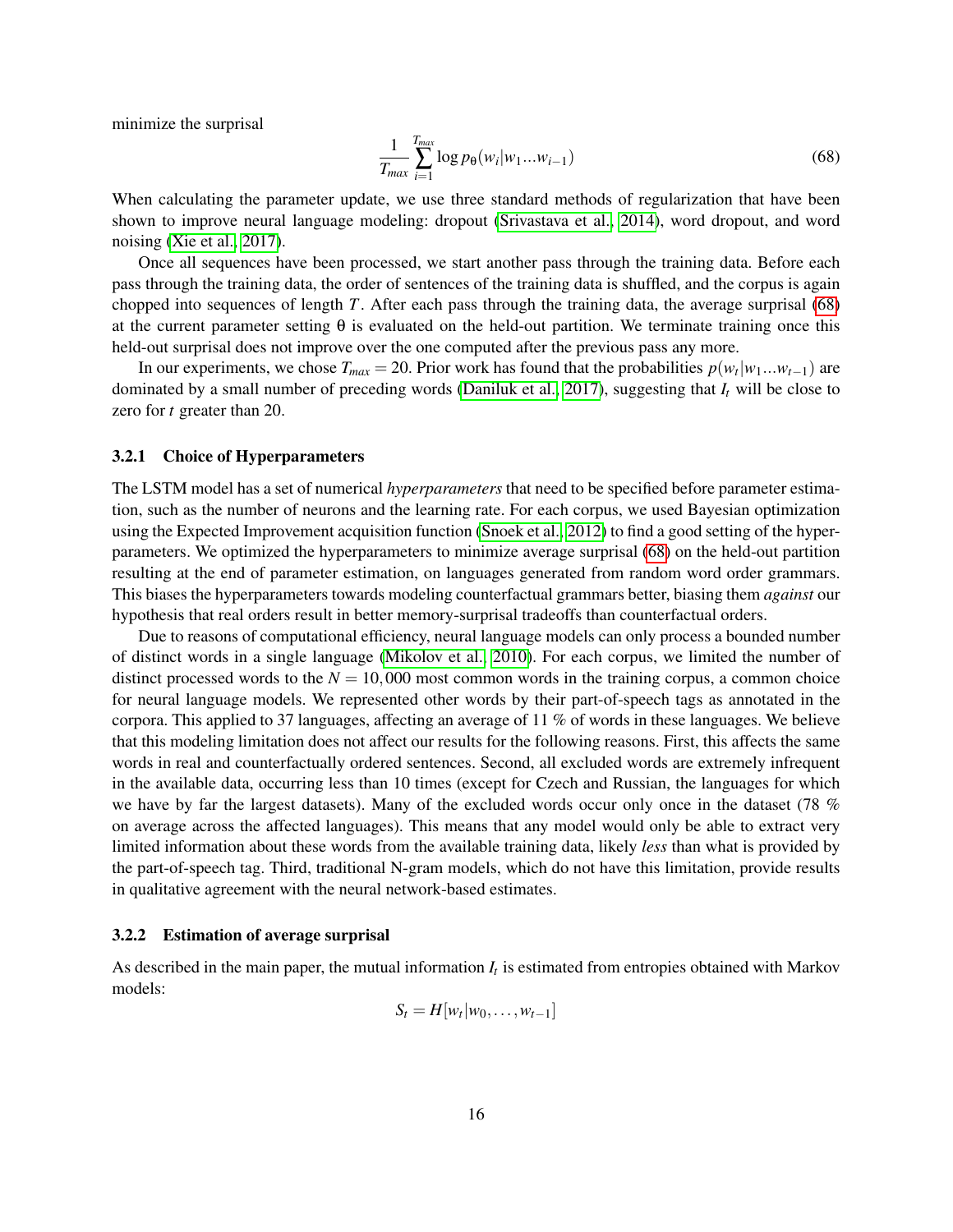We estimate these entropies as follows. After estimating the parameter vector θ, we compute the following ( $T$  ranging from  $T_{max}$  up to the length of the held-out partition) in the held-out partition:

$$
\widehat{S_T} = \frac{1}{|HeldOut| - T} \sum_{i=T}^{|HeldOut|} \log P_{\theta}[w_t|w_{t-T}, w_{t-T+1}, ..., w_{t-1}] \tag{69}
$$

where |*HeldOut*| is the number of words in the held-out set.

For larger values of *T*, the model may overfit, leading to estimates where  $\widehat{S}_T$  may *increase* as the context size increases. Such a situation is an artifact of overfitting, and cannot happen for the true entropies  $S_t$ . Directly estimating  $I_t$  from  $S_T$  would lead to negative estimates of  $I_t$ , again impossible for the true values of this quantity. We eliminate this pathological behavior by only estimating

$$
S_t \approx \min_{s \le t} \widehat{S}_s,\tag{70}
$$

which amounts to only considering higher-order models  $P_{\theta}[w_t|w_{t-T}, w_{t-T+1},...,w_{t-1}]$  when they improve over lower-order ones. This procedure ensures that  $\hat{S}_t$  can only decrease as the context size *t* increases.

For each language, we collected data from the actual orderings and from several random grammars. We collect multiple samples for the actual orderings to control for variation due to the random initialization of the neural network. For each of the random grammars, we collect one sample. Data is collected according to a precision-based stopping criterion described in Section [3.2.3.](#page-16-0)

We estimate the unigram entropy  $H[w_0]$  by averaging over all model runs on a given corpus.

#### <span id="page-16-0"></span>3.2.3 Number of Samples, Precision-Based Stopping Criterion

Training neural language models is computationally costly. Therefore, we used a precision-based stopping criterion to adaptively choose a sample size for each language. Precision-based stopping criteria offer a way to adaptively choose sample size without biasing results for or against the hypothesis of interest.

We propose a stopping criterion using a global measure of the degree of optimization of the real language. For each sample x from real orderings, we look at the proportions  $N_{+}(x)$  of samples from the baseline languages that are more optimal than *x* throughout the entire range where both curves are defined, and the proportion  $N_-(x)$  of baseline samples that are consistently less optimal. We estimate the quotient

$$
G := \frac{\mathbb{E}_{x \sim P_1} [N_+(x)]}{\mathbb{E}_{x \sim P_1} [N_+(x) + N_-(x)]}
$$
(71)

where  $P_1$  is the distribution over values obtained for real orderings. We use a bootstrapped confidence interval for  $\mathbb{E}[G]$  for quantifying the degree of optimization. For bootstrapping, we separately resample samples from the real language and from the baseline grammars. Due to the use of bootstrapping, the confidence intervals are not exact.

For each language, we first collected 10 data points for real orderings and 10 data points for baseline orderings. We continued obtaining new data points until the CI for *G* had width  $\leq 0.15$ , or there were 100 samples from  $P_1$  and 300 samples from  $P_2$ . Up to the end, we chose the next sample to be from  $P_0$  with probability [2](#page-16-1)/3, and  $P_1$  otherwise.<sup>2</sup>

This procedure was parallelized on several machines. In the case where the stopping criterion was reached for a language while several machines were still computing samples for this language, we did not discard those samples. Consequently, more samples were collected than necessary to reach the stopping criterion; however, in a way that does not bias our results towards or against our hypothesis.

<span id="page-16-1"></span><sup>&</sup>lt;sup>2</sup>Due to a scripting error, a much higher number of samples was generated for Erzya.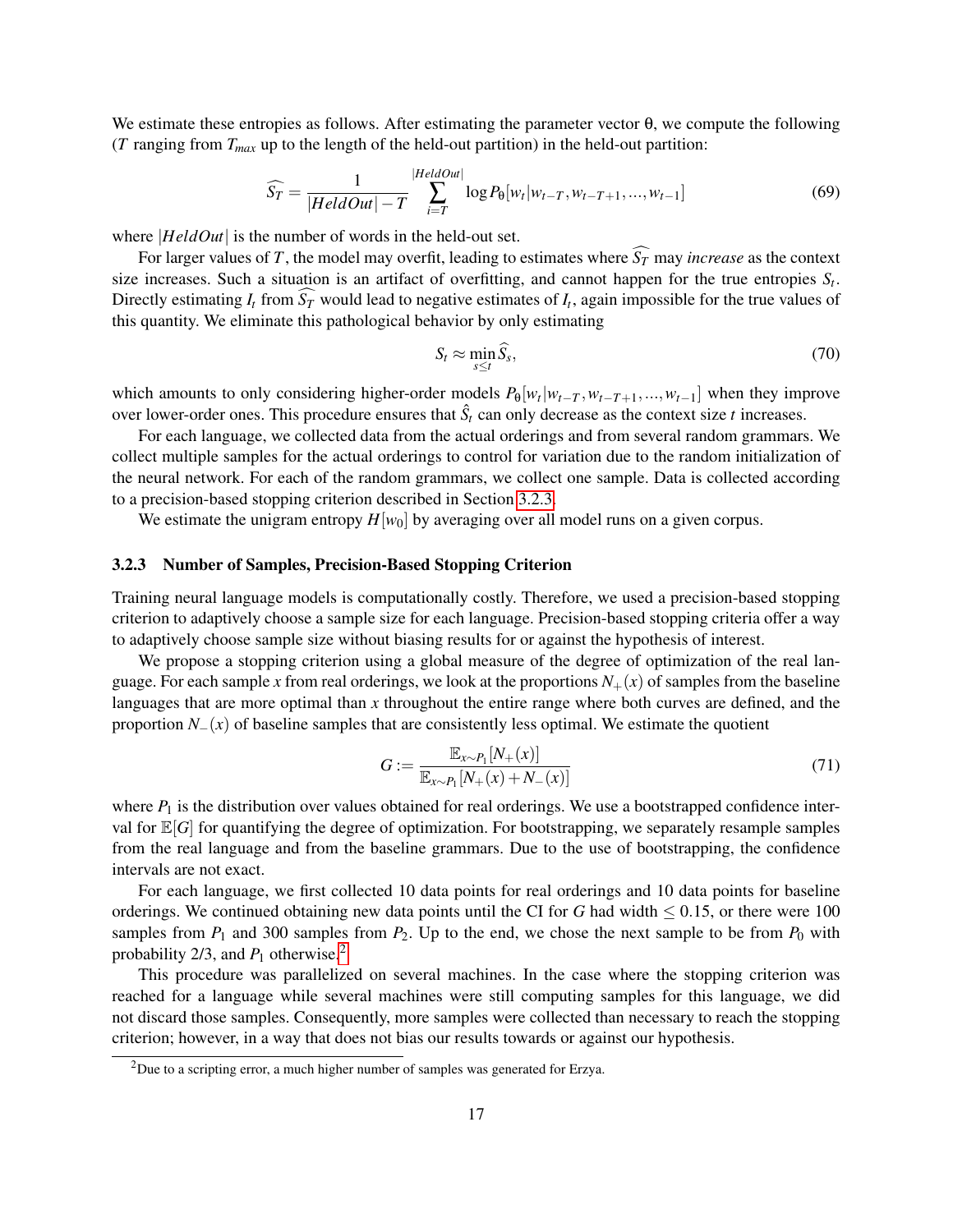# <span id="page-17-0"></span>3.3 Samples Drawn per Language

| Language      | Base. | Real | Language   | Base. | Real |
|---------------|-------|------|------------|-------|------|
| Afrikaans     | 13    | 10   | Indonesian | 11    | 11   |
| Amharic       | 137   | 10   | Italian    | 10    | 10   |
| Arabic        | 11    | 10   | Japanese   | 25    | 15   |
| Armenian      | 140   | 76   | Kazakh     | 11    | 10   |
| Bambara       | 25    | 29   | Korean     | 11    | 10   |
| <b>Basque</b> | 15    | 10   | Kurmanji   | 338   | 61   |
| <b>Breton</b> | 35    | 14   | Latvian    | 308   | 178  |
| Bulgarian     | 14    | 10   | Maltese    | 30    | 24   |
| <b>Buryat</b> | 26    | 18   | Naija      | 214   | 10   |
| Cantonese     | 306   | 32   | North Sami | 335   | 194  |
| Catalan       | 11    | 10   | Norwegian  | 12    | 10   |
| Chinese       | 21    | 10   | Persian    | 25    | 12   |
| Croatian      | 30    | 17   | Polish     | 309   | 35   |
| Czech         | 18    | 10   | Portuguese | 15    | 55   |
| Danish        | 33    | 17   | Romanian   | 10    | 10   |
| Dutch         | 27    | 10   | Russian    | 20    | 10   |
| English       | 13    | 11   | Serbian    | 26    | 11   |
| Erzya         | 846   | 167  | Slovak     | 303   | 27   |
| Estonian      | 347   | 101  | Slovenian  | 297   | 80   |
| Faroese       | 27    | 13   | Spanish    | 14    | 10   |
| Finnish       | 83    | 16   | Swedish    | 31    | 14   |
| French        | 14    | 11   | Thai       | 45    | 19   |
| German        | 19    | 13   | Turkish    | 13    | 10   |
| Greek         | 16    | 10   | Ukrainian  | 28    | 18   |
| Hebrew        | 11    | 10   | Urdu       | 17    | 10   |
| Hindi         | 11    | 10   | Uyghur     | 326   | 175  |
| Hungarian     | 220   | 109  | Vietnamese | 303   | 12   |

Figure 1: Samples drawn per language according to the precision-dependent stopping criterion.

| Language       | Mean | Lower | Upper | Language   | Mean | Lower | Upper |
|----------------|------|-------|-------|------------|------|-------|-------|
| Afrikaans      | 1.0  | 1.0   | 1.0   | Indonesian | 1.0  | 1.0   | 1.0   |
| Amharic        | 1.0  | 1.0   | 1.0   | Italian    | 1.0  | 1.0   | 1.0   |
| Arabic         | 1.0  | 1.0   | 1.0   | Japanese   | 1.0  | 1.0   | 1.0   |
| Armenian       | 0.92 | 0.87  | 0.97  | Kazakh     | 1.0  | 1.0   | 1.0   |
| <b>Bambara</b> | 1.0  | 1.0   | 1.0   | Korean     | 1.0  | 1.0   | 1.0   |
| <b>Basque</b>  | 1.0  | 1.0   | 1.0   | Kurmanji   | 0.93 | 0.88  | 0.98  |
| <b>B</b> reton | 1.0  | 1.0   | 1.0   | Latvian    | 0.49 | 0.4   | 0.57  |
| Bulgarian      | 1.0  | 1.0   | 1.0   | Maltese    | 1.0  | 1.0   | 1.0   |
| <b>Buryat</b>  | 1.0  | 1.0   | 1.0   | Naija      | 1.0  | 0.99  | 1.0   |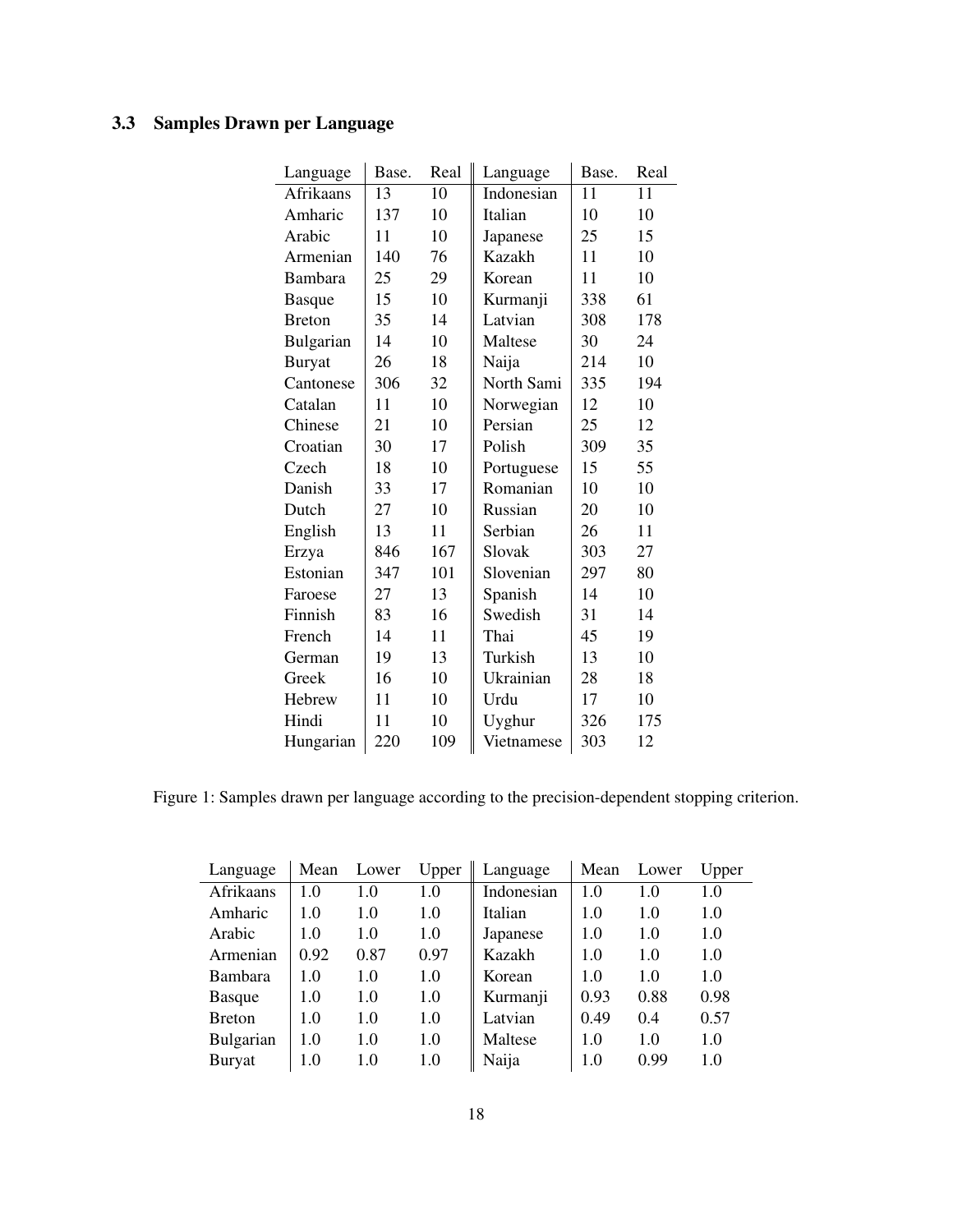| Cantonese | 0.96 | 0.86 | 1.0  | North Sami    | 0.37 | 0.3  | 0.44 |
|-----------|------|------|------|---------------|------|------|------|
| Catalan   | 1.0  | 1.0  | 1.0  | Norwegian     | 1.0  | 1.0  | 1.0  |
| Chinese   | 1.0  | 1.0  | 1.0  | Persian       | 1.0  | 1.0  | 1.0  |
| Croatian  | 1.0  | 1.0  | 1.0  | Polish        | 0.1  | 0.04 | 0.17 |
| Czech     | 1.0  | 1.0  | 1.0  | Portuguese    | 1.0  | 1.0  | 1.0  |
| Danish    | 1.0  | 1.0  | 1.0  | Romanian      | 1.0  | 1.0  | 1.0  |
| Dutch     | 1.0  | 1.0  | 1.0  | Russian       | 1.0  | 1.0  | 1.0  |
| English   | 1.0  | 1.0  | 1.0  | Serbian       | 1.0  | 1.0  | 1.0  |
| Erzya     | 0.99 | 0.98 | 1.0  | <b>Slovak</b> | 0.07 | 0.03 | 0.12 |
| Estonian  | 0.8  | 0.72 | 0.86 | Slovenian     | 0.82 | 0.77 | 0.88 |
| Faroese   | 1.0  | 1.0  | 1.0  | Spanish       | 1.0  | 1.0  | 1.0  |
| Finnish   | 1.0  | 1.0  | 1.0  | Swedish       | 1.0  | 1.0  | 1.0  |
| French    | 1.0  | 1.0  | 1.0  | Thai          | 1.0  | 1.0  | 1.0  |
| German    | 1.0  | 0.91 | 1.0  | Turkish       | 1.0  | 1.0  | 1.0  |
| Greek     | 1.0  | 1.0  | 1.0  | Ukrainian     | 1.0  | 1.0  | 1.0  |
| Hebrew    | 1.0  | 1.0  | 1.0  | Urdu          | 1.0  | 1.0  | 1.0  |
| Hindi     | 1.0  | 1.0  | 1.0  | Uyghur        | 0.65 | 0.57 | 0.73 |
| Hungarian | 0.87 | 0.8  | 0.93 | Vietnamese    | 1.0  | 0.98 | 1.0  |
|           |      |      |      |               |      |      |      |

Figure 2: Bootstrapped estimates for the precision-dependent stopping criterion *G*.

#### <span id="page-18-0"></span>3.4 N-Gram Models

Here we show that the results of Study 2 remain robust when estimating surprisal with a simple n-gram model instead of recurrent neural networks.

#### <span id="page-18-1"></span>3.4.1 Method

We use a version of Kneser-Ney Smoothing [\(Kneser and Ney, 1995\)](#page-36-5). For a sequence  $w_1 \dots w_k$ , let  $N(w_{1...k})$ be the number of times  $w_{1...k}$  occurs in the training set. The unigram probabilities are estimated as

$$
p_1(w_t) := \frac{N(w_t) + \delta}{|Train| + |V| \cdot \delta} \tag{72}
$$

where  $\delta \in \mathbb{R}_+$  is a hyperparameter. Here *|Train|* is the number of tokens in the training set,  $|V|$  is the number of types occurring in train or held-out data. Higher-order probabilities *pt*(*w<sup>t</sup>* |*w*0...*t*−1) are estimated recursively as follows. Let  $\gamma > 0$  be a hyperparameter. If  $N(w_{0...t-1}) < \gamma$ , set

$$
p_t(w_t|w_{0...t-1}) := p_{t-1}(w_t|w_{1...t-1})
$$
\n(73)

Otherwise, we interpolate between *t*-th order and lower-order estimates:

$$
p_t(w_t|w_{0...t-1}) := \frac{\max(N(w_{0...t}) - \alpha, 0.0) + \alpha \cdot \# \{w : N(w_{0...t-1}w) > 0\} \cdot p_{t-1}(w_t|w_{1...t-1})}{N(w_{0...t-1})}
$$
(74)

where  $\alpha \in [0,1]$  is also a hyperparameter. [Kneser and Ney](#page-36-5) [\(1995\)](#page-36-5) show that this definition results in a well-defined probability distribution, i.e.,  $\sum_{w \in V} p_t(w|w_{0...t-1}) = 1$ .

Hyperparameters  $\alpha$ ,  $\gamma$ , δ are tuned using the held-out set, with the same strategy as for the neural network models.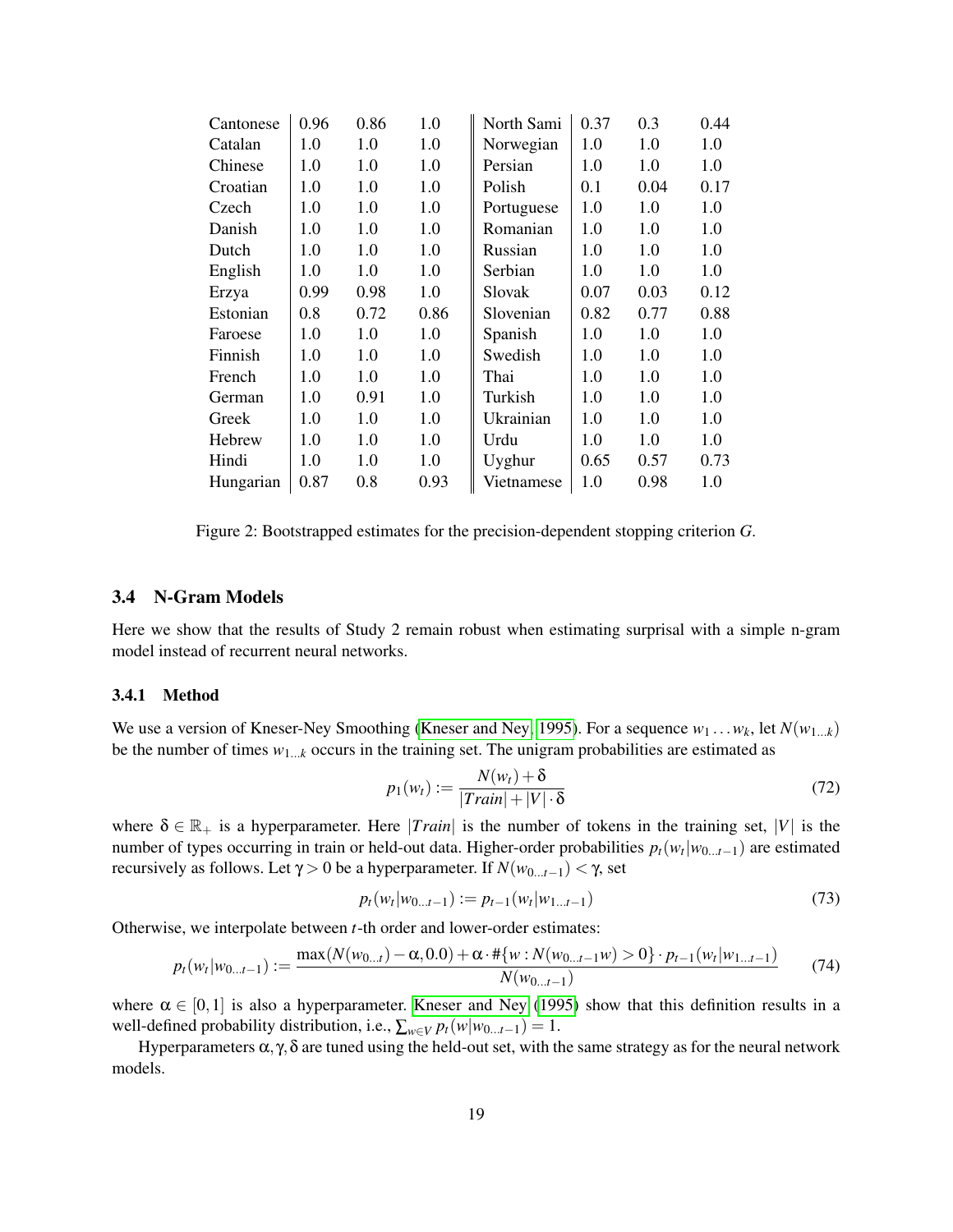## <span id="page-19-0"></span>3.4.2 Results

Resulting tradeoff curves are shown in Figure [3,](#page-22-1) for real orders (blue), random baselines (red), and ordering grammars fitted to the observed orders (green).

In five languages (Polish, Slovak, North Sami, Armenian, Latvian), AUC is numerically higher for the real orders than for at least 50% of baseline grammars. Among the remaining 49 languages, AUC is significantly lower than for at least 50% of baseline grammars in 46 languages at  $p = 0.01$ , where we controlled for multiple comparisons using Hochberg's step-up procedure. In three languages (German, Faroese, Kurmanji), the difference is numerical but not significant in this analysis. In 44 languages, the real order has lower AUC than 100% of sampled baseline grammars.

The main divergence in these results from those of the neural network-based estimator in the main paper is that a few languages with small corpora (Armenian, Faroese, Kurmanji) and a language with flexible word order (German) do not show clear evidence for optimization for the simple *n*-gram estimator. In the other languages, results qualitatively agree with those of the neural network-based estimator.

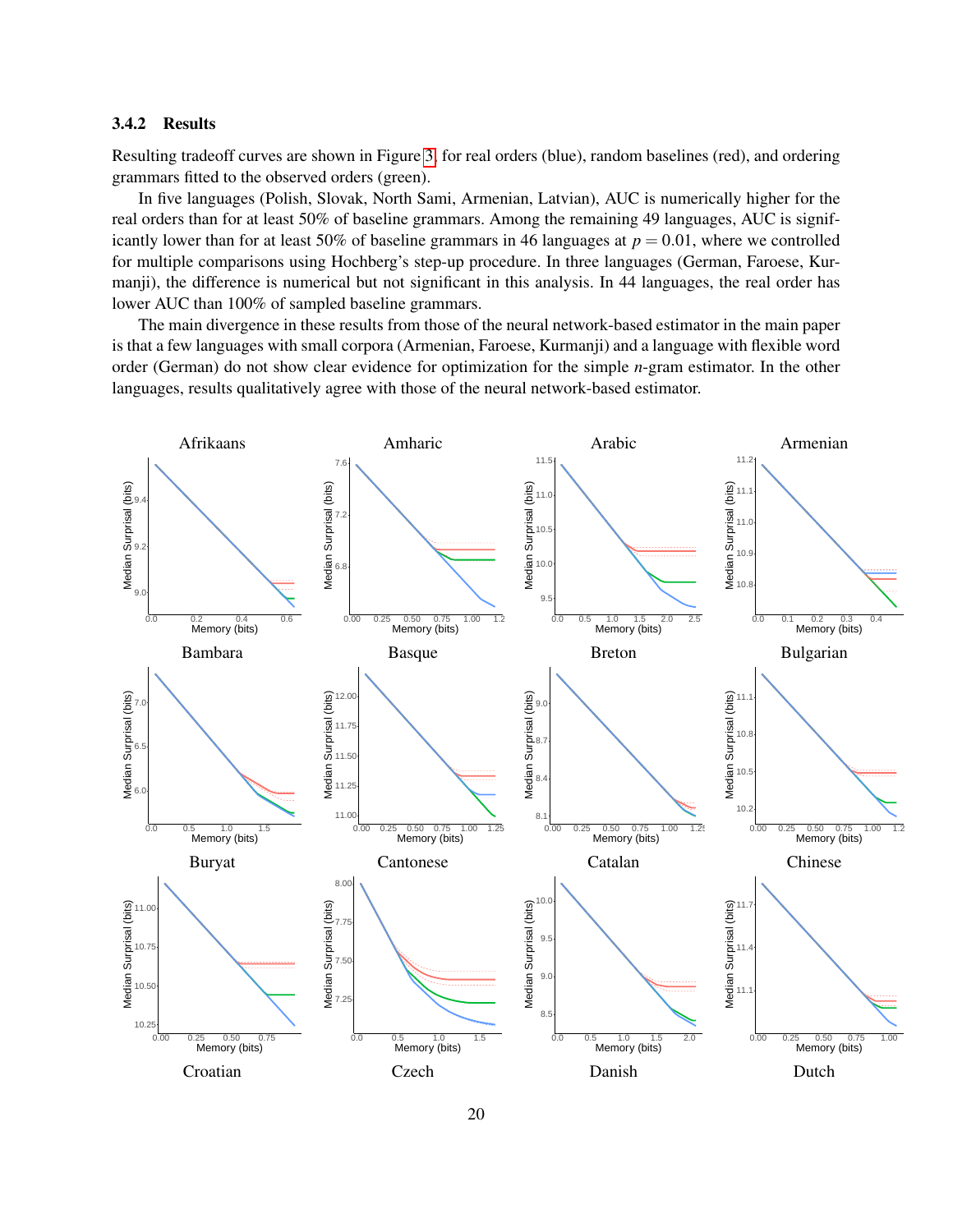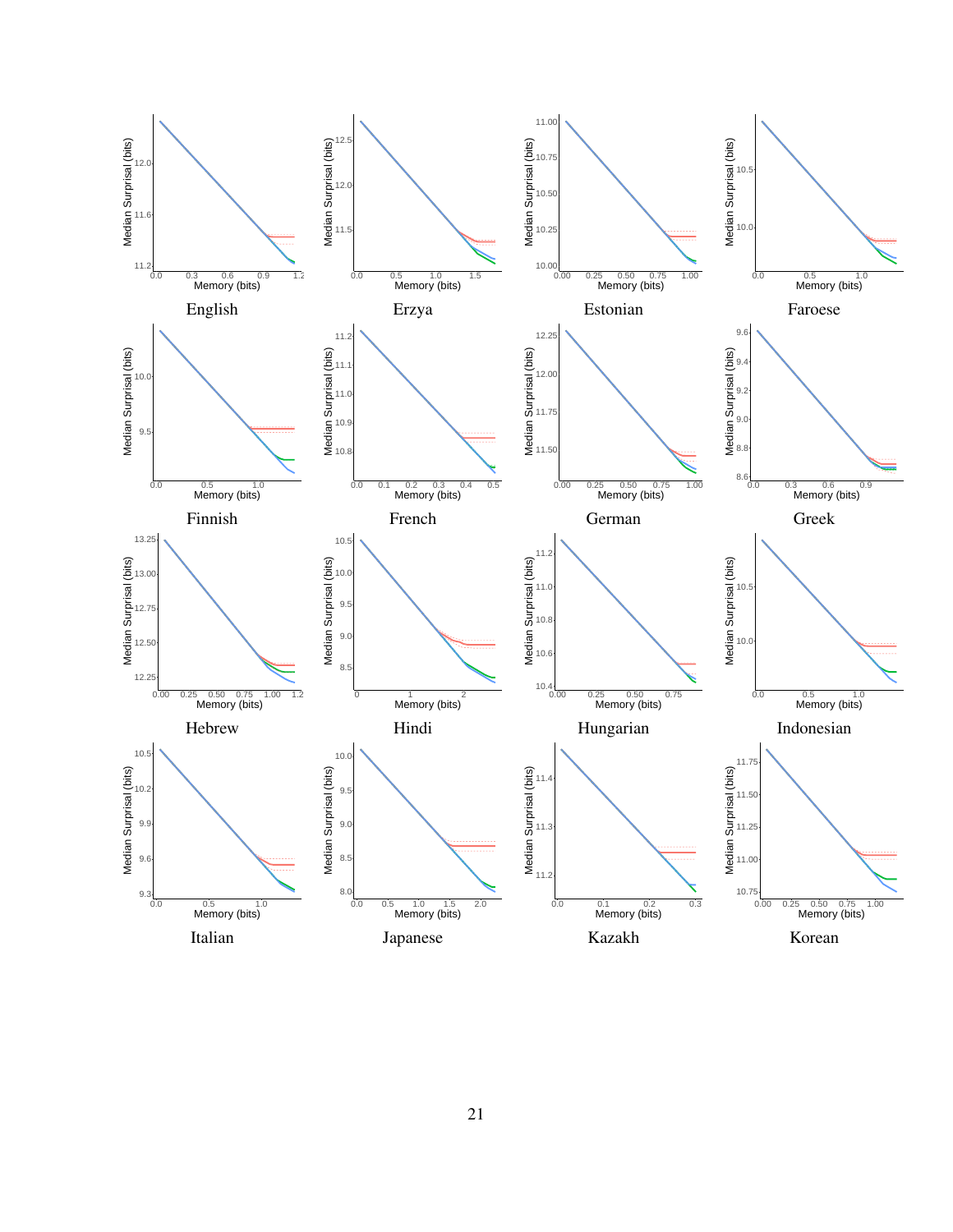![](_page_21_Figure_0.jpeg)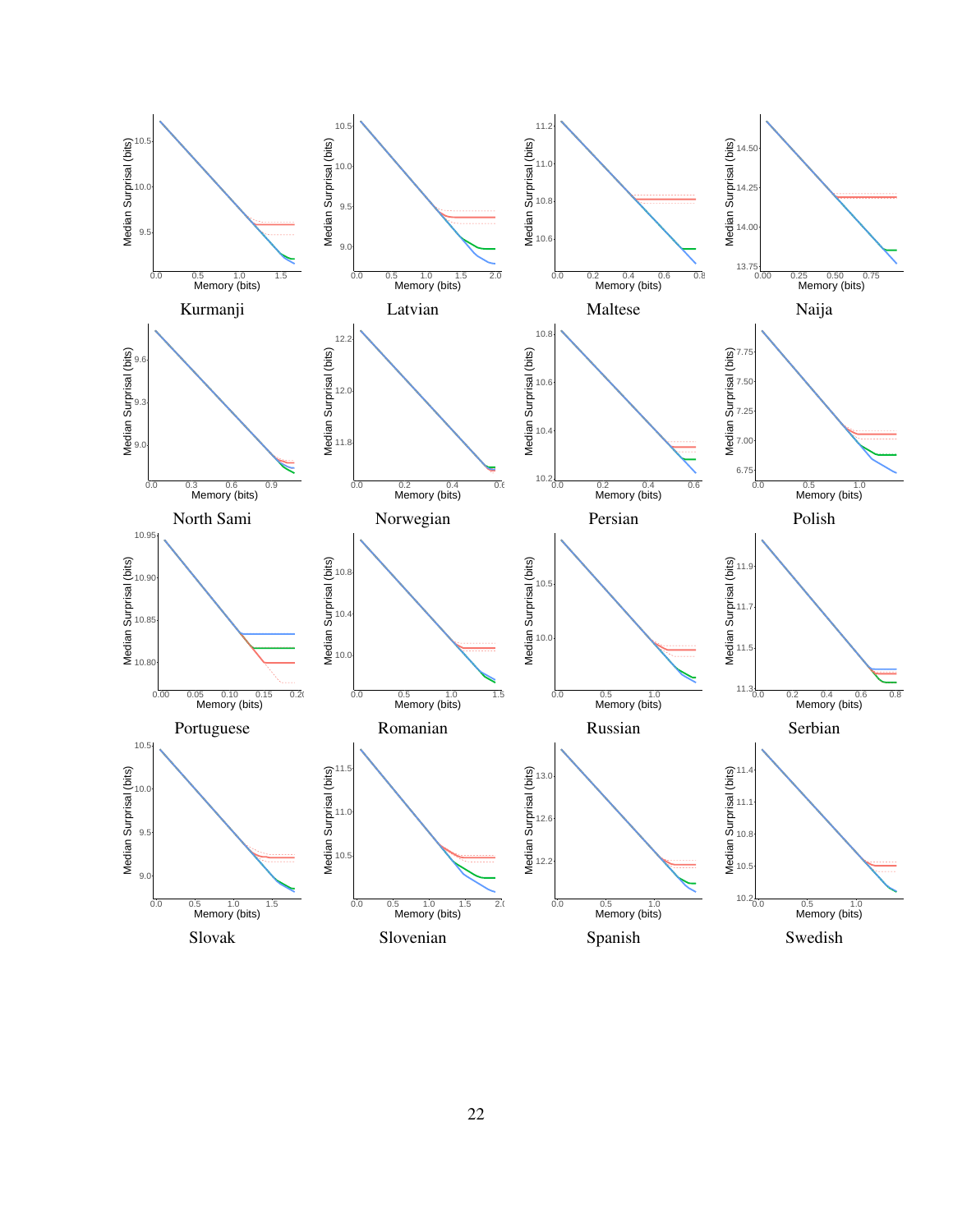![](_page_22_Figure_0.jpeg)

<span id="page-22-1"></span>Figure 3: Memory-surprisal tradeoff curves (estimated using n-gram models): For each memory budget, we provide the median surprisal for real and random languages. Solid lines indicate sample medians for ngrams, dashed lines indicate 95 % confidence intervals for the population median. Red: Random baselines; blue: real language; green: maximum-likelihood grammars fit to real orderings.

### <span id="page-22-0"></span>3.5 Chart Parsing Control

LSTMs and *n*-gram models are linear sequence models that might incorporate biases towards linear order as opposed to hierarchical structure. In particular, this might bias these models towards modeling relations between elements better when they are close in linear order. Here we use chart parsing to show that the results also hold when estimating *I<sup>t</sup>* using a model that is based on hierarchical structure and incorporates no bias towards linear closeness.

We use probabilistic context-free grammars (PCFG), a common formalism for representing probability distributions based on syntactic structure. PCFG surprisal is often computed in psycholinguistic research using approximate incremental parsers [\(Roark, 2001;](#page-36-6) [Demberg et al., 2013;](#page-35-5) [Schijndel et al., 2013\)](#page-37-7), but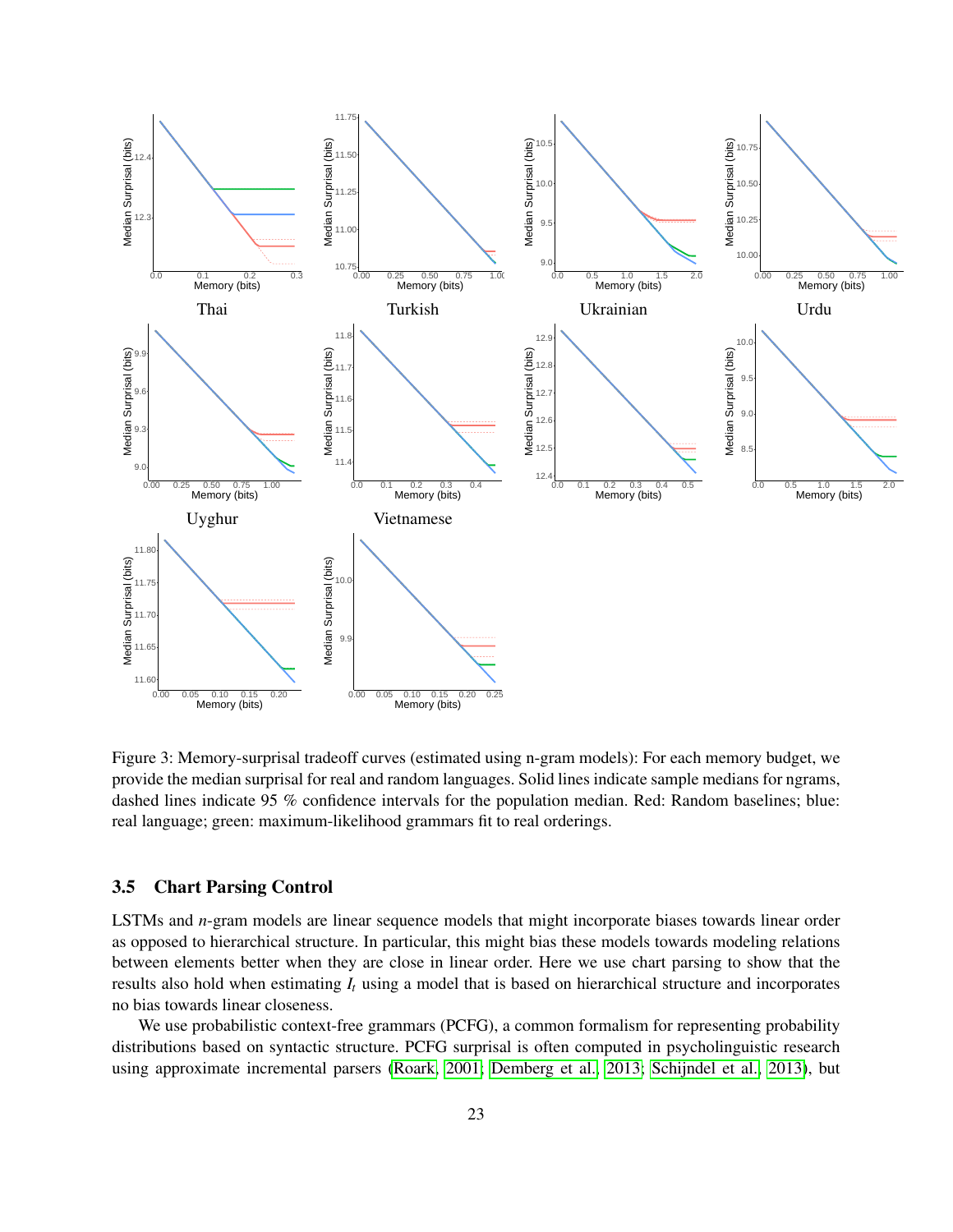these might themselves incorporate some biases towards linear closeness due to the use of techniques such as beam-search and pruning. We instead opt for exact inference for PCFGs using chart parsing, which computes exact probabilities and surprisals for a given PCFG.

# <span id="page-23-0"></span>3.5.1 Deriving PCFGs from Dependency Corpora

Here, we describe how we constructed a PCFG from the training section of a dependency corpus. There is no universally accepted standard method of extracting PCFGs from dependency corpora; we chose the following procedure that tries to balance between preserving information about dependency structure and keeping the size of grammars computationally manageable.

In a first step we convert the dependency trees into binary constituent trees. We binarize so that left children branch off before right children. We assign nonterminal labels to the resulting constituents as follows. Preterminals are labeled with (1) the POS of the head, and (2) its lexical identity. We assign nonterminal labels to constituents spanning more than one word based on (1) the POS of the head, (2) the lexical identity of the head, (3) the dependency label linking head and dependent. These choices are driven by the desire to preserve information about the dependency structure in the constituent trees.

In a second step, it is necessary to reduce the number of preterminals and nonterminals, both to deal with data sparsity, and to make chart parsing tractable. In our implementation for calculating  $I_t$  (see below), we found that up to 700 nonterminals were compatible with efficient inference. (For comparison, the Berkeley parser as described by [Petrov and Klein](#page-36-7) [\(2007\)](#page-36-7) uses 1,090 nonterminals for its English grammar, while employing a highly optimized coarse-to-fine strategy that includes pruning, and thus does not provide exact inference for surprisal estimation.) We reduced the number of nonterminals as follows: (1) For words with frequency below a threshold parameter, we did not record lexical identity in preterminals and nonterminals. (2) Nonterminals that only differ in the relation label were merged if their frequency fell below a threshold parameter, (2) Nonterminals that only differ in the head's lexical identity were merged if their frequency fell below a threshold parameter. Furthermore, words occurring less than 3 times in the dataset were replaced by OOV.

An alternative method to reduce the number of nonterminals is to use merge-and-split [\(Petrov and Klein,](#page-36-7) [2007\)](#page-36-7), but that method would have taken too long to run on all the 54 corpora.

We chose the threshold parameters for  $(1)-(3)$  separately for each language by sampling 15 configurations, and choosing the one that minimized estimated surprisal (see below) on a sampled baseline grammar, while resulting in at most 700 nonterminals and preterminals.

An alternative estimation method avoiding the binarization step would be to use the Earley parser, but that would have made it difficult to parallelize processing on GPUs (see below).

#### <span id="page-23-1"></span>3.5.2 Estimating *I<sup>t</sup>* with Chart Parsing

Calculating *I<sub>t</sub>* requires estimating entropies  $H[w_1, \ldots, w_t]$ , and thus probabilities  $P(w_1, \ldots, w_t)$ . This is challenging because it requires marginalization over possible positions in a sequence. The standard parsing algorithm for binary PCFGs is the CKY algorithm; however, the standard form of this algorithm only computes the surprisal for entire sentences. There is a known extension of the CKY algorithm that calculates *prefix* probabilities [\(Jelinek and Lafferty, 1991;](#page-36-8) [Stolcke, 1995;](#page-37-8) [Goodman, 1999\)](#page-35-6):

$$
P[\#, X_1, \dots, X_t] := \sum_{N} \sum_{Y_{1\dots N}} P(\#, X_1, \dots, X_t, Y_{1\dots N}, \#)
$$
\n
$$
(75)
$$

(here, # denotes the beginning/end of a sentence), that is, the probability mass assigned to all sentences starting with the given prefix  $X_1, \ldots, X_t$ .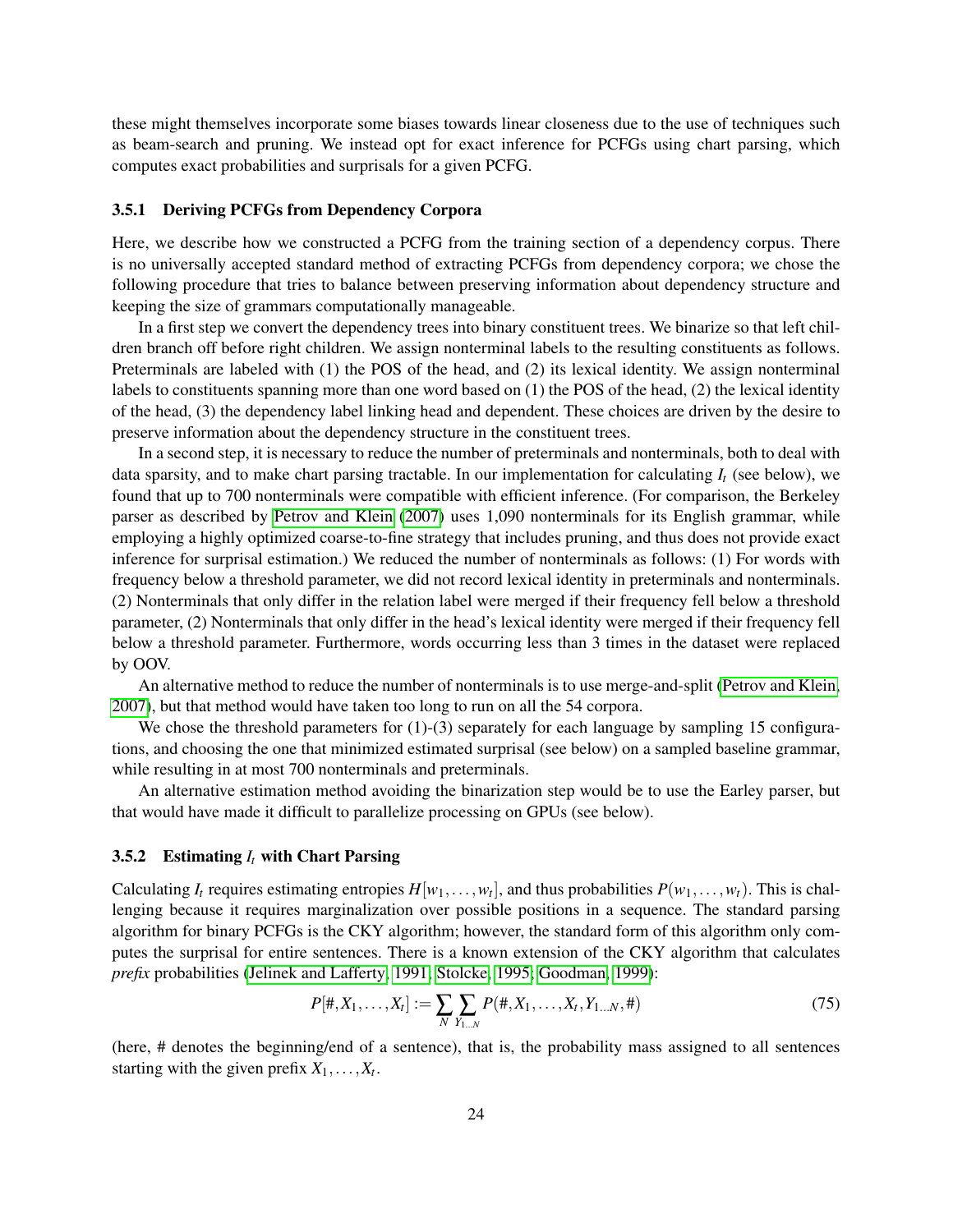However, simultaneously summing over possible left *and* right continuations is more challenging.[3](#page-24-1) We approach this by restricting the summation on the left to prefixes of a fixed length:

$$
\sum_{Y_1...Y_N} P(\#, Y_1...Y_N, X_1,...,X_t)
$$
\n(76)

and estimating

 $P(X_t|X_1 \ldots X_{t-1}) \approx \mathbb{E}_{Y_1 \ldots Y_N} P(X_t|#, Y_1 \ldots Y_N, X_1, \ldots, X_{t-1})$  (77)

Under certain conditions on the PCFG, this approximation provably converges to the true value for sufficiently large values of *N*. Empirically, we found that the values already became essentially stationary at  $N > 5$ .

For computational efficiency, we estimated  $I_t$  for  $t = 1, \ldots, 5$ , finding  $I_t$  to be very close to zero for higher *t*. We ran the algorithm on all contiguous sequences of length *T* = 5. Following [Kim et al.](#page-36-9) [\(2019\)](#page-36-9), we took advantage of GPU parallelization for implementation of the CKY algorithm, processing 1,000 sequences in parallel.

#### <span id="page-24-0"></span>3.5.3 Results

We computed  $I_t$  for the MLE grammar and for five random baseline grammars. We did not run this on the observed orderings, as these may have crossing branches, making binarization difficult and thus rendering comparison with baselines less meaningful.

The resulting memory-surprisal tradeoff bounds are shown in Figure [4.](#page-25-0) In most languages, a more efficient tradeoff curve is estimated for the fitted grammars than for the baseline grammars. In five languages (Finnish, Slovak, North Sami, Cantonese, Kurmanji), the fitted grammar numerically has higher AUC value than at least 50% of baseline grammars. In all other 49 languages the fitted grammar numerically has lower AUC than more than 50% of baseline grammars. In 37 languages, the fitted grammar has lower AUC than 100% of sampled baselines.

Note that absolute numbers are not comparable with other models because there are many out-ofvocabulary tokens (they are necessary because the number of non- and preterminals has to be kept low). Also, we note that the amount of exploited predictive information is much lower than in the other models, that is, the difference between surprisal at zero memory and surprisal at maximal memory is low. This agrees with the observation that PCFG independence assumptions are inadequate, and that chart parsers have not historically reached good perplexities (parsers with good perplexities such as Roark Parser and RNNGs do not make these independence assumptions, but also do not allow efficient exact chart parsing). Nonetheless, the experiment confirms the finding with a model that is based on hierarchical syntactic structure while enabling exact inference.

<span id="page-24-1"></span> $3$ [Nederhof and Satta](#page-36-10) [\(2011\)](#page-36-10) describe a method for calculating infix probabilities, but this method, besides being computationally costly due to construction of a large finite automaton, computes something subtly different from the quantity required here: It computes the probability mass of sentences containing a given string, not accounting for multipe occurrences of the same string in a longer sentence.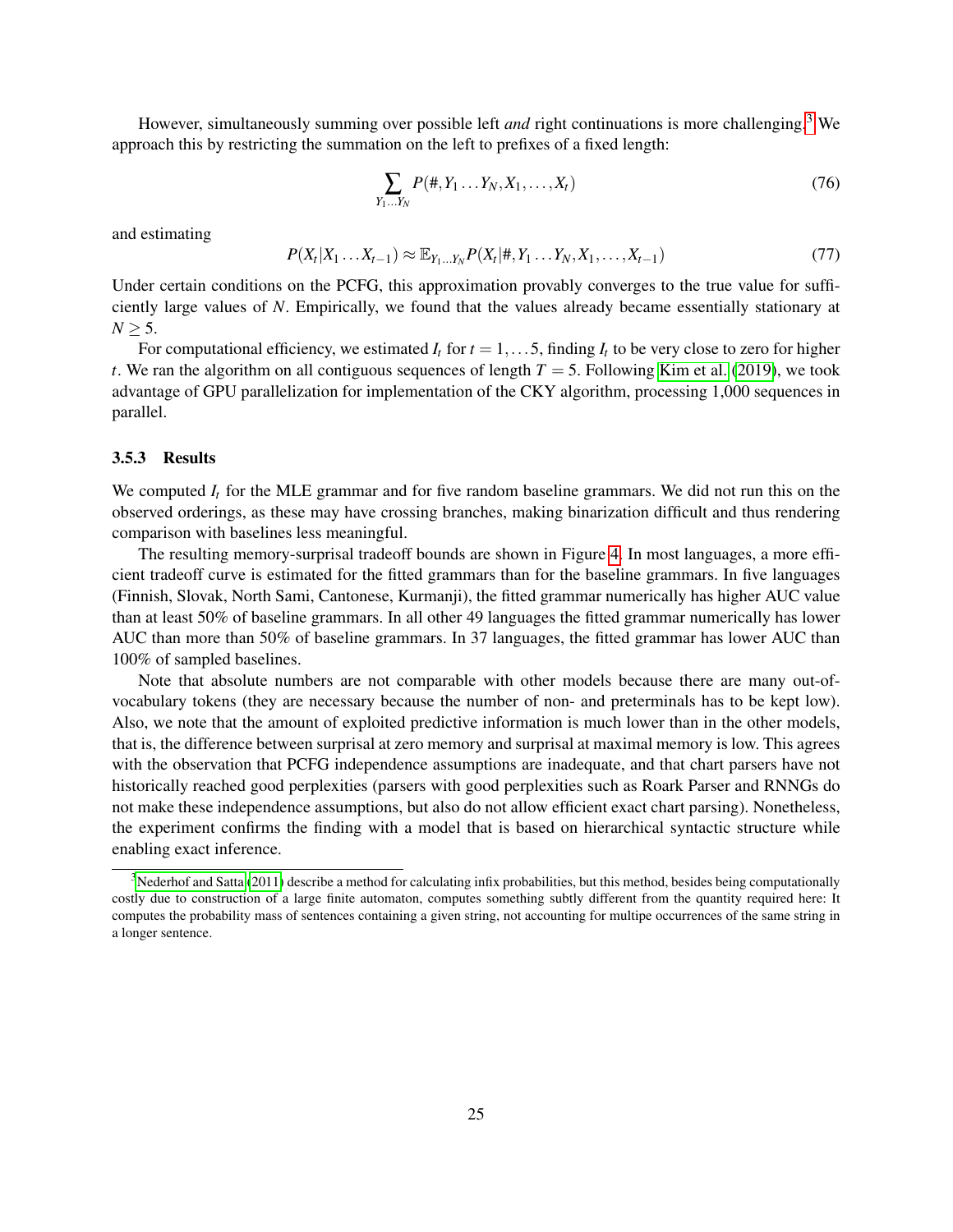![](_page_25_Figure_0.jpeg)

<span id="page-25-0"></span>Figure 4: Memory-surprisal tradeoffs computed with the PCFG estimator, comparing fitted grammars (blue) with baselines (red). For the random baselines, we provide the sample median and 95% confidence intervals obtained with the binomial test.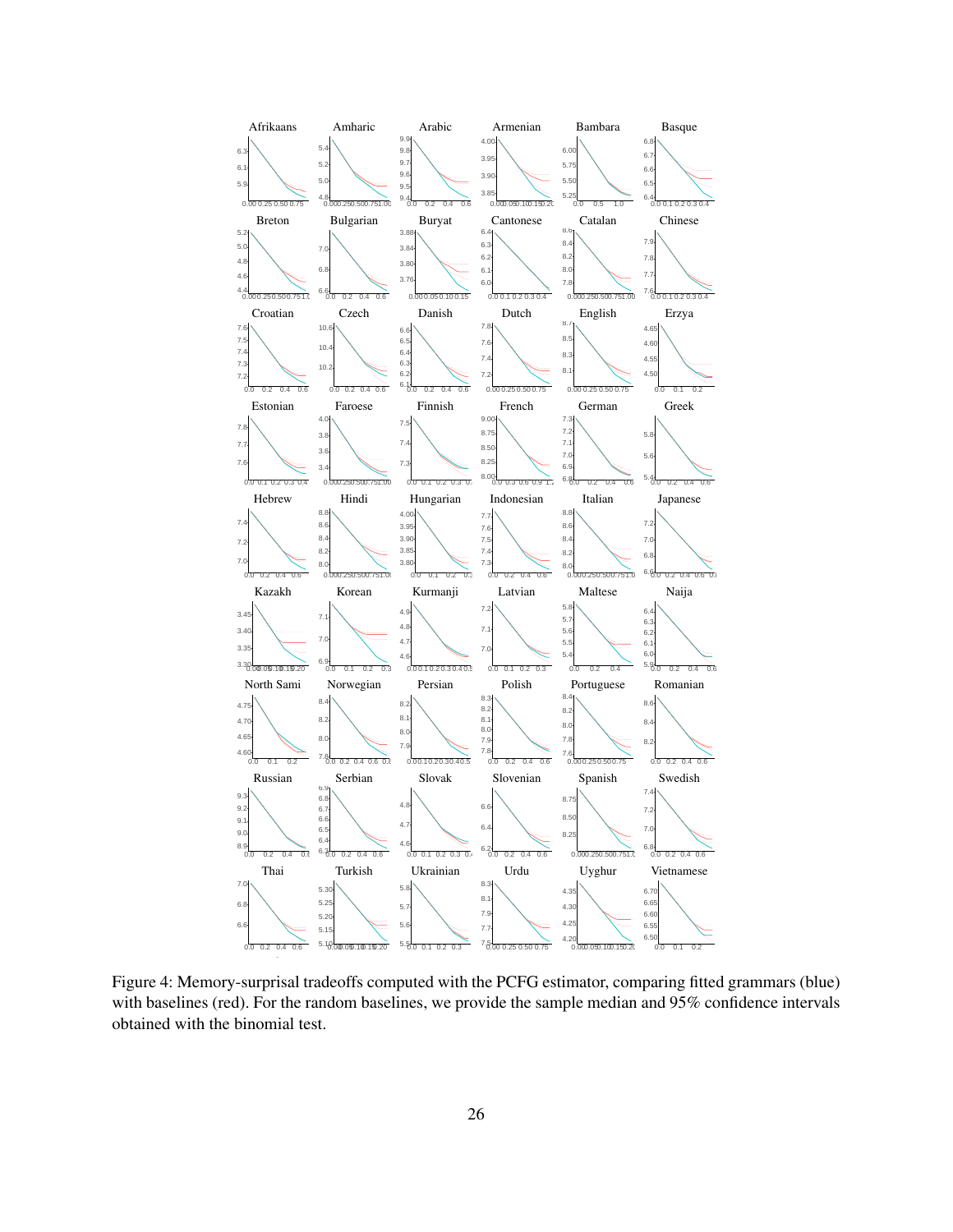# <span id="page-26-0"></span>3.6 Dependence on Corpus Size

Here, we examine the effect of corpus size on the estimated memory-susprisal tradeoff curves. For four languages with particularly large available datasets (Czech, English, Russian, Spanish), we repeated the estimation of the memory–surprisal tradeoff curve using 500 and 2,000 randomly selected sentences from their training sets, and using the same heldout sets as in the main experiment. These constructed datasets are smaller than available even for most languages in the main experiment: every dataset used in the main experiment has more than 500 sentences, and many languages have more than 2000 sentences available. The resulting estimates are shown in Figure [5.](#page-27-0) In each language, the absolute values of surprisal achievable at a given level of memory decrease as data increases, and the maximum level of memory at which surprisal can still be reduced further increases. Despite these differences, the relative order of the three types of orderings (fitted, real, baselines) is mostly the same across different data set sizes. For instance, in English, real orders have the most efficient curves, and baselines have the least efficient ones, across data set sizes. The only exception is the position of real orders in Czech, which are estimated to be less efficient at small training data.

# <span id="page-26-1"></span>4 Study 3

# <span id="page-26-2"></span>4.1 Determining Japanese Verb Suffixes

Here, we describe how we determined the Japanese verb suffixes described in the main paper. We determined a set of frequent morphemes as follows. We selected all morphemes occurring in the dataset at least 50 times and annotated their meaning/function. Among these, three morphemes are treated as independent words, not suffixes, by [Kaiser et al.](#page-36-11) [\(2013\)](#page-36-11) (*dekiru* 'be able to', *naru* 'become', *yoo* 'as if'); we excluded these. Furthermore, passive and potential markers are formally identical for many verbs; we included both here.

We list the morphemes according to the order extracted according to the model. Note that there is no universally accepted segmentation for Japanese suffixes; we follow the UD tokenization in choosing which suffixes to segment.<sup>[4](#page-26-3)</sup>

- 1. Derivation: -*su* (allomorphs -*suru*-, -*shi*-), derives verbs from Sino-Japanese words. This is lemmatized as *suru*.
- 2. VALENCE: causative (-*(s)ase*-) [\(Hasegawa](#page-35-7) [\(2014,](#page-35-7) 142), [Kaiser et al.](#page-36-11) [\(2013,](#page-36-11) Chapter 13)). In the UD data, this is lemmatized as *saseru*, *seru* (190 occurrences).
- 3. VOICE: passive (-*are*-, -*rare*-) [\(Hasegawa](#page-35-7) [\(2014,](#page-35-7) 152), [Kaiser et al.](#page-36-11) [\(2013,](#page-36-11) Chapter 12)). In the UD data, this is lemmatized as *rareru*, *reru* ( $\approx$  2000 occurrences).
- 4. MOOD, MODALITY:
	- (a) potential (allomorphs -*are*-, -*rare*-, -*e*-). In the UD data, this is lemmatized as *rareru*, *reru*, *eru*, *keru*. This is formally identical to the passive morpheme for many verbs [\(Vaccari and Vaccari](#page-37-9) [\(1938,](#page-37-9) 346), [Kaiser et al.](#page-36-11) [\(2013,](#page-36-11) 398)).

<span id="page-26-3"></span><sup>&</sup>lt;sup>4</sup>The biggest difference to some other treatments is that the ending *-ul-ru* is viewed as part of the preceding morpheme that appears in some environments due to allomorphic variation, while it is viewed as a nonpast suffix in some other treatments [\(Hasegawa,](#page-35-7) [2014,](#page-35-7) p.116); if it were treated as a nonpast suffix, it would occupy a slot together with the past, future/hortative, and nonfiniteness affixes.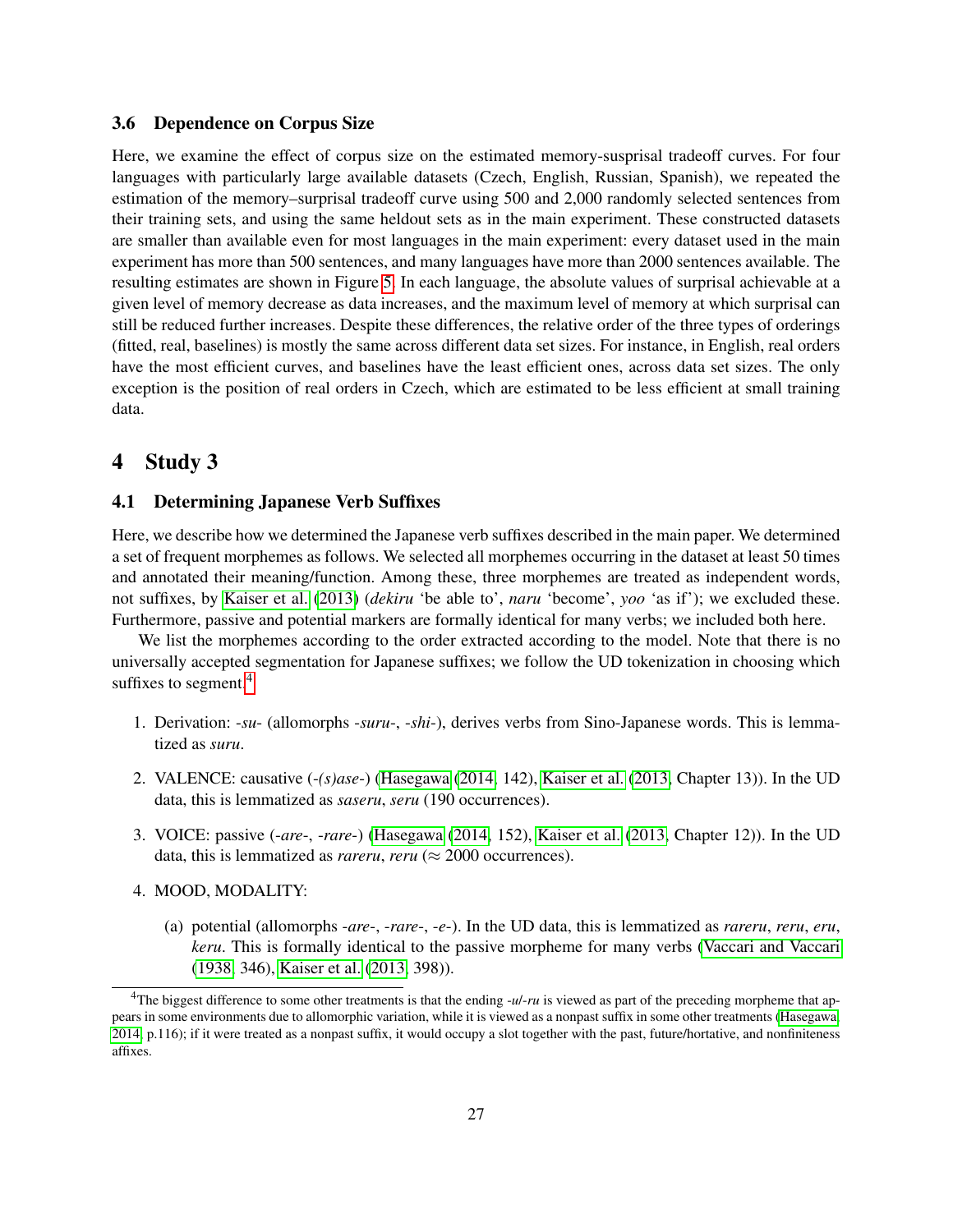<span id="page-27-0"></span>![](_page_27_Figure_0.jpeg)

Figure 5: Dependence of estimated tradeoff curves on corpus sizes: For four languages with particularly large available datasets, we show memory–surprisal tradeoff curves estimated from 500 training sentences (left), 2000 training sentences (middle), and the full corpus (right). The x-axes show memory (in bits), the y-axes show surprisal (in bits).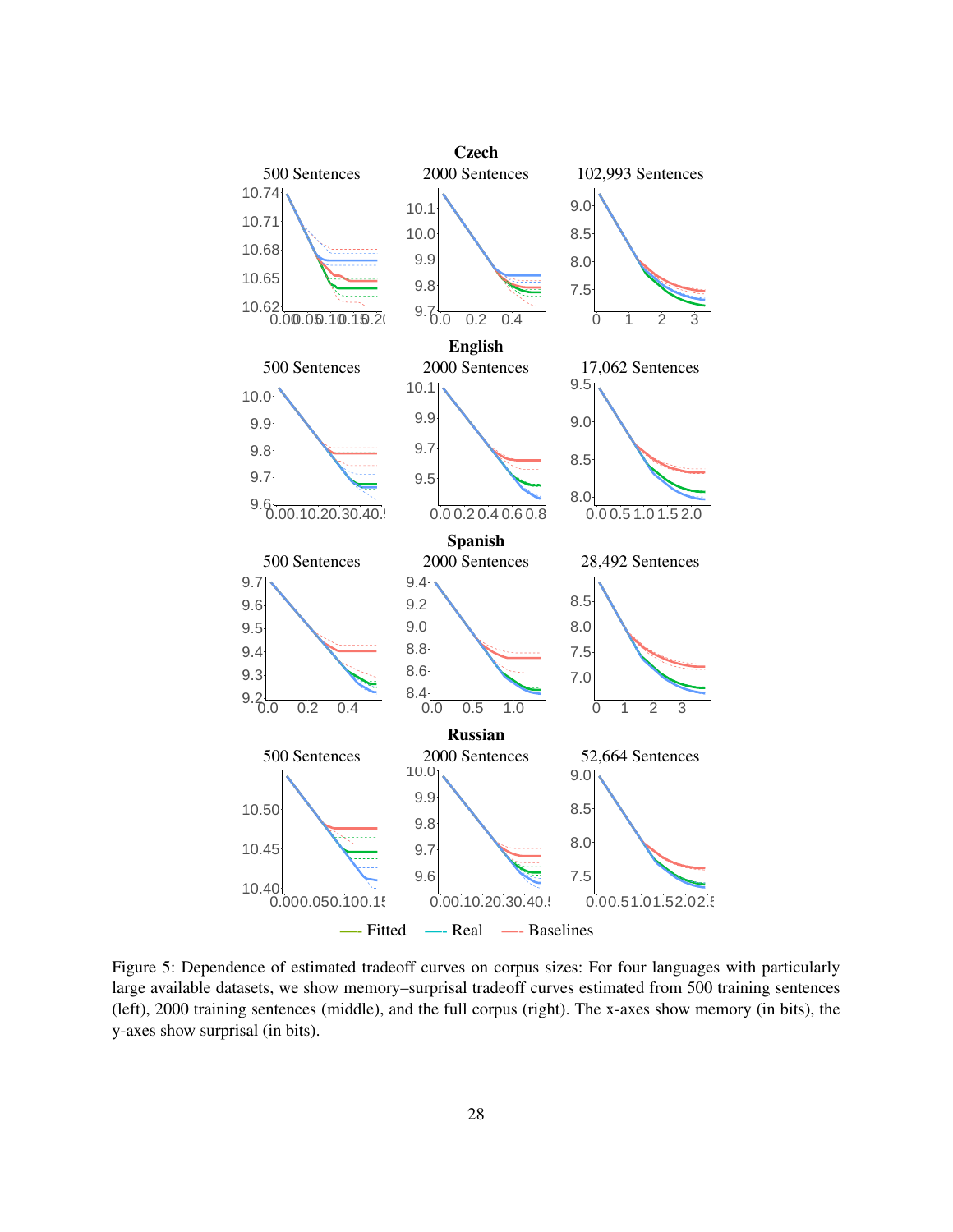- (b) politeness -*mas* (allomorphs -*masu*-, -*mashi*-, -*mase*-) [\(Kaiser et al., 2013,](#page-36-11) 190). In the UD data, this is lemmatized as  $masu \approx 600$  occurrences).
- (c) MODALITY: desiderative -*ta* (allomorphs: -*tai*, -*taku*-, -*taka*-) (85 occurrences) [\(Kaiser et al.,](#page-36-11) [2013,](#page-36-11) 238).
- 5. NEGATION: negation -*na* (allomorphs: -*nai*, -*n*-, -*nakat*-). Lemmatized as *nai* (630 occurrences).
- 6. TENSE/ASPECT/MOOD:
	- (a) -*ta* for past (4K occurrences) [\(Kaiser et al., 2013,](#page-36-11) 211)
	- (b) -*yoo* for hortative, future, and similar meanings [\(Kaiser et al., 2013,](#page-36-11) 229). This is lemmatized as *u* (92 occurrences).
- 7. -*te* derives a nonfinite form [\(Kaiser et al., 2013,](#page-36-11) 186). (4K occurrences)

We provide examples illustrating the relative ordering of different morphemes. Note that passive and potential markers do not co-occur; we merge them here because they are not formally distinct for many verbs. We omit examples with -te; it always follows other suffixes that are compatible with it.

| Stem  | Caus. | Pass./Pot. | Polite. | Desid. | Neg. | TAM        |                                                     |
|-------|-------|------------|---------|--------|------|------------|-----------------------------------------------------|
| mi    |       |            |         |        | naka | tta        | did not see (Vaccari and Vaccari, 1938, 153)        |
| mi    |       |            |         | taku   | nai  |            | do not wish to see (Vaccari and Vaccari, 1938, 98)  |
| mi    |       |            |         | taku   | naka | tta        | did not wish to see (Vaccari and Vaccari, 1938, 98) |
| tat   | ase   | rare       |         |        |      | ta         | was made to stand up (Kaiser et al., 2013, 396)     |
| waraw |       | are        |         |        |      | ta         | was laughed at (Kaiser et al., 2013, 384)           |
| mi    |       | rare       | mase    |        | n    |            | is not seen (Vaccari and Vaccari, 1938, 337)        |
| mi    |       | rare       | mash    |        |      | <b>VOO</b> | will be seen (Vaccari and Vaccari, 1938, 337)       |
| de    |       |            |         |        | naka | roo        | will not go out (Vaccari and Vaccari, 1938, 170)    |
| mi    |       | e          | mase    |        | n    |            | cannot see (Vaccari and Vaccari, 1938, 349)         |
|       |       |            |         |        |      |            |                                                     |

#### <span id="page-28-0"></span>4.2 Determining Sesotho Verb Affixes

Here, we describe how we determined the Sesotho verb prefixes and suffixes. Sesotho has composite forms consisting of an inflected auxiliary followed by an inflected verb. Both verbs carry subject agreement. While they are annotated as a unit in the Demuth corpus, they are treated as separate words in grammars [\(Doke and](#page-35-8) [Mofokeng, 1967;](#page-35-8) [Guma, 1971\)](#page-35-9). We separated these, taking the main verb to start at its subject agreement prefix. We only considered main verbs for the experiments here. Forms in child utterances are annotated with well-formed adult forms; we took these here. In the Demuth corpus, each morpheme is annotated; a one- or two-letter key indicates the type of morpheme (e.g. subject agreement, TAM marker). We classified morphemes by this annotation.

According to [Demuth](#page-35-10) [\(1992\)](#page-35-10), affixes in the Sesotho verb have the following order:

- 1. Subject agreement
- 2. Tense/aspect
- 3. Object agreement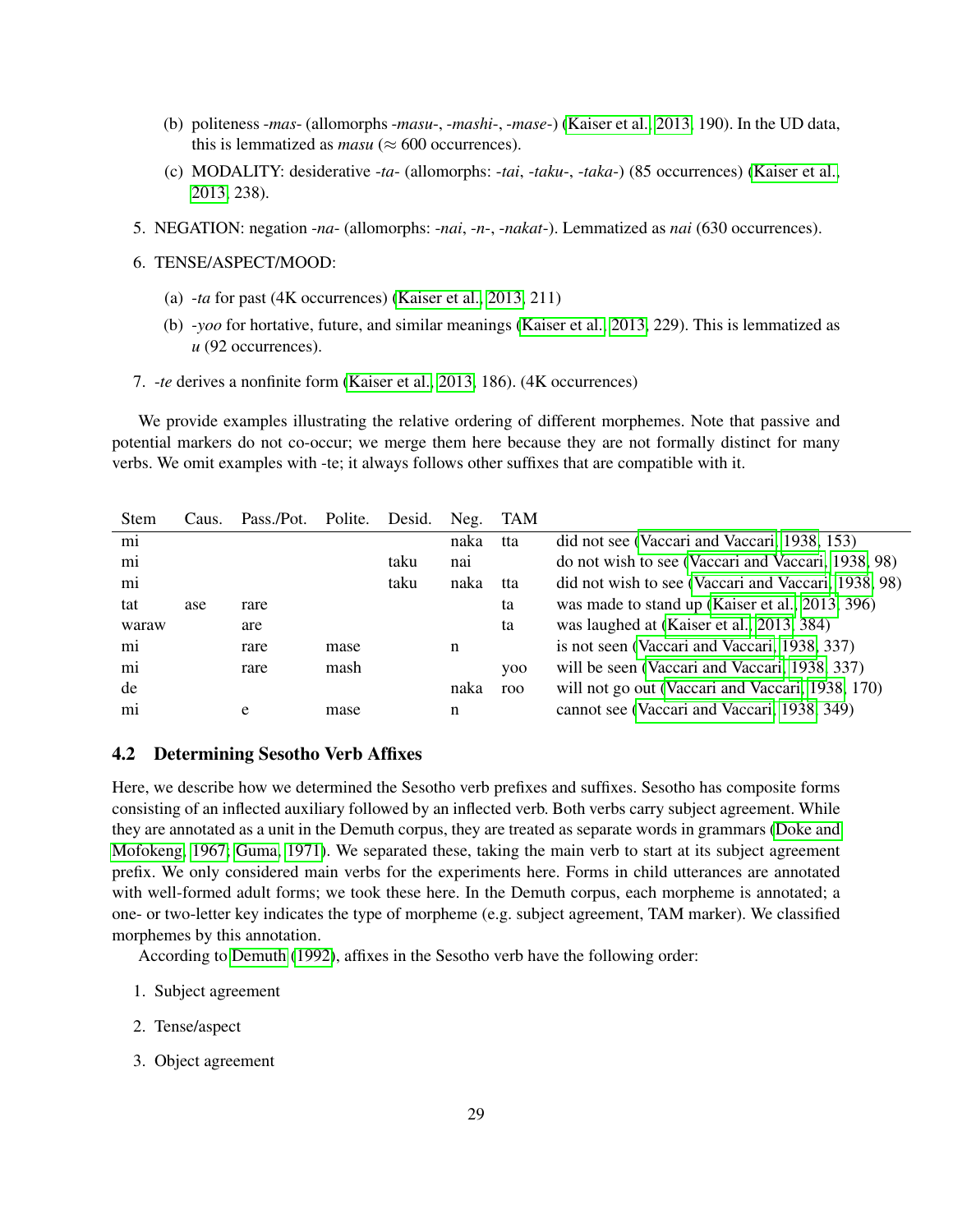- 4. Verb stem
- 5. 'Extension'/perfect/passive markers, where 'extension' refers to causative, neuter/stative, reversive, etc.
- 6. Mood

We refined this description by considering all morpheme types occurring at least 50 times in the corpus.

As in Japanese, morphemes show different forms depending on their environment. The corpus contains some instances of fused neighboring morphemes that were not segmented further; we segmented these into their underlying morphemes for modeling prediction on the level of morphemes.

# Prefixes

1. Subject agreement:

This morpheme encodes agreement with the subject, for person, number, and noun class (the latter only in the 3rd person) [\(Doke and Mofokeng, 1967,](#page-35-8) §395) [\(Guma, 1971,](#page-35-9) p. 162).

In the Demuth corpus, this is annotated as *sm* (17K occurrences) for ordinary forms, and *sr* (193 occurrences) for forms used in relative clauses.

2. Negation:

In various TAM forms, negation is encoded with a morpheme -*sa*- in this position (362 occurrences) [\(Guma, 1971,](#page-35-9) p. 172) [\(Doke and Mofokeng, 1967,](#page-35-8) §429). Common allomorphs in the corpus include *ska*, *seka*, *sa*, *skaba*.

3. Tense/Aspect/Mood, annotated as tˆ (13K occurrences) [\(Guma, 1971,](#page-35-9) p. 165)

Common TAM markers in this position in the corpus include, with the labels provided in the Demuth corpus:

- -*tla*-, -*tlo*-, -*ilo* future [\(Doke and Mofokeng, 1967,](#page-35-8) §410–412)
- -*a* present [\(Doke and Mofokeng, 1967,](#page-35-8) §400)
- -*ka* potential [\(Doke and Mofokeng, 1967,](#page-35-8) §422–428)
- -*sa* persistive [\(Doke and Mofokeng, 1967,](#page-35-8) §413–418)
- -*tswa* recent past [\(Doke and Mofokeng, 1967,](#page-35-8) §404–406)

In the corpus, TAM prefixes are often fused with the subsequent object marker.

4. OBJECT agreement (labeled om, 6K occurrences) or reflexive (labeled rf, 751 occurrences).

Similar to subject agreement, object agreement denotes person, number, and noun class features of the object. Unlike subject agreement, it is optional [\(Doke and Mofokeng, 1967,](#page-35-8) §459).

Object agreement and reflexive marking are mutually exclusive [\(Guma, 1971,](#page-35-9) p. 165).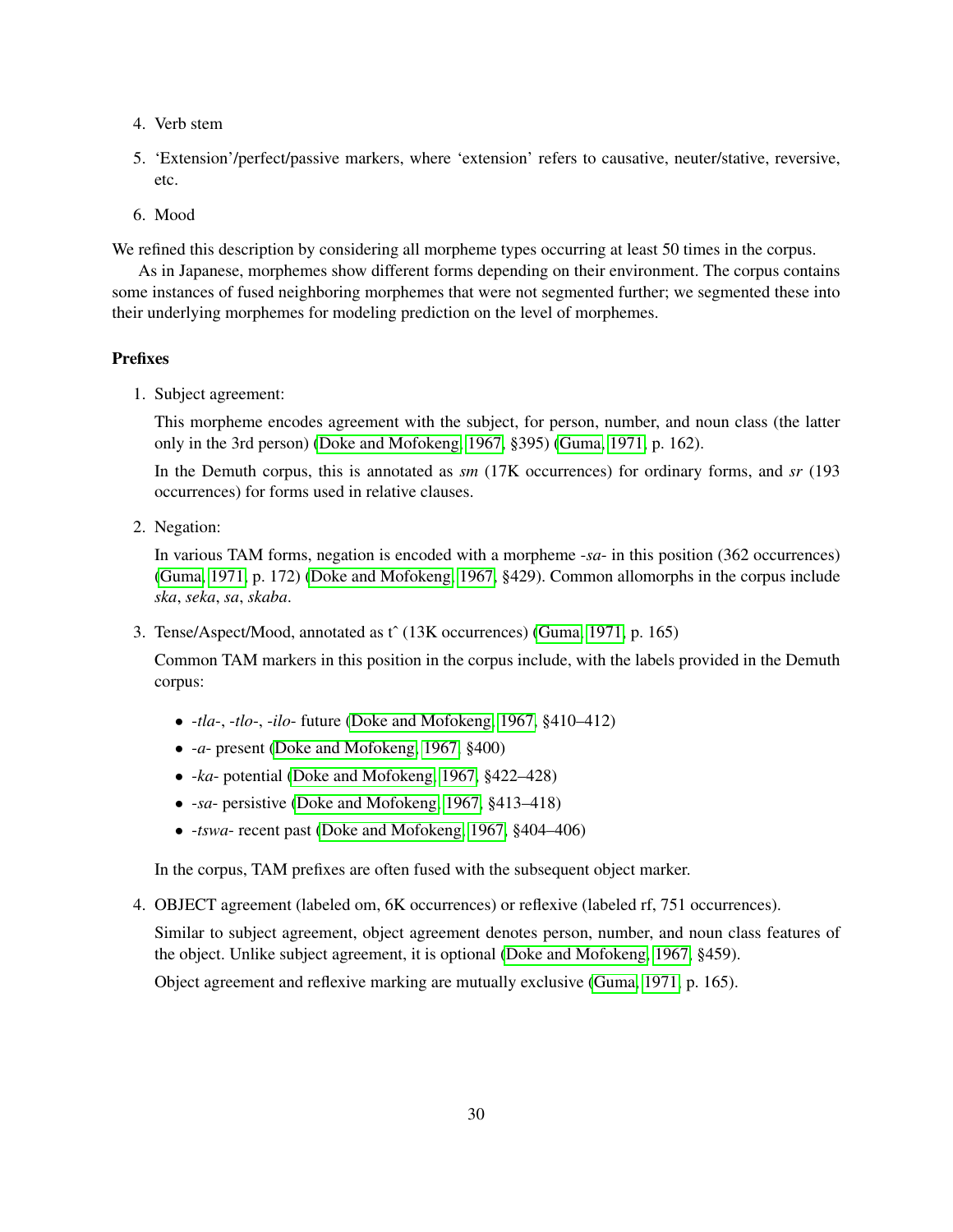Verb Suffixes in Sesotho Again, we extracted morpheme types occurring at least 50 times.

1. Reversive: (labeled *rv*, 214 occurrences), [\(Doke and Mofokeng, 1967,](#page-35-8) §345).

This suffix changes semantics. Examples: tlama 'bind' – tlamolla 'loosen', etsa 'do' – etsolla 'undo' [\(Doke and Mofokeng, 1967,](#page-35-8) §346). Such suffixes are found across Bantu languages [\(Schadeberg,](#page-37-10) [2003\)](#page-37-10).

- 2. VALENCE:
	- (a) causative (labeled *c*, 1K occurrences), -*isa* (with morphophonological changes) [\(Doke and Mo](#page-35-8)[fokeng, 1967,](#page-35-8) §325)
	- (b) neuter (labeled *nt*, 229 occurrences), -*eha*, -*ahala* [\(Doke and Mofokeng, 1967,](#page-35-8) §307) The neuter suffix reduces valence: lahla 'throw away' – lahlela 'get lost', senya 'to damage' – senyeha 'to get damaged' [\(Doke and Mofokeng, 1967,](#page-35-8) §308).
	- (c) applicative (labeled *ap*, 2K occurrences) -el- [\(Doke and Mofokeng, 1967,](#page-35-8) §310) The applicative suffix increases valence:  $b\overline{\text{ole}}$ la 'to say'  $b\overline{\text{ole}}$ lla 'to say to (s.o.)' [\(Doke and](#page-35-8) [Mofokeng, 1967,](#page-35-8) §310).
	- (d) Perfective/Completive -*ella* (annotated cl, 66 occurrences) [\(Doke and Mofokeng, 1967,](#page-35-8) §336) This does not actually change valence, but it is formally a reduplication of the applicative suffix [\(Doke and Mofokeng, 1967,](#page-35-8) §336), and as such its ordering behavior patterns with that of valence suffixes, in particular, it is placed before the passive suffix.<sup>[5](#page-30-0)</sup>
	- (e) Reciprocal -*ana* (annotated rc, 103 times) [\(Doke and Mofokeng, 1967,](#page-35-8) §338) This reduces valence: rata 'to love' – ratana 'to love another' [\(Doke and Mofokeng, 1967,](#page-35-8) §338).

Some of these suffixes can be stacked, e.g., see [\(Doke and Mofokeng, 1967,](#page-35-8) §345) for reversive+causative, and [\(Doke and Mofokeng, 1967,](#page-35-8) §314-315) for applicative suffixes applied to other valence affixes.<sup>[6](#page-30-1)</sup>

Some other suffixes documented in the literature do not occur frequently or are not annotated in the corpus (e.g., the associative suffix [\(Doke and Mofokeng, 1967,](#page-35-8) §343)).

- 3. VOICE: passive -*w* (labeled *p*, 1K occurrences) [\(Doke and Mofokeng, 1967,](#page-35-8) §300)
- 4. TENSE: tense (labeled t<sup>o</sup>, 3K occurrences).

The only tense suffix is the perfect affix -*il*-, which has a range of allomorphs depending on the preceding stem and valence/voice suffixes, if present [\(Doke and Mofokeng, 1967,](#page-35-8) §369), [\(Guma,](#page-35-9) [1971,](#page-35-9) p. 167). Common morphs in the Demuth corpus are -*il*- and -*its*-.

5. MOOD: Mood (labeled mˆ, 37K occurrences)

In the Demuth corpus, the following mood endings are labeled (the analysis provided by [Demuth](#page-35-10) [\(1992\)](#page-35-10) is different from that provided by [Doke and Mofokeng](#page-35-8) [\(1967\)](#page-35-8), meaning the citations are only approximate):

<span id="page-30-0"></span> ${}^{5}$ Example from the Demuth corpus: u-neh-el-ets-w-a-ng t^p.om2s-give-ap-cl-p-m^in-wh 'What is it that you want passed to you?'.

<span id="page-30-1"></span><sup>6</sup>Example of reciprocal+applicative from Demuth corpus: ba-arol-el-an-a sm2-tˆp divide-ap-rc-mˆin 'Do they share?'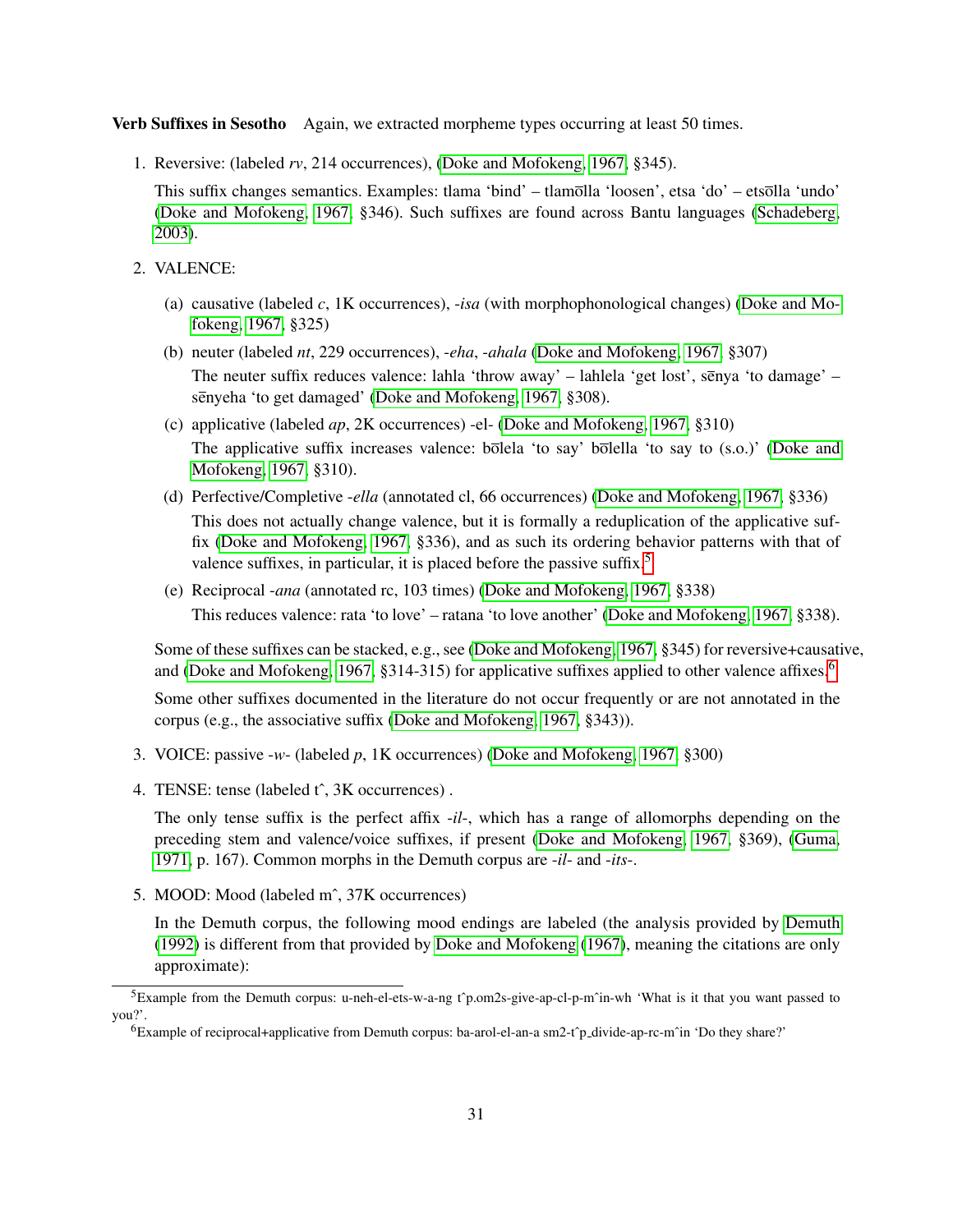(a) Imperative (labeled IMP) [\(Doke and Mofokeng, 1967,](#page-35-8) §386–387): singular (-e, labeled IMP) [\(Doke and Mofokeng, 1967,](#page-35-8) §386) and plural (-ang, labeled IMP.PL) [\(Doke and Mofokeng,](#page-35-8) [1967,](#page-35-8) §386).

Similar subjunctive SBJV1 -*e* (singular), -*eng* (plural).

- (b) IND (-a, -e) and NEG (-e, -a) [\(Doke and Mofokeng, 1967,](#page-35-8) §394–421).
- (c) subjunctive SBJV2 (-e, -a) [\(Doke and Mofokeng, 1967,](#page-35-8) §444–455)
- 6. Interrogative (labeled *wh*, 2K times) and relative (labeled *rl*, 857 times) markers -*ng*.

The interrogative marker -*ng* is a clitic form of *eng* 'what' according to [\(Guma, 1971,](#page-35-9) p. 168), [\(Doke](#page-35-8) [and Mofokeng, 1967,](#page-35-8) §160, 320, 714); it is treated as a suffix in the Demuth corpus.

The relative marker -*ng* is affixed to verbs in relative clauses are marked with -ng [\(Doke and Mofo](#page-35-8)[keng, 1967,](#page-35-8) §271, 793).

Examples from [Demuth](#page-35-10) [\(1992\)](#page-35-10):

| Sbj.     | Obi. |         | Val. | Voice | T. M. |                                                       |
|----------|------|---------|------|-------|-------|-------------------------------------------------------|
|          |      | pheh    |      |       | e     | (Thabo) cooked (food) (Demuth $(1992)$ $(15)$ )       |
| ke       | e    |         |      | uw    |       | (I) was given (the book) (Demuth $(1992) (26c)$ )     |
|          |      | pheh el |      |       |       | (Thabo) cooks (food for Mpho) (Demuth (1992) (41))    |
| $\Omega$ |      | pheh el |      | W     |       | (Mpho) is being cooked (food) (Demuth $(1992) (42)$ ) |

# <span id="page-31-0"></span>4.3 Experiment

Identifying underlying morphemes in Japanese In Japanese, we labeled suffixes for underlying morphemes with the aid of provided lemmatization. In most cases, underlying morphemes correspond to lemmas in the UD treebank. For the causative suffix, the treebank uses the lemmas *saseru* and *seru* depending on the verb stem. As passive and potential suffixes are formally identical for many verbs, they are not fully distinguished in the treebank annotation; we collapsed them into a single underlying morpheme labeled *Passive/Potential*. It corresponds to the lemmas *reru*, *rareru*, *eru*, *keru* in the treebank annotation.

Quantifying Prediction on the Phoneme Level In the main paper, we quantified prediction on the level of morphemes. We also repeated the experiments with prediction quantified on the level of phonemes.

For Japanese, we transliterated verb forms into syllabic Hiragana with the tagger Kytea [\(Neubig and](#page-36-12) [Mori, 2010;](#page-36-12) [Neubig et al., 2011\)](#page-36-13), and then automatically phonemized these syllabic representations.

For Sesotho, we use the phonological transcription provided in the Demuth corpus. The Sesotho corpus has some cases of merged forms, where neighboring morphemes are merged and not segmented further. While we represented these as the corresponding sequence of underlying morphemes when modeling morpheme prediction, we ordered these merged phonemes according to the position that a grammar assigns to its first morpheme for modeling prediction on the phoneme level.

Estimating Predictability on Training Set In the main paper, we used the heldout set to estimate the memory-surprisal tradeoff when optimizing orders for AUC. We also repeated experiments using instead the training set. In this case, we did not apply smoothing; instead, we directly computed  $I_t$  for the empirical distribution given by the training corpus. We refer to this estimation method as the 'naive' estimator, because it directly applies the definition of *I<sup>t</sup>* to the distribution defined by the *n*-gram counts in the training set.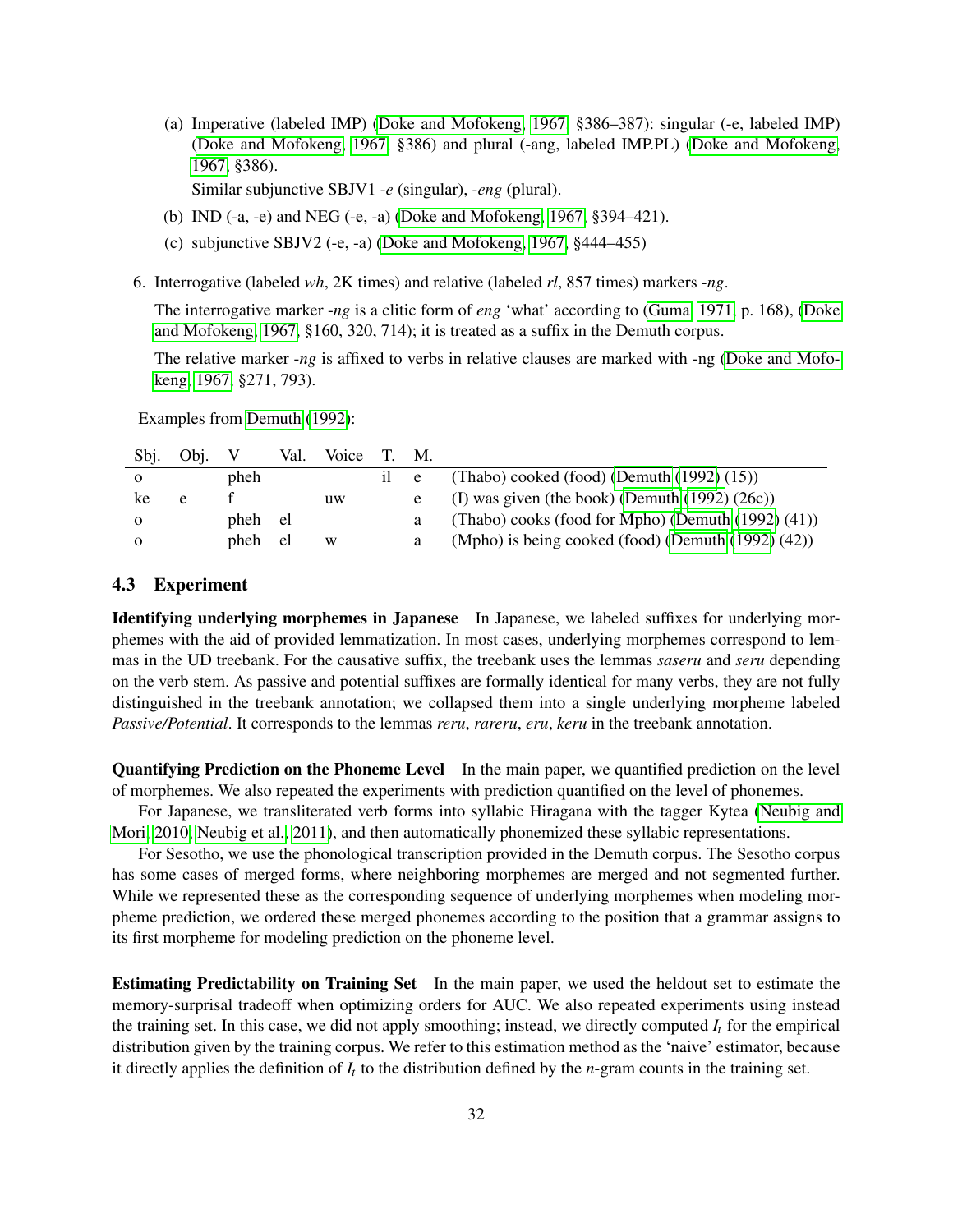<span id="page-32-4"></span>![](_page_32_Figure_0.jpeg)

Figure 6: Japanese verb suffixes, measuring prediction on the level of morphemes (top) and phonemes (bottom), for real, random, approximately optimized, and reverse orderings. Left: *I<sup>t</sup>* as a function of *t*. Center: Memory-surprisal tradeoff. Right: Areas under the curve for the memory-surprisal tradeoff.

Results Results for the memory-surprisal tradeoffs are shown in Figures [\(6–](#page-32-4)[8\)](#page-33-0). Accuracies on predicting orderings are shown in Figures [\(7](#page-33-1)[-9\)](#page-34-0). In the main paper, we report accuracies computed over all forms occurring in the corpus, counting each form by the number of times it occurs. This corresponds to the 'Tokens' results in Figures [\(7-](#page-33-1)[9\)](#page-34-0). Additionally, we also provide accuracies computed when counting each form only once, no matter how often it occurs; these are the 'Types' results. This method downweights high-frequency forms and upweights low-frequency forms. Results largely agree between the two methods, showing that results are not driven specifically by high-frequency forms. In Figures [\(7-](#page-33-1)[9\)](#page-34-0), we provide results both for optimizing on the heldout set as in the main paper, and for optimizing for the training set ('Naive'). Results largely agree between the two methods.

# References

- <span id="page-32-0"></span>Bentz, C., Alikaniotis, D., Cysouw, M., and Ferrer-i Cancho, R. (2017). The entropy of words—learnability and expressivity across more than 1000 languages. *Entropy*, 19(6):275.
- <span id="page-32-1"></span>Cover, T. M. and Thomas, J. (2006). *Elements of Information Theory*. John Wiley & Sons, Hoboken, NJ.
- <span id="page-32-2"></span>Crutchfield, J. P. and Feldman, D. P. (2003). Regularities unseen, randomness observed: Levels of entropy convergence. *Chaos: An Interdisciplinary Journal of Nonlinear Science*, 13(1):25–54.
- <span id="page-32-3"></span>Daniluk, M., Rocktäschel, T., Welbl, J., and Riedel, S. (2017). Frustratingly short attention spans in neural language modeling. In *5th International Conference on Learning Representations, ICLR 2017, Toulon, France, April 24-26, 2017, Conference Track Proceedings*.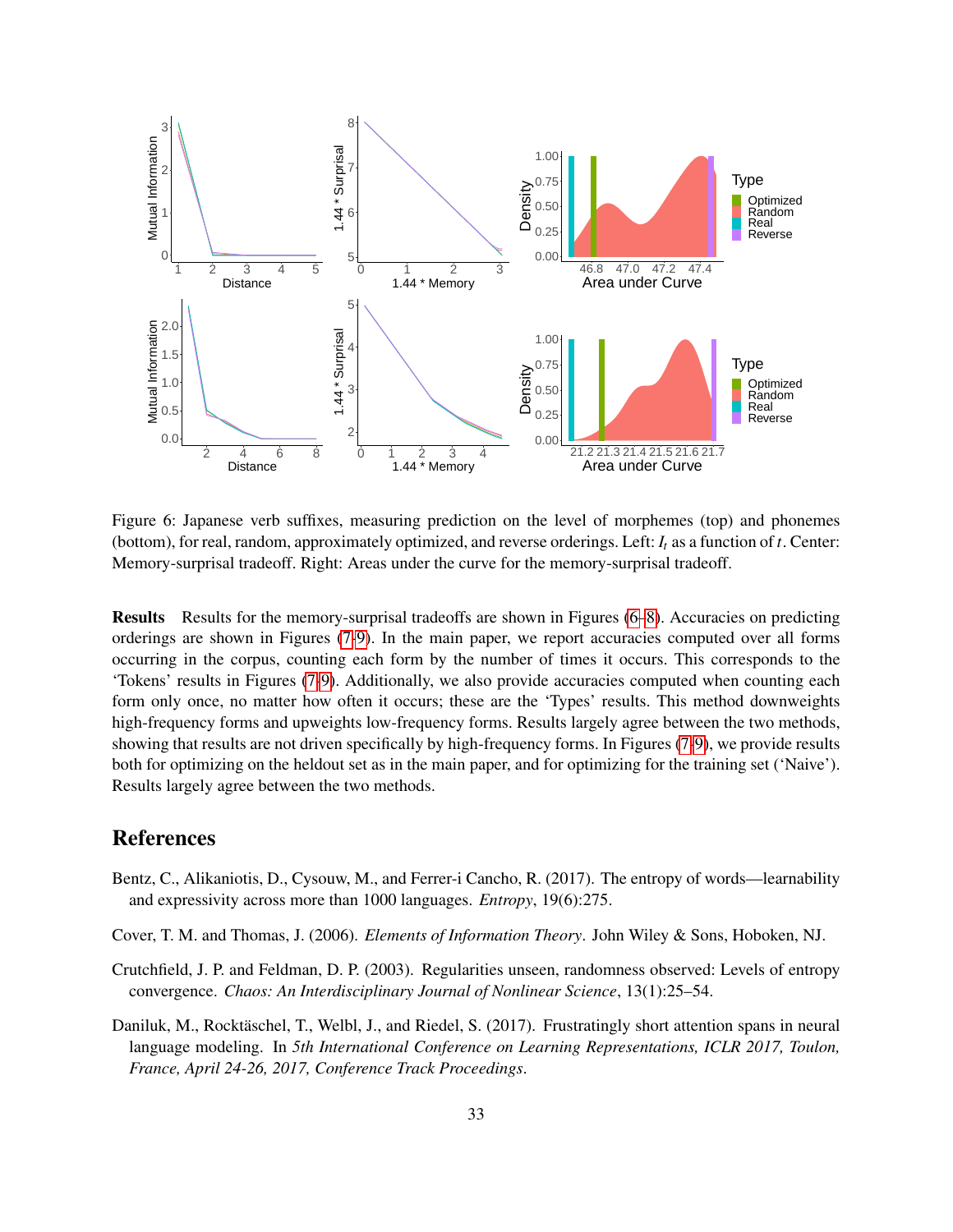<span id="page-33-1"></span>

|              |         |                                          | Pairs                 | Full                  |
|--------------|---------|------------------------------------------|-----------------------|-----------------------|
| Tokens       | Naive   | Optimized for Phoneme Prediction         | $0.982$ (SD $0.001$ ) | $0.979$ (SD $0.001$ ) |
|              |         | <b>Optimized for Morpheme Prediction</b> | $0.93$ (SD $0.011$ )  | $0.919$ (SD $0.009$ ) |
|              | Heldout | <b>Optimized for Phoneme Prediction</b>  | $0.963$ (SD $0.006$ ) | $0.958$ (SD $0.006$ ) |
|              |         | <b>Optimized for Morpheme Prediction</b> | $0.953$ (SD $0.011$ ) | $0.943$ (SD $0.014$ ) |
|              |         | Random Baseline                          | $0.496$ (SD $0.269$ ) | $0.415$ (SD $0.271$ ) |
| <b>Types</b> | Naive   | Optimized for Phoneme Prediction         | $0.974$ (SD $0.002$ ) | $0.969$ (SD $0.002$ ) |
|              |         | Optimized for Morpheme Prediction        | $0.903$ (SD $0.015$ ) | $0.883$ (SD $0.013$ ) |
|              | Heldout | <b>Optimized for Phoneme Prediction</b>  | $0.948$ (SD $0.009$ ) | $0.938$ (SD $0.009$ ) |
|              |         | <b>Optimized for Morpheme Prediction</b> | $0.937$ (SD $0.014$ ) | $0.921$ (SD $0.017$ ) |
|              |         | Random Baseline                          | $0.496$ (SD $0.269$ ) | $0.415$ (SD $0.271$ ) |

Figure 7: Accuracy of approximately optimized orderings, and of random baseline orderings, in predicting verb suffix order in Japanese. 'Pairs' denotes the rate of pairs of morphemes that are ordered correctly, and 'Full' denotes the rate of verb forms where order is predicted entirely correctly. We show means and standard deviations over different runs of the optimization algorithm ('Optimized'), and over different random orderings ('Random'). 'Tokens' results are obtained by counting each form by the number of occurrences in the data set; 'Types' results count each form only once. 'Naive' models are optimized for in-sample AUC, 'Heldout' models are optimized for heldout AUC. The figures in the main paper correspond to the *Heldout* + *Optimized for Morpheme Prediction figures*.

<span id="page-33-0"></span>![](_page_33_Figure_2.jpeg)

Figure 8: Sesotho verb affixes, measuring prediction on the level of morphemes (top) and phonemes (bottom), for real, random, approximately optimized, and reverse orderings. Left: *I<sup>t</sup>* as a function of *t*. Center: Memory-surprisal tradeoff. Right: Areas under the curve for the memory-surprisal tradeoff.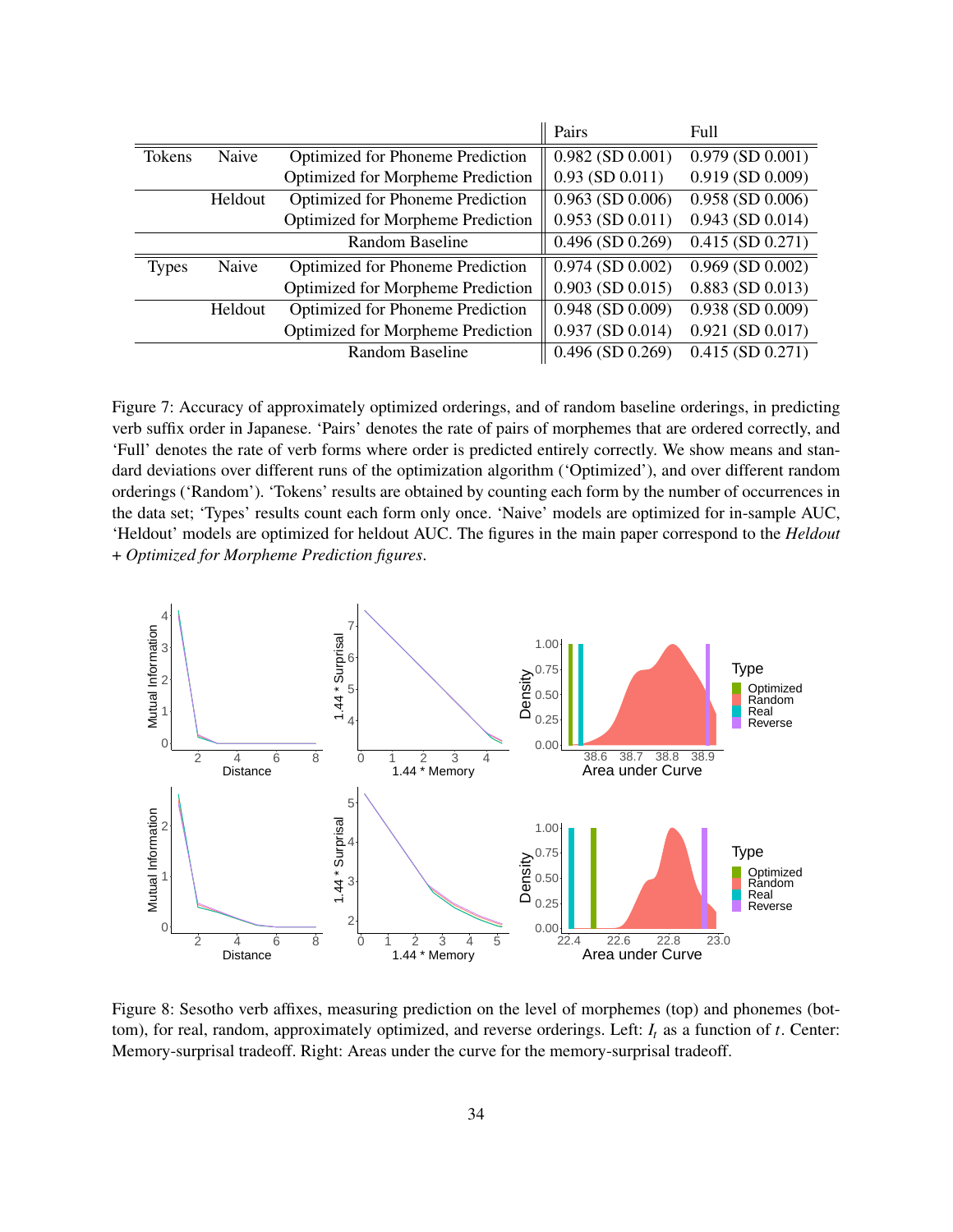<span id="page-34-0"></span>

|      |         |        |       |                       | Prefixes              | Suffixes              |                       |
|------|---------|--------|-------|-----------------------|-----------------------|-----------------------|-----------------------|
|      |         |        |       | Pairs                 | Full                  | Pairs                 | Full                  |
| Tok. | Naive   | Phon.  | Opt.  | $0.985$ (SD $0.0$ )   | $0.979$ (SD $0.0$ )   | $0.989$ (SD $0.0$ )   | $0.987$ (SD $0.0$ )   |
|      |         |        | Rand. | $0.361$ (SD $0.307$ ) | $0.273$ (SD $0.319$ ) | $0.431$ (SD $0.198$ ) | $0.39$ (SD $0.204$ )  |
|      |         | Morph. | Opt.  | $0.999$ (SD $0.0$ )   | $0.998$ (SD $0.0$ )   | $0.806$ (SD $0.0$ )   | $0.723$ (SD $0.0$ )   |
|      |         |        | Rand. | $0.398$ (SD $0.313$ ) | $0.303$ (SD $0.319$ ) | $0.569$ (SD $0.208$ ) | $0.511$ (SD $0.228$ ) |
|      | Heldout | Phon.  | Opt.  | $0.993$ (SD $0.0$ )   | $0.989$ (SD $0.0$ )   | $0.855$ (SD $0.139$ ) | $0.836$ (SD $0.152$ ) |
|      |         |        | Rand. | $0.361$ (SD $0.307$ ) | $0.273$ (SD $0.319$ ) | $0.431$ (SD $0.198$ ) | $0.39$ (SD $0.204$ )  |
|      |         | Morph. | Opt.  | $0.99$ (SD $0.0$ )    | $0.992$ (SD $0.0$ )   | $0.756$ (SD $0.012$ ) | $0.675$ (SD $0.014$ ) |
|      |         |        | Rand. | $0.398$ (SD $0.313$ ) | $0.303$ (SD $0.319$ ) | $0.569$ (SD $0.208$ ) | $0.511$ (SD $0.228$ ) |
| Typ. | Naive   | Phon.  | Opt.  | $0.976$ (SD $0.0$ )   | $0.966$ (SD $0.0$ )   | $0.985$ (SD $0.0$ )   | $0.98$ (SD $0.0$ )    |
|      |         |        | Rand. | $0.365$ (SD $0.294$ ) | $0.267$ (SD $0.296$ ) | $0.447$ (SD $0.22$ )  | $0.398$ (SD $0.235$ ) |
|      |         | Morph. | Opt.  | $0.997$ (SD $0.0$ )   | $0.996$ (SD $0.0$ )   | $0.844$ (SD $0.0$ )   | $0.758$ (SD $0.0$ )   |
|      |         |        | Rand. | $0.405$ (SD $0.308$ ) | $0.303$ (SD $0.305$ ) | $0.546$ (SD $0.197$ ) | $0.464$ (SD $0.22$ )  |
|      | Heldout | Phon.  | Opt.  | $0.988$ (SD $0.0$ )   | $0.982$ (SD $0.0$ )   | $0.871$ (SD $0.118$ ) | $0.852$ (SD $0.125$ ) |
|      |         |        | Rand. | $0.365$ (SD $0.294$ ) | $0.267$ (SD $0.296$ ) | $0.447$ (SD $0.22$ )  | $0.398$ (SD $0.235$ ) |
|      |         | Morph. | Opt.  | $0.983$ (SD $0.0$ )   | $0.986$ (SD $0.0$ )   | $0.782$ (SD $0.018$ ) | $0.697$ (SD $0.02$ )  |
|      |         |        | Rand. | $0.405$ (SD $0.308$ ) | $0.303$ (SD $0.305$ ) | $0.546$ (SD $0.197$ ) | $0.464$ (SD $0.22$ )  |

Figure 9: Accuracy of approximately optimized orderings, and of random baseline orderings, in predicting verb affix order in Sesotho. 'Pairs' denotes the rate of pairs of morphemes that are ordered correctly, and 'Full' denotes the rate of verb forms where order is predicted entirely correctly. We show means and standard deviations over different runs of the optimization algorithm ('Opt.'), and over different random orderings ('Random'). 'Tokens' resultsare obtained by counting each form by the number of occurrences in the data set; 'Types' results count each form only once. 'Naive' models are optimized for in-sample AUC on the training set, 'Heldout' models are optimized for heldout AUC.

|   | Real              | Optimized         |
|---|-------------------|-------------------|
|   | Stem              | Stem              |
| 1 | suru              | future            |
| 2 | causative         | desiderative      |
| 3 | passive/potential | causative         |
| 4 | desiderative      | suru              |
| 5 | politeness        | passive/potential |
| 6 | negation          | politeness        |
|   | future            | negation          |
|   | past              | nonfinite         |
|   | nonfinite         | past              |

Figure 10: Comparing order of Japanese affixes in the observed orders (left) and according to an approximatively optimized grammar (right), optimized for AUC on the *training* set.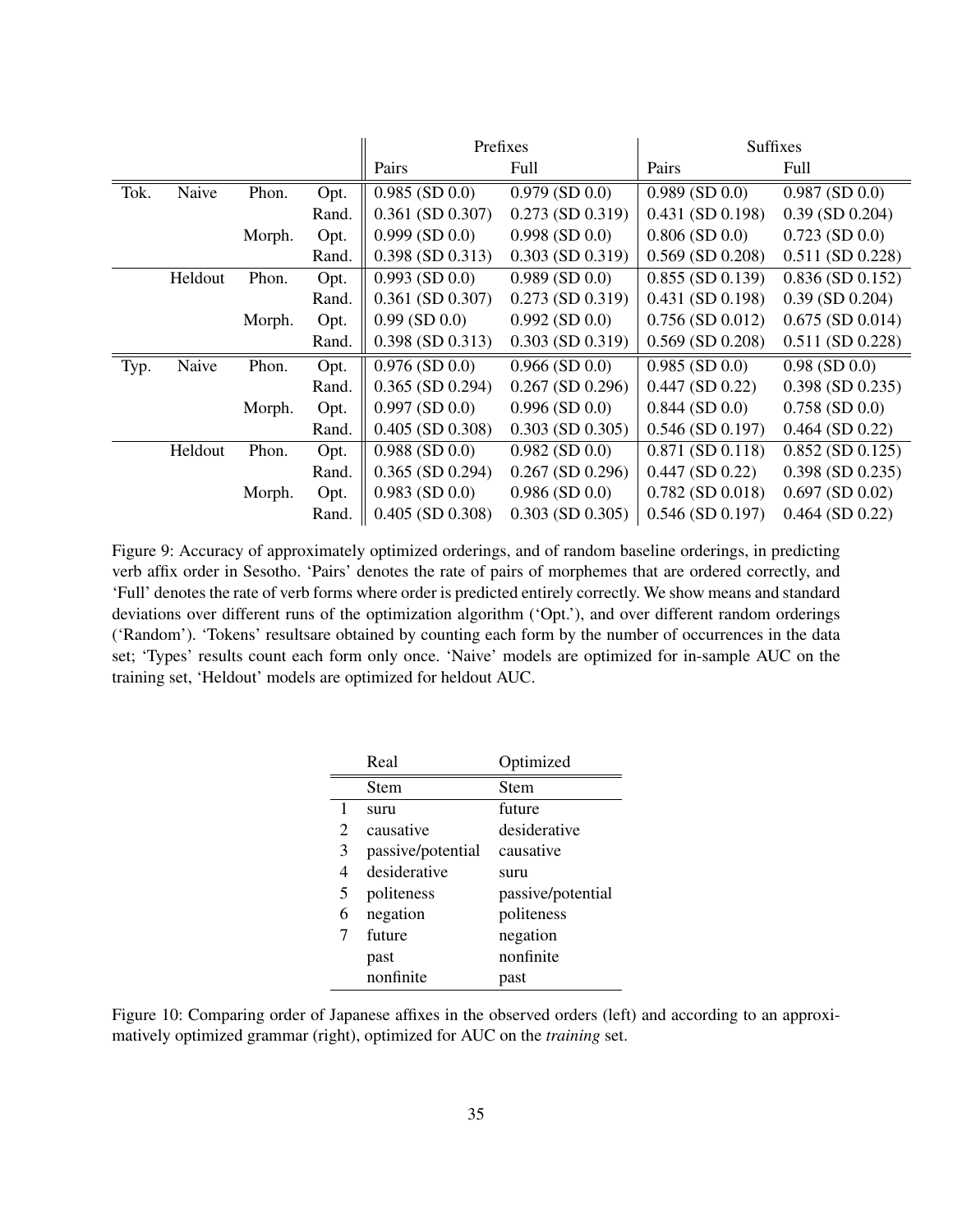|   | Real               | Optimized          |
|---|--------------------|--------------------|
| 1 | Subject (relative) | Subject            |
|   | Subject            | Subject (relative) |
| 2 | Negation           | Negation           |
| 3 | Tense/aspect       | Tense/aspect       |
| 4 | Object             | Object             |
|   | <b>Stem</b>        | Stem               |
| 1 | Reversive          | Reversive          |
| 2 | Causative          | Reciprocal         |
|   | Neuter             | Causative          |
|   | Applicative        | Neuter             |
|   | Reciprocal         | Applicative        |
| 3 | Passive            | Passive            |
| 4 | Tense/aspect       | Tense/aspect       |
| 5 | Mood               | Interrogative      |
| 6 | Interrogative      | Relative           |
|   | Relative           | Mood               |

Figure 11: Comparing order of Sesotho affixes in the observed orders (left) and according to an approximatively optimized grammar (right), optimized for AUC on the *training* set. Note that order was separately optimized for prefixes and suffixes.

- <span id="page-35-1"></span>Debowski, L. (2011). Excess entropy in natural language: Present state and perspectives. *Chaos: An Interdisciplinary Journal of Nonlinear Science*, 21(3):037105.
- <span id="page-35-5"></span>Demberg, V., Keller, F., and Koller, A. (2013). Incremental, predictive parsing with psycholinguistically motivated tree-adjoining grammar. *Comput. Linguistics*, 39(4):1025–1066.
- <span id="page-35-10"></span>Demuth, K. (1992). Acquisition of Sesotho. In *The cross-linguistic study of language acquisition*, pages 557–638. Lawrence Erlbaum Associates.
- <span id="page-35-8"></span>Doke, C. M. and Mofokeng, S. M. (1967). *Textbook of southern Sotho grammar*. Longmans.
- <span id="page-35-0"></span>Doob, J. L. (1953). *Stochastic processes*. New York Wiley.
- <span id="page-35-3"></span>Ebeling, W. and Pöschel, T. (1994). Entropy and Long-Range Correlations in Literary English. *Europhysics Letters (EPL)*, 26(4):241–246.
- <span id="page-35-6"></span>Goodman, J. (1999). Semiring parsing. *Comput. Linguistics*, 25(4):573–605.
- <span id="page-35-9"></span>Guma, S. M. (1971). *An outline structure of Southern Sotho*. Shuter and Shooter.
- <span id="page-35-2"></span>Hahn, M. and Futrell, R. (2019). Estimating predictive rate-distortion curves via neural variational inference. *Entropy*, 21(7):640.
- <span id="page-35-7"></span>Hasegawa, Y. (2014). *Japanese: A linguistic introduction*. Cambridge University Press.

<span id="page-35-4"></span>Hochreiter, S. and Schmidhuber, J. (1997). Long short-term memory. *Neural Computation*, 9(8):1735–1780.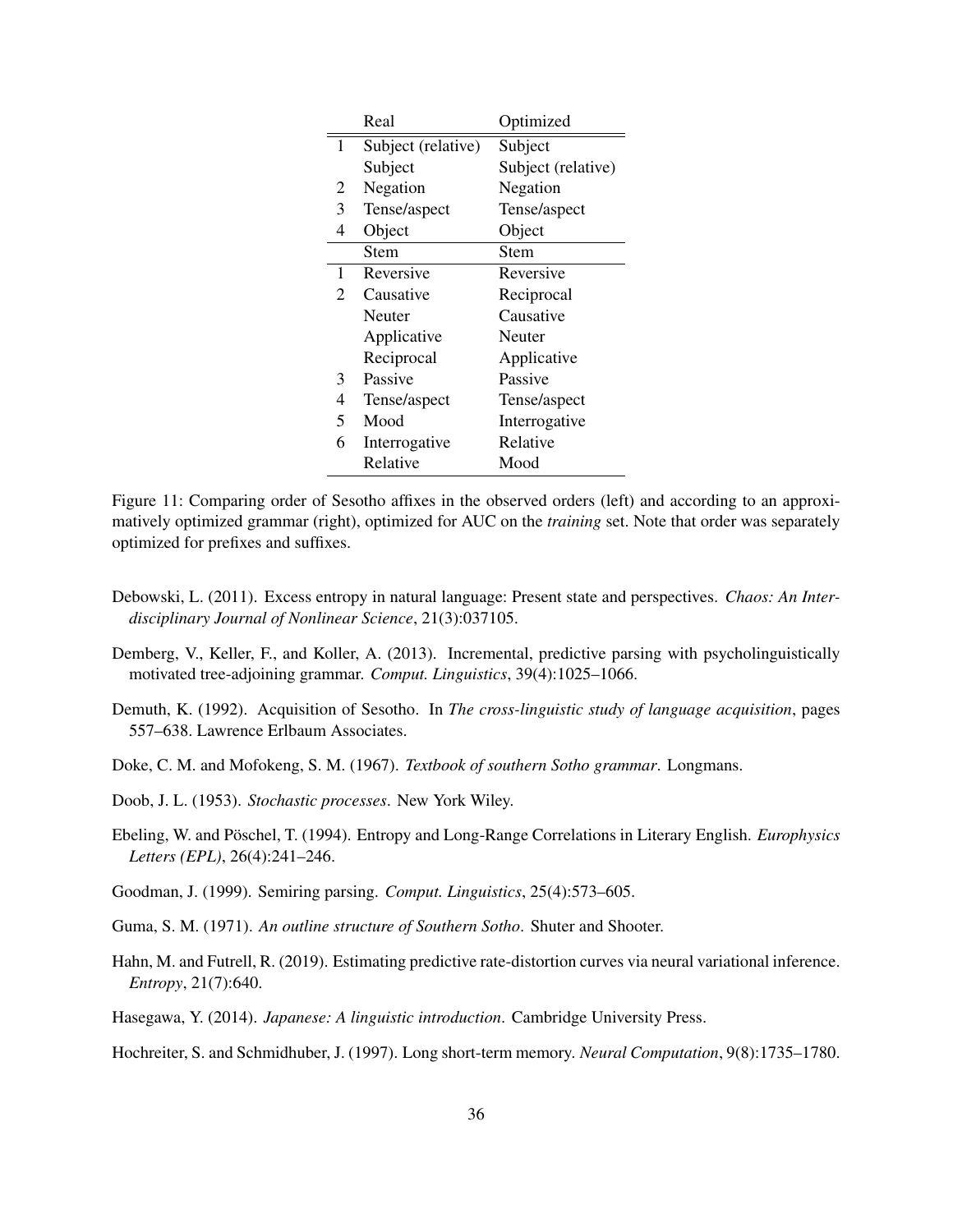- <span id="page-36-8"></span>Jelinek, F. and Lafferty, J. D. (1991). Computation of the probability of initial substring generation by stochastic context-free grammars. *Comput. Linguistics*, 17(3):315–323.
- <span id="page-36-11"></span>Kaiser, S., Ichikawa, Y., Kobayashi, N., and Yamamoto, H. (2013). *Japanese: A comprehensive grammar*. Routledge.
- <span id="page-36-9"></span>Kim, Y., Dyer, C., and Rush, A. M. (2019). Compound probabilistic context-free grammars for grammar induction. In Korhonen, A., Traum, D. R., and Marquez, L., editors, ` *Proceedings of the 57th Conference of the Association for Computational Linguistics, ACL 2019, Florence, Italy, July 28- August 2, 2019, Volume 1: Long Papers*, pages 2369–2385. Association for Computational Linguistics.
- <span id="page-36-5"></span>Kneser, R. and Ney, H. (1995). Improved backing-off for m-gram language modeling. In *Acoustics, Speech, and Signal Processing, 1995. ICASSP-95., 1995 International Conference on*, volume 1, pages 181–184. IEEE.
- <span id="page-36-2"></span>Lewis, R. L. and Vasishth, S. (2005). An activation-based model of sentence processing as skilled memory retrieval. *Cognitive Science*, 29(3):375–419.
- <span id="page-36-0"></span>Lin, H. W. and Tegmark, M. (2017). Critical Behavior in Physics and Probabilistic Formal Languages. *Entropy*, 19(7):299.
- <span id="page-36-1"></span>McElree, B. (2000). Sentence comprehension is mediated by content-addressable memory structures. *Journal of psycholinguistic research*, 29(2):111–123.
- <span id="page-36-4"></span>Mikolov, T., Karafiát, M., Burget, L., Eernocký, J., and Khudanpur, Sanjeev (2010). Recurrent neural network based language model. In *Proceedings of INTERSPEECH*.
- <span id="page-36-10"></span>Nederhof, M. and Satta, G. (2011). Computation of infix probabilities for probabilistic context-free grammars. In *Proceedings of the 2011 Conference on Empirical Methods in Natural Language Processing, EMNLP 2011, 27-31 July 2011, John McIntyre Conference Centre, Edinburgh, UK, A meeting of SIGDAT, a Special Interest Group of the ACL*, pages 1213–1221. ACL.
- <span id="page-36-12"></span>Neubig, G. and Mori, S. (2010). Word-based partial annotation for efficient corpus construction. In Calzolari, N., Choukri, K., Maegaard, B., Mariani, J., Odijk, J., Piperidis, S., Rosner, M., and Tapias, D., editors, *Proceedings of the International Conference on Language Resources and Evaluation, LREC 2010, 17-23 May 2010, Valletta, Malta*. European Language Resources Association.
- <span id="page-36-13"></span>Neubig, G., Nakata, Y., and Mori, S. (2011). Pointwise prediction for robust, adaptable japanese morphological analysis. In *The 49th Annual Meeting of the Association for Computational Linguistics: Human Language Technologies, Proceedings of the Conference, 19-24 June, 2011, Portland, Oregon, USA - Short Papers*, pages 529–533. The Association for Computer Linguistics.
- <span id="page-36-3"></span>Nicenboim, B. and Vasishth, S. (2018). Models of retrieval in sentence comprehension: A computational evaluation using bayesian hierarchical modeling. *Journal of Memory and Language*, 99:1–34.
- <span id="page-36-7"></span>Petrov, S. and Klein, D. (2007). Learning and inference for hierarchically split pcfgs. In *Proceedings of the Twenty-Second AAAI Conference on Artificial Intelligence, July 22-26, 2007, Vancouver, British Columbia, Canada*, pages 1663–1666. AAAI Press.
- <span id="page-36-6"></span>Roark, B. (2001). Probabilistic top-down parsing and language modeling. *Comput. Linguistics*, 27(2):249– 276.